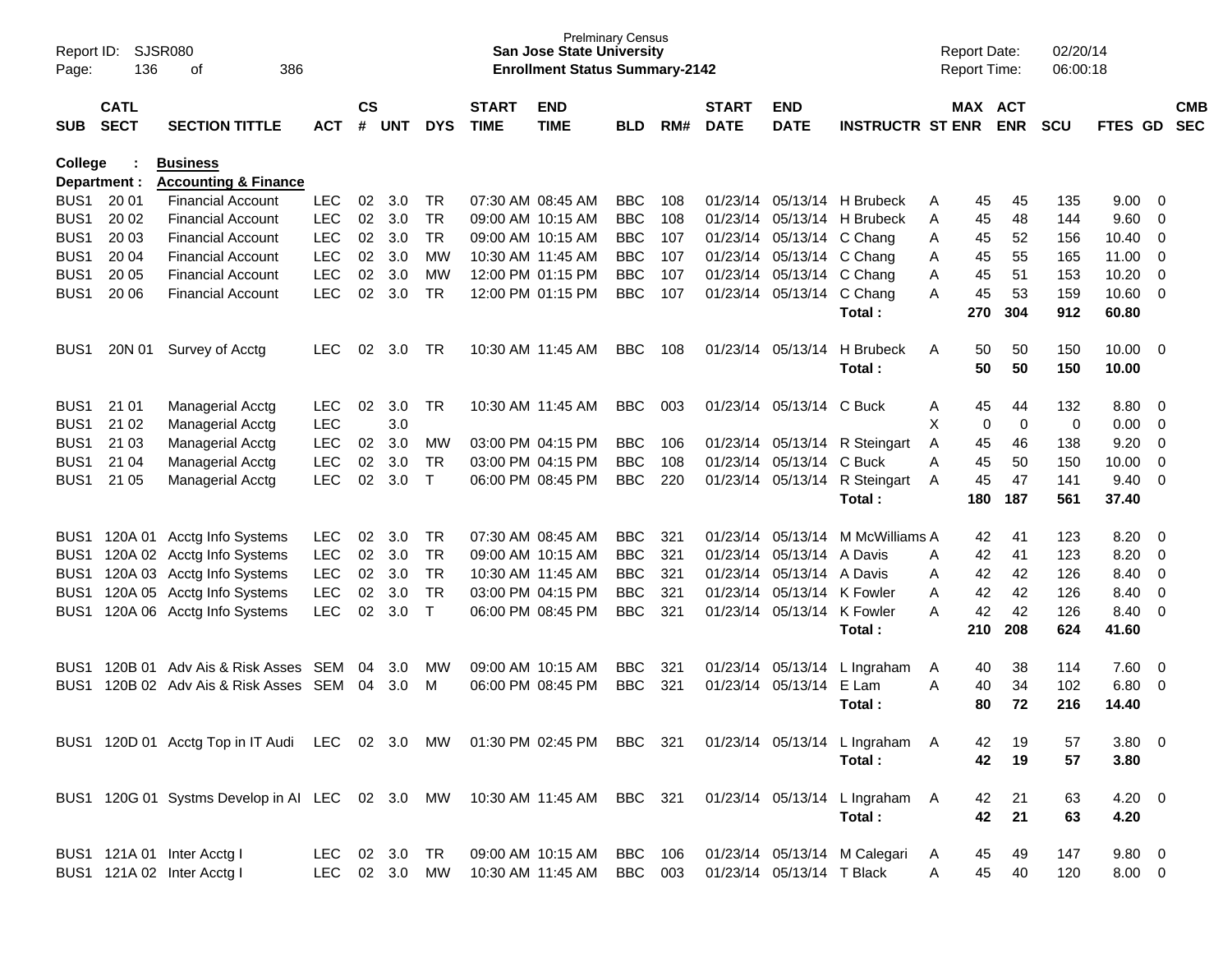| Report ID:<br>Page:                                          | 137                        | <b>SJSR080</b><br>386<br>οf                                                                                                                             |                                                       |                            |                                 |                                                 |                             | <b>San Jose State University</b><br><b>Enrollment Status Summary-2142</b>                             | <b>Prelminary Census</b>                                    |                                 |                             |                                                                                                                                           |                                                                                                              | <b>Report Date:</b>          | <b>Report Time:</b>                                             | 02/20/14<br>06:00:18                   |                                                 |                                                  |                          |
|--------------------------------------------------------------|----------------------------|---------------------------------------------------------------------------------------------------------------------------------------------------------|-------------------------------------------------------|----------------------------|---------------------------------|-------------------------------------------------|-----------------------------|-------------------------------------------------------------------------------------------------------|-------------------------------------------------------------|---------------------------------|-----------------------------|-------------------------------------------------------------------------------------------------------------------------------------------|--------------------------------------------------------------------------------------------------------------|------------------------------|-----------------------------------------------------------------|----------------------------------------|-------------------------------------------------|--------------------------------------------------|--------------------------|
| <b>SUB</b>                                                   | <b>CATL</b><br><b>SECT</b> | <b>SECTION TITTLE</b>                                                                                                                                   | <b>ACT</b>                                            | <b>CS</b><br>#             | <b>UNT</b>                      | <b>DYS</b>                                      | <b>START</b><br><b>TIME</b> | <b>END</b><br><b>TIME</b>                                                                             | <b>BLD</b>                                                  | RM#                             | <b>START</b><br><b>DATE</b> | <b>END</b><br><b>DATE</b>                                                                                                                 | <b>INSTRUCTR ST ENR ENR</b>                                                                                  |                              | MAX ACT                                                         | <b>SCU</b>                             | FTES GD                                         |                                                  | <b>CMB</b><br><b>SEC</b> |
|                                                              |                            | BUS1 121A 03 Inter Acctg I<br>BUS1 121A 04 Inter Acctg I                                                                                                | <b>LEC</b><br><b>LEC</b>                              | 02<br>02                   | 3.0<br>3.0                      | МW<br><b>TR</b>                                 |                             | 12:00 PM 01:15 PM<br>01:30 PM 02:45 PM                                                                | <b>BBC</b><br><b>BBC</b>                                    | 003<br>106                      |                             | 01/23/14 05/13/14 T Black                                                                                                                 | 01/23/14 05/13/14 M Calegari<br>Total:                                                                       | A<br>A                       | 45<br>37<br>45<br>47<br>173<br>180                              | 111<br>141<br>519                      | 7.40<br>9.40<br>34.60                           | - 0<br>0                                         |                          |
|                                                              |                            | BUS1 121B 01 Inter Acctg II<br>BUS1 121B 02 Inter Acctg II<br>BUS1 121B 03 Inter Acctg II<br>BUS1 121B 04 Inter Acctg II<br>BUS1 121B 05 Inter Acctg II | LEC.<br><b>LEC</b><br>LEC<br><b>LEC</b><br><b>LEC</b> | 02<br>02<br>02<br>02<br>02 | 3.0<br>3.0<br>3.0<br>3.0<br>3.0 | МW<br>МW<br><b>TR</b><br><b>TR</b><br><b>TR</b> |                             | 09:00 AM 10:15 AM<br>10:30 AM 11:45 AM<br>10:30 AM 11:45 AM<br>01:30 PM 02:45 PM<br>03:00 PM 04:15 PM | BBC<br><b>BBC</b><br><b>BBC</b><br><b>BBC</b><br><b>BBC</b> | 106<br>106<br>106<br>107<br>107 |                             | 01/23/14 05/13/14 D He<br>01/23/14 05/13/14                                                                                               | 01/23/14 05/13/14 E Jenkins<br>01/23/14 05/13/14 E Jenkins<br>01/23/14 05/13/14 M Calegari<br>D He<br>Total: | A<br>A<br>A<br>Α<br>Α<br>225 | 42<br>45<br>45<br>45<br>45<br>42<br>45<br>45<br>45<br>45<br>219 | 126<br>135<br>126<br>135<br>135<br>657 | 8.40<br>9.00<br>8.40<br>9.00<br>9.00<br>43.80   | - 0<br>0<br>0<br>0<br>0                          |                          |
| BUS1<br>BUS1<br>BUS <sub>1</sub><br>BUS <sub>1</sub><br>BUS1 |                            | 122A 01 Mgmt Actg Cntrl Sys<br>122A 02 Mgmt Actg Cntrl Sys<br>122A 03 Mgmt Actg Cntrl Sys<br>122A 04 Mgmt Actg Cntrl Sys<br>122A 05 Mgmt Actg Cntrl Sys | <b>LEC</b><br><b>LEC</b><br><b>LEC</b><br>LEC<br>LEC  | 03<br>03<br>03<br>03<br>03 | 3.0<br>3.0<br>3.0<br>3.0<br>3.0 | <b>MW</b><br>TR.<br>МW<br>МW<br><b>TR</b>       |                             | 09:00 AM 10:15 AM<br>09:00 AM 10:15 AM<br>10:30 AM 11:45 AM<br>01:30 PM 02:45 PM<br>01:30 PM 02:45 PM | BBC<br><b>BBC</b><br><b>BBC</b><br><b>BBC</b><br><b>BBC</b> | 003<br>003<br>108<br>107<br>108 |                             | 01/23/14 05/13/14 T Black<br>01/23/14 05/13/14 C Buck<br>01/23/14 05/13/14 Y Tian<br>01/23/14 05/13/14 Y Tian<br>01/23/14 05/13/14 C Buck | Total:                                                                                                       | A<br>Α<br>Α<br>Α<br>A<br>225 | 45<br>37<br>45<br>51<br>45<br>48<br>45<br>44<br>45<br>50<br>230 | 111<br>153<br>144<br>132<br>150<br>690 | 7.40<br>10.20<br>9.60<br>8.80<br>10.00<br>46.00 | $\overline{0}$<br>0<br>0<br>0<br>0               |                          |
| BUS1<br>BUS <sub>1</sub>                                     |                            | BUS1 123A 01 Tax Factor Bus Inv<br>123A 02 Tax Factor Bus Inv<br>123A 03 Tax Factor Bus Inv                                                             | LEC.<br><b>LEC</b><br><b>LEC</b>                      | 02<br>02<br>02             | 3.0<br>3.0<br>3.0               | МW<br>МW<br>МW                                  |                             | 09:00 AM 10:15 AM<br>10:30 AM 11:45 AM<br>03:00 PM 04:15 PM                                           | <b>BBC</b><br><b>BBC</b><br><b>BBC</b>                      | 322<br>322<br>322               |                             |                                                                                                                                           | 01/23/14 05/13/14 T Moschetti<br>01/23/14 05/13/14 T Moschetti<br>01/23/14 05/13/14 T Moschetti<br>Total:    | A<br>A<br>A<br>135           | 51<br>45<br>45<br>49<br>45<br>50<br>150                         | 153<br>147<br>150<br>450               | 10.20<br>9.80<br>10.00<br>30.00                 | $\overline{0}$<br>$\mathbf{0}$<br>$\overline{0}$ |                          |
| BUS <sub>1</sub><br>BUS <sub>1</sub>                         |                            | 123C 01 Tax Indv Pass Ent<br>123C 02 Tax Indy Pass Ent                                                                                                  | SEM<br><b>SEM</b>                                     | 04<br>04                   | 3.0<br>3.0                      | TR<br>МW                                        |                             | 12:00 PM 01:15 PM<br>01:30 PM 02:45 PM                                                                | BBC<br><b>BBC</b>                                           | 106<br>322                      |                             | 01/23/14 05/13/14                                                                                                                         | J Busch<br>01/23/14 05/13/14 T Moschetti<br>Total:                                                           | A<br>A                       | 45<br>45<br>45<br>57<br>102<br>90                               | 135<br>171<br>306                      | 9.00<br>11.40<br>20.40                          | - 0<br>- 0                                       |                          |
|                                                              | BUS1 124 01<br>BUS1 124 02 | <b>Forensic Acctg</b><br><b>Forensic Acctg</b>                                                                                                          | <b>LEC</b><br><b>LEC</b>                              | 02<br>02                   | 3.0<br>3.0                      | TR<br>R                                         |                             | 04:30 PM 05:45 PM<br>06:00 PM 08:45 PM                                                                | BBC<br><b>BBC</b>                                           | 322<br>322                      |                             |                                                                                                                                           | 01/23/14 05/13/14 W O'Brien<br>01/23/14 05/13/14 W O'Brien<br>Total:                                         | Α<br>A                       | 45<br>45<br>45<br>31<br>76<br>90                                | 135<br>93<br>228                       | 9.00<br>6.20<br>15.20                           | $\overline{\mathbf{0}}$<br>- 0                   |                          |
|                                                              |                            | BUS1 125 01 Spec Fin Rpt Topcs LEC 03 3.0 MW 01:30 PM 02:45 PM BBC 106                                                                                  |                                                       |                            |                                 |                                                 |                             |                                                                                                       |                                                             |                                 |                             |                                                                                                                                           | 01/23/14 05/13/14 E Jenkins<br>Total:                                                                        | A                            | 45<br>45<br>45<br>45                                            | 135<br>135                             | $9.00 \t 0$<br>9.00                             |                                                  |                          |
|                                                              | BUS1 126 01<br>BUS1 126 02 | Adv Acctg<br>Adv Acctg                                                                                                                                  | LEC 02 3.0 TR<br>LEC 02 3.0 R                         |                            |                                 |                                                 |                             | 09:00 AM 10:15 AM BBC 322<br>06:00 PM 08:45 PM BBC 107                                                |                                                             |                                 |                             |                                                                                                                                           | 01/23/14 05/13/14 M McWilliams A<br>01/23/14 05/13/14 M McWilliams A<br>Total:                               |                              | 45<br>44<br>45<br>34<br>90<br>78                                | 132<br>102<br>234                      | 8.80 0<br>$6.80\ 0$<br>15.60                    |                                                  |                          |
|                                                              |                            | BUS1 127B 01 Adv Honors Practicum LEC                                                                                                                   |                                                       |                            | 3.0                             |                                                 |                             |                                                                                                       |                                                             |                                 |                             |                                                                                                                                           |                                                                                                              | X                            | $\mathbf 0$                                                     | $\mathbf 0$<br>0                       | $0.00 \t 0$                                     |                                                  |                          |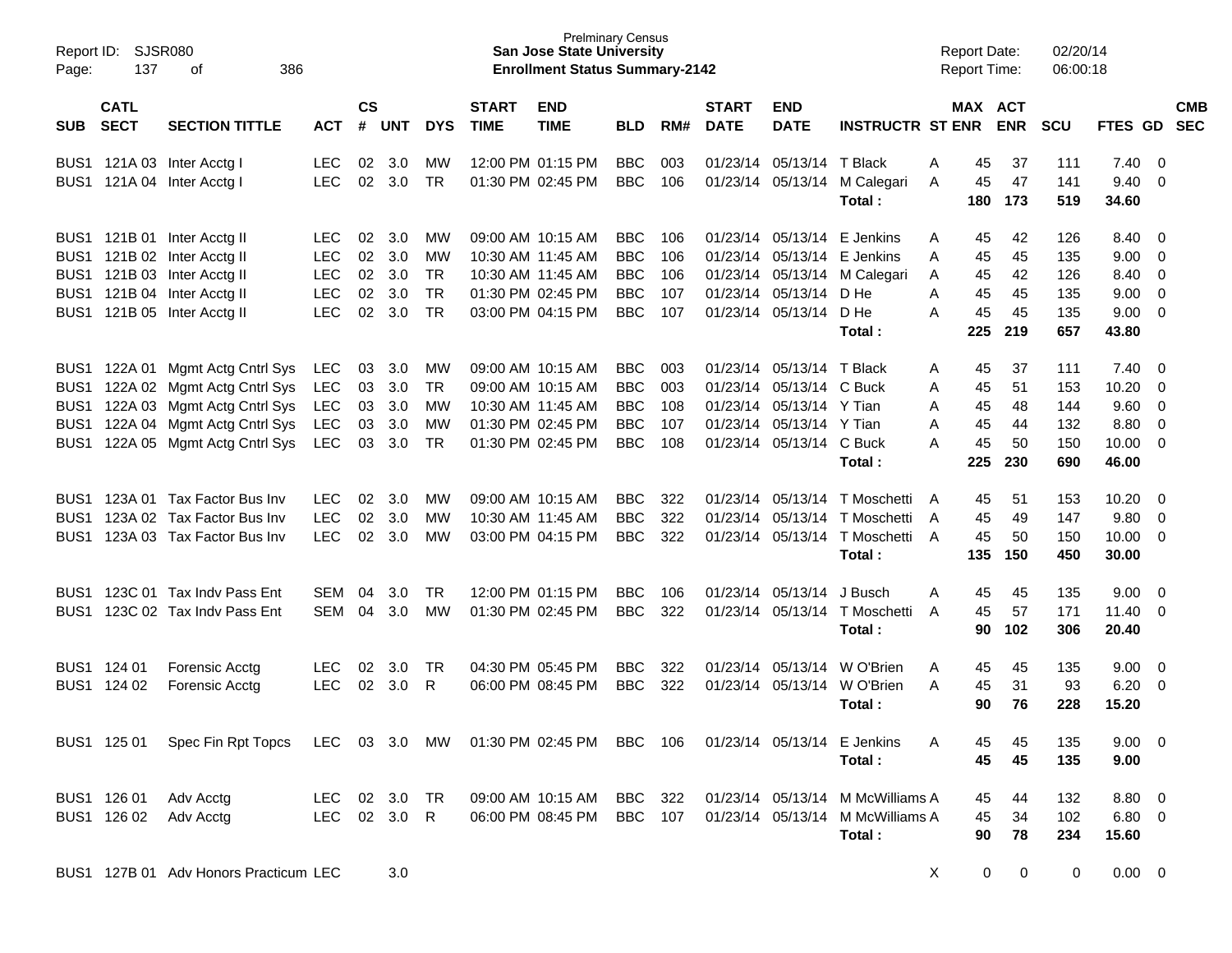| Report ID:<br>Page:                  | <b>SJSR080</b><br>138      | 386<br>οf                                                |                          |                    |            |                        |                             | <b>Prelminary Census</b><br><b>San Jose State University</b><br><b>Enrollment Status Summary-2142</b> |                          |            |                             |                                        |                                  | <b>Report Date:</b><br><b>Report Time:</b> |                 | 02/20/14<br>06:00:18 |                        |                         |                          |
|--------------------------------------|----------------------------|----------------------------------------------------------|--------------------------|--------------------|------------|------------------------|-----------------------------|-------------------------------------------------------------------------------------------------------|--------------------------|------------|-----------------------------|----------------------------------------|----------------------------------|--------------------------------------------|-----------------|----------------------|------------------------|-------------------------|--------------------------|
| <b>SUB</b>                           | <b>CATL</b><br><b>SECT</b> | <b>SECTION TITTLE</b>                                    | <b>ACT</b>               | $\mathsf{cs}$<br># | <b>UNT</b> | <b>DYS</b>             | <b>START</b><br><b>TIME</b> | <b>END</b><br><b>TIME</b>                                                                             | <b>BLD</b>               | RM#        | <b>START</b><br><b>DATE</b> | <b>END</b><br><b>DATE</b>              | <b>INSTRUCTR ST ENR</b>          | <b>MAX ACT</b>                             | <b>ENR</b>      | <b>SCU</b>           | FTES GD                |                         | <b>CMB</b><br><b>SEC</b> |
| BUS1                                 |                            | 127B 02 Adv Honors Practicum LEC                         |                          | 02                 | 3.0        | M                      |                             | 06:00 PM 08:45 PM                                                                                     | <b>BBC</b>               | 322        | 01/23/14 05/13/14           |                                        | <b>B</b> Parineh<br>Total :      | 45<br>Α<br>45                              | 30<br>30        | 90<br>90             | $6.00 \quad 0$<br>6.00 |                         |                          |
| BUS <sub>1</sub>                     | 128 01                     | Acct Non-Prf Org                                         | <b>LEC</b>               | 02                 | 3.0        | $\top$                 |                             | 06:00 PM 08:45 PM                                                                                     | <b>BBC</b>               | 107        | 01/23/14 05/13/14           |                                        | M McWilliams A<br>Total :        | 45<br>45                                   | 41<br>41        | 123<br>123           | 8.20<br>8.20           | $\overline{\mathbf{0}}$ |                          |
| BUS <sub>1</sub>                     |                            | 129A 01 Financial Auditing                               | <b>LEC</b>               | 02                 | 3.0        | MW                     |                             | 09:00 AM 10:15 AM                                                                                     | <b>BBC</b>               | 108        |                             | 01/23/14 05/13/14                      | A Pahler                         | 45<br>Α                                    | 23              | 69                   | 4.60                   | - 0                     |                          |
| BUS1<br>BUS <sub>1</sub>             |                            | 129A 02 Financial Auditing                               | <b>LEC</b>               | 02                 | 3.0<br>3.0 | <b>TR</b><br><b>TR</b> |                             | 10:30 AM 11:45 AM<br>12:00 PM 01:15 PM                                                                | <b>BBC</b><br><b>BBC</b> | 322        |                             | 01/23/14 05/13/14<br>01/23/14 05/13/14 | K Fowler                         | 45<br>Α                                    | 48              | 144                  | 9.60                   | $\overline{\mathbf{0}}$ |                          |
| BUS <sub>1</sub>                     |                            | 129A 03 Financial Auditing<br>129A 04 Financial Auditing | <b>LEC</b><br><b>LEC</b> | 02<br>02           | 3.0        | W                      |                             | 06:00 PM 08:45 PM                                                                                     | <b>BBC</b>               | 322<br>322 |                             | 01/23/14 05/13/14                      | K Fowler<br>M Williams<br>Total: | 45<br>Α<br>45<br>A<br>180                  | 50<br>48<br>169 | 150<br>144<br>507    | 10.00<br>9.60<br>33.80 | 0<br>- 0                |                          |
| BUS <sub>1</sub>                     | 129B 01                    | <b>Operational Audit'g</b>                               | <b>LEC</b>               | 03                 | 3.0        | TR                     |                             | 03:00 PM 04:15 PM                                                                                     | <b>BBC</b>               | 322        | 01/23/14 05/13/14           |                                        | W O'Brien<br>Total :             | A<br>45<br>45                              | 14<br>14        | 42<br>42             | 2.80<br>2.80           | $\overline{\mathbf{0}}$ |                          |
| BUS <sub>1</sub>                     | 170 01                     | <b>Fund of Finance</b>                                   | <b>LEC</b>               | 02                 | 3.0        | <b>TR</b>              |                             | 07:30 AM 08:45 AM                                                                                     | <b>BBC</b>               | 202        |                             | 01/23/14 05/13/14                      | <b>B</b> Parineh                 | 120<br>A                                   | 115             | 345                  | 23.00                  | - 0                     |                          |
| BUS <sub>1</sub>                     | 170 02                     | <b>Fund of Finance</b>                                   | <b>LEC</b>               | 02                 | 3.0        | <b>MW</b>              |                             | 09:00 AM 10:15 AM                                                                                     | <b>BBC</b>               | 107        |                             | 01/23/14 05/13/14                      | M Burak                          | 45<br>Α                                    | 50              | 150                  | 10.00                  | 0                       |                          |
| BUS <sub>1</sub>                     | 170 03                     | <b>Fund of Finance</b>                                   | <b>LEC</b>               | 02                 | 3.0        | <b>TR</b>              |                             | 09:00 AM 10:15 AM                                                                                     | <b>BBC</b>               | 220        |                             | 01/23/14 05/13/14                      | X Xu                             | 45<br>Α                                    | 43              | 129                  | 8.60                   | - 0                     |                          |
| BUS <sub>1</sub>                     | 170 04                     | <b>Fund of Finance</b>                                   | <b>LEC</b>               | 02                 | 3.0        | <b>MW</b>              |                             | 10:30 AM 11:45 AM                                                                                     | <b>BBC</b>               | 004        | 01/23/14                    | 05/13/14                               | M Burak                          | 120<br>Α                                   | 111             | 333                  | 22.20                  | - 0                     |                          |
| BUS <sub>1</sub>                     | 170 05                     | <b>Fund of Finance</b>                                   | <b>LEC</b>               | 02                 | 3.0        | <b>TR</b>              |                             | 10:30 AM 11:45 AM                                                                                     | <b>BBC</b>               | 107        |                             | 01/23/14 05/13/14                      | J Cho                            | 45<br>Α                                    | 39              | 117                  | 7.80                   | - 0                     |                          |
| BUS <sub>1</sub><br>BUS <sub>1</sub> | 170 06<br>170 07           | <b>Fund of Finance</b>                                   | <b>LEC</b>               |                    | 3.0<br>3.0 | <b>TR</b>              |                             |                                                                                                       |                          |            |                             |                                        | X Xu                             | Χ<br>0                                     | 0               | 0                    | 0.00                   | - 0                     |                          |
| BUS <sub>1</sub>                     | 170 08                     | <b>Fund of Finance</b><br><b>Fund of Finance</b>         | <b>LEC</b><br><b>LEC</b> | 02<br>02           | 3.0        | <b>MW</b>              |                             | 12:00 PM 01:15 PM<br>01:30 PM 02:45 PM                                                                | <b>BBC</b><br><b>BBC</b> | 108<br>108 |                             | 01/23/14 05/13/14<br>01/23/14 05/13/14 | S Ahuja                          | 45<br>Α<br>45<br>Α                         | 45<br>44        | 135<br>132           | 9.00<br>8.80           | - 0<br>- 0              |                          |
| BUS <sub>1</sub>                     | 170 09                     | <b>Fund of Finance</b>                                   | <b>LEC</b>               | 02                 | 3.0        | <b>TR</b>              |                             | 01:30 PM 02:45 PM                                                                                     | <b>BBC</b>               | 322        |                             | 01/23/14 05/13/14                      | X Xu                             | 45<br>Α                                    | 47              | 141                  | 9.40                   | 0                       |                          |
| BUS <sub>1</sub>                     | 170 10                     | <b>Fund of Finance</b>                                   | <b>LEC</b>               | 02                 | 3.0        | <b>MW</b>              |                             | 03:00 PM 04:15 PM                                                                                     | <b>BBC</b>               | 108        |                             | 01/23/14 05/13/14                      | S Ahuja                          | 45<br>Α                                    | 45              | 135                  | 9.00                   | 0                       |                          |
| BUS <sub>1</sub>                     | 170 11                     | <b>Fund of Finance</b>                                   | <b>LEC</b>               | 02                 | 3.0        | <b>TR</b>              |                             | 03:00 PM 04:15 PM                                                                                     | <b>BBC</b>               | 106        | 01/23/14                    | 05/13/14                               | J Cho                            | 45<br>Α                                    | 30              | 90                   | 6.00                   | 0                       |                          |
| BUS <sub>1</sub>                     | 170 12                     | <b>Fund of Finance</b>                                   | <b>LEC</b>               | 02                 | 3.0        | $\top$                 |                             | 06:00 PM 08:45 PM                                                                                     | <b>BBC</b>               | 106        |                             | 01/23/14 05/13/14                      | D Abbott                         | 45<br>Α                                    | 45              | 135                  | 9.00                   | 0                       |                          |
| BUS <sub>1</sub>                     | 170 13                     | <b>Fund of Finance</b>                                   | <b>LEC</b>               | 02                 | 3.0        | W                      |                             | 06:00 PM 08:45 PM                                                                                     | <b>BBC</b>               | 106        | 01/23/14                    | 05/13/14                               | D Abbott                         | 45<br>Α                                    | 43              | 129                  | 8.60                   | 0                       |                          |
| BUS <sub>1</sub>                     | 170 14                     | <b>Fund of Finance</b>                                   | <b>LEC</b>               | 02                 | 3.0        | R                      |                             | 06:00 PM 08:45 PM                                                                                     | <b>BBC</b>               | 108        |                             | 01/23/14 05/13/14                      | E Webb                           | 45<br>Α                                    | 22              | 66                   | 4.40                   | 0                       |                          |
|                                      | BUS1 170 15                | <b>Fund of Finance</b>                                   | <b>LEC</b>               |                    | 3.0        |                        |                             |                                                                                                       |                          |            |                             |                                        |                                  | X<br>0                                     | $\Omega$        | 0                    | 0.00                   | -0                      |                          |
|                                      |                            |                                                          |                          |                    |            |                        |                             |                                                                                                       |                          |            |                             |                                        | Total:                           |                                            | 735 679         | 2037                 | 135.80                 |                         |                          |
|                                      |                            | BUS1 171A 01 Financial Instit                            | LEC.                     |                    | 02 3.0 TR  |                        |                             | 12:00 PM_01:15 PM                                                                                     | BBC 003                  |            |                             | 01/23/14 05/13/14 S Ivanov             |                                  | 45<br>A                                    | 47              | 141                  | $9.45$ 1               |                         |                          |
|                                      |                            | BUS1 171A 02 Financial Instit                            | LEC                      |                    | 02 3.0 TR  |                        |                             | 01:30 PM 02:45 PM                                                                                     | BBC 003                  |            |                             | 01/23/14 05/13/14 S Ivanov             |                                  | 45<br>A                                    | 46              | 138                  | $9.20 \ 0$             |                         |                          |
|                                      |                            |                                                          |                          |                    |            |                        |                             |                                                                                                       |                          |            |                             |                                        | Total:                           | 90                                         | 93              | 279                  | 18.65                  |                         |                          |
|                                      |                            | BUS1 171B 01 Commercial Banking LEC 02 3.0 W             |                          |                    |            |                        |                             | 06:00 PM 08:45 PM BBC 108                                                                             |                          |            |                             | 01/23/14 05/13/14 S Ahuja              | Total:                           | A<br>45<br>45                              | 52<br>52        | 156<br>156           | 10.45 1<br>10.45       |                         |                          |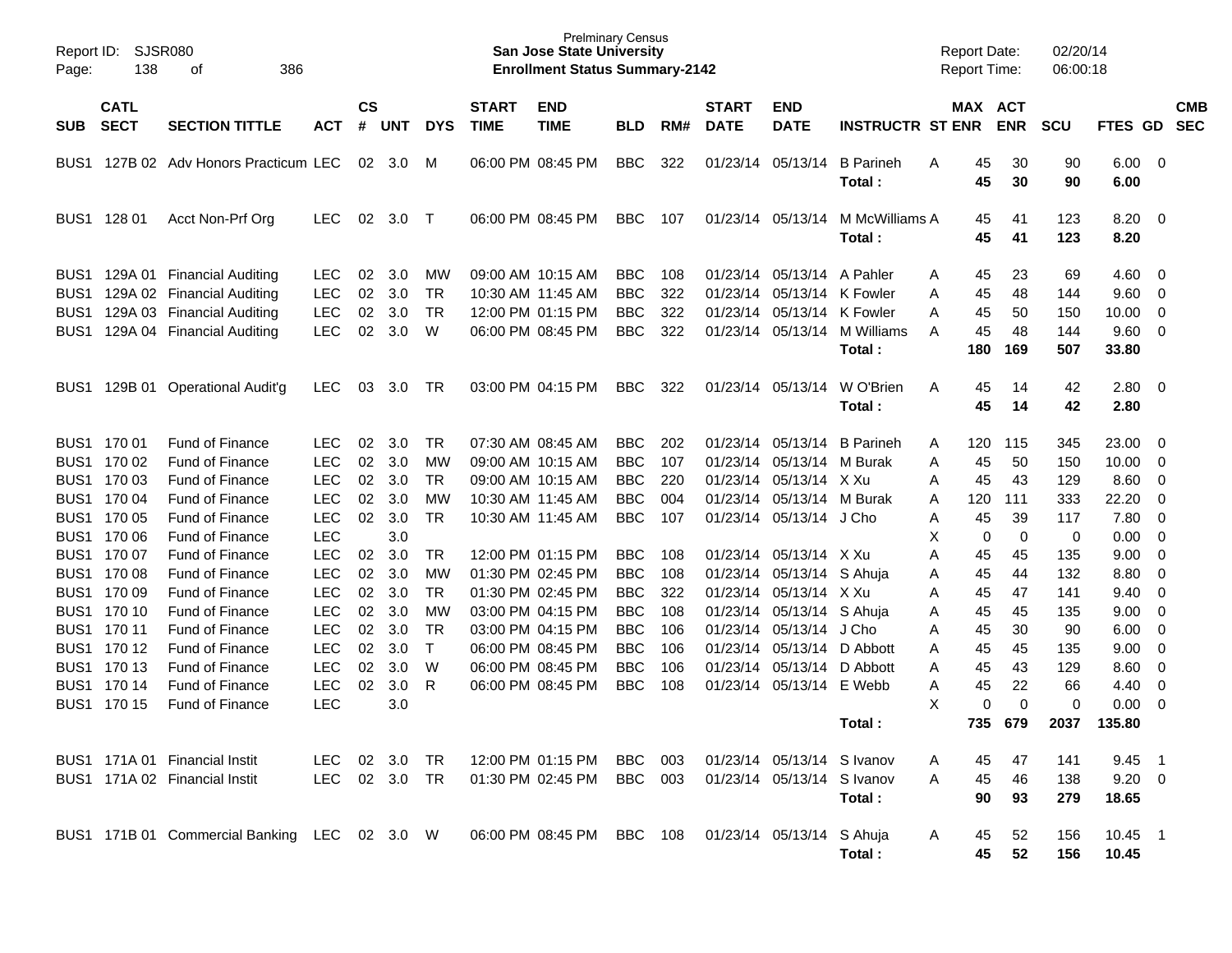| Page:      | Report ID: SJSR080<br>139  | 386<br>of                                                                                             |                                  |                       |                      |                           |                             | <b>Prelminary Census</b><br>San Jose State University<br><b>Enrollment Status Summary-2142</b> |                                  |                   |                             |                                                  |                                                                                                 |        | <b>Report Date:</b><br><b>Report Time:</b> |                       | 02/20/14<br>06:00:18       |                                       |                                                        |  |
|------------|----------------------------|-------------------------------------------------------------------------------------------------------|----------------------------------|-----------------------|----------------------|---------------------------|-----------------------------|------------------------------------------------------------------------------------------------|----------------------------------|-------------------|-----------------------------|--------------------------------------------------|-------------------------------------------------------------------------------------------------|--------|--------------------------------------------|-----------------------|----------------------------|---------------------------------------|--------------------------------------------------------|--|
| <b>SUB</b> | <b>CATL</b><br><b>SECT</b> | <b>SECTION TITTLE</b>                                                                                 | <b>ACT</b>                       | $\mathsf{cs}$<br>$\#$ | <b>UNT</b>           | <b>DYS</b>                | <b>START</b><br><b>TIME</b> | <b>END</b><br><b>TIME</b>                                                                      | <b>BLD</b>                       | RM#               | <b>START</b><br><b>DATE</b> | <b>END</b><br><b>DATE</b>                        | <b>INSTRUCTR ST ENR</b>                                                                         |        | MAX ACT                                    | <b>ENR</b>            | SCU                        | FTES GD SEC                           | <b>CMB</b>                                             |  |
|            |                            | BUS1 172A 01 Investmt Analysis<br>BUS1 172A 02 Investmt Analysis                                      | <b>LEC</b><br><b>LEC</b>         | 02                    | 3.0<br>02 3.0        | MW<br><b>TR</b>           |                             | 12:00 PM 01:15 PM<br>01:30 PM 02:45 PM                                                         | <b>BBC</b><br><b>BBC</b>         | 322<br>220        |                             | 01/23/14 05/13/14                                | 01/23/14 05/13/14 M Pagani<br>J Cho<br>Total:                                                   | A<br>A | 45<br>45<br>90                             | 45<br>55<br>100       | 135<br>165<br>300          | 9.05<br>11.00<br>20.05                | $\overline{1}$<br>$\overline{0}$                       |  |
|            |                            | BUS1 172B 01 Portfolio Mgmt                                                                           | LEC.                             |                       | 02 3.0               | MW                        |                             | 01:30 PM 02:45 PM                                                                              | BBC                              | 003               |                             | 01/23/14 05/13/14 F Jones                        | Total:                                                                                          | A      | 45<br>45                                   | 53<br>53              | 159<br>159                 | $10.60 \quad 0$<br>10.60              |                                                        |  |
|            |                            | BUS1 173A 01 Fin Mgt Theory Pol<br>BUS1 173A 02 Fin Mgt Theory Pol<br>BUS1 173A 03 Fin Mgt Theory Pol | LEC.<br><b>LEC</b><br><b>LEC</b> | 02<br>02              | 3.0<br>3.0<br>02 3.0 | TR<br><b>TR</b><br>$\top$ |                             | 10:30 AM 11:45 AM<br>12:00 PM 01:15 PM<br>05:30 PM 08:15 PM                                    | BBC.<br><b>BBC</b><br><b>BBC</b> | 220<br>220<br>302 |                             | 01/23/14 05/13/14                                | 01/23/14 05/13/14 B Campsey A<br><b>B Campsey</b><br>01/23/14 05/13/14 A Vuorikoski A<br>Total: | A      | 45<br>45<br>45<br>135                      | 49<br>50<br>45<br>144 | 147<br>150<br>135<br>432   | 9.80<br>10.00<br>$9.00 \t 0$<br>28.80 | - 0<br>- 0                                             |  |
|            |                            | BUS1 173B 01 Prob in Fin Mgmt                                                                         | <b>LEC</b>                       | 02                    | 3.0                  | W                         |                             | 05:30 PM 08:15 PM                                                                              | <b>BBC</b>                       | 302               |                             | 01/23/14 05/13/14                                | A Vuorikoski A<br>Total:                                                                        |        | 45<br>45                                   | 44<br>44              | 132<br>132                 | $8.80\quad 0$<br>8.80                 |                                                        |  |
|            |                            | BUS1 173C 01 Entrepreneurial Fina                                                                     | <b>LEC</b>                       |                       | 3.0                  |                           |                             |                                                                                                |                                  |                   |                             |                                                  | Total:                                                                                          | X      | $\pmb{0}$<br>$\mathbf 0$                   | 0<br>$\mathbf 0$      | $\pmb{0}$<br>$\mathbf 0$   | $0.00 \quad 0$<br>0.00                |                                                        |  |
|            | BUS1 177 01<br>BUS1 177 02 | Inter Bus Fin<br>Inter Bus Fin                                                                        | LEC.<br><b>LEC</b>               | 02<br>02              | 3.0<br>3.0           | W<br>M                    |                             | 01:30 PM 04:15 PM<br>06:00 PM 08:45 PM                                                         | <b>BBC</b><br><b>BBC</b>         | 302<br>107        |                             | 01/23/14 05/13/14<br>01/23/14 05/13/14 S Ahuja   | A Vuorikoski A<br>Total:                                                                        | A      | 45<br>45<br>90                             | 42<br>53<br>95        | 126<br>159<br>285          | 8.45<br>10.65<br>19.10                | $\overline{\phantom{1}}$<br>$\overline{\phantom{0}}$ 1 |  |
|            |                            | BUS1 179B 01 Selec Top Bus Fin                                                                        | <b>LEC</b>                       | 02                    | 3.0                  | MW                        |                             | 03:00 PM 04:15 PM                                                                              | <b>BBC</b>                       | 222               |                             | 01/23/14 05/13/14                                | F Jones<br>Total:                                                                               | A      | 45<br>45                                   | 44<br>44              | 132<br>132                 | $8.80\quad 0$<br>8.80                 |                                                        |  |
|            |                            | BUS1 180A 01 Indiv Study Acctg                                                                        | <b>SUP</b>                       | 36                    | 1.0                  | TBA                       |                             |                                                                                                |                                  |                   |                             | 01/23/14 05/13/14                                | Total:                                                                                          | A      | 10<br>10                                   | 0<br>$\bf{0}$         | $\pmb{0}$<br>$\mathbf 0$   | $0.00 \quad 0$<br>0.00                |                                                        |  |
|            |                            | BUS1 180C 01 Indiv Study Finan                                                                        | <b>SUP</b>                       | 36                    | 1.0                  | TBA                       |                             |                                                                                                |                                  |                   |                             | 01/23/14 05/13/14                                | Total:                                                                                          | Α      | 5<br>5                                     | 0<br>$\bf{0}$         | 0<br>$\mathbf 0$           | $0.00 \t 0$<br>0.00                   |                                                        |  |
|            |                            | Department : Accounting & Finance                                                                     |                                  |                       |                      |                           |                             |                                                                                                |                                  |                   |                             | <b>Lower Division:</b><br><b>Upper Division:</b> | <b>Department Total:</b>                                                                        |        | 3604<br>500<br>3104                        | 541<br>2951           | 3492 10476<br>1623<br>8853 | 698.65<br>108.20<br>590.45            |                                                        |  |

**Graduate Division : 0 0 0 0.00**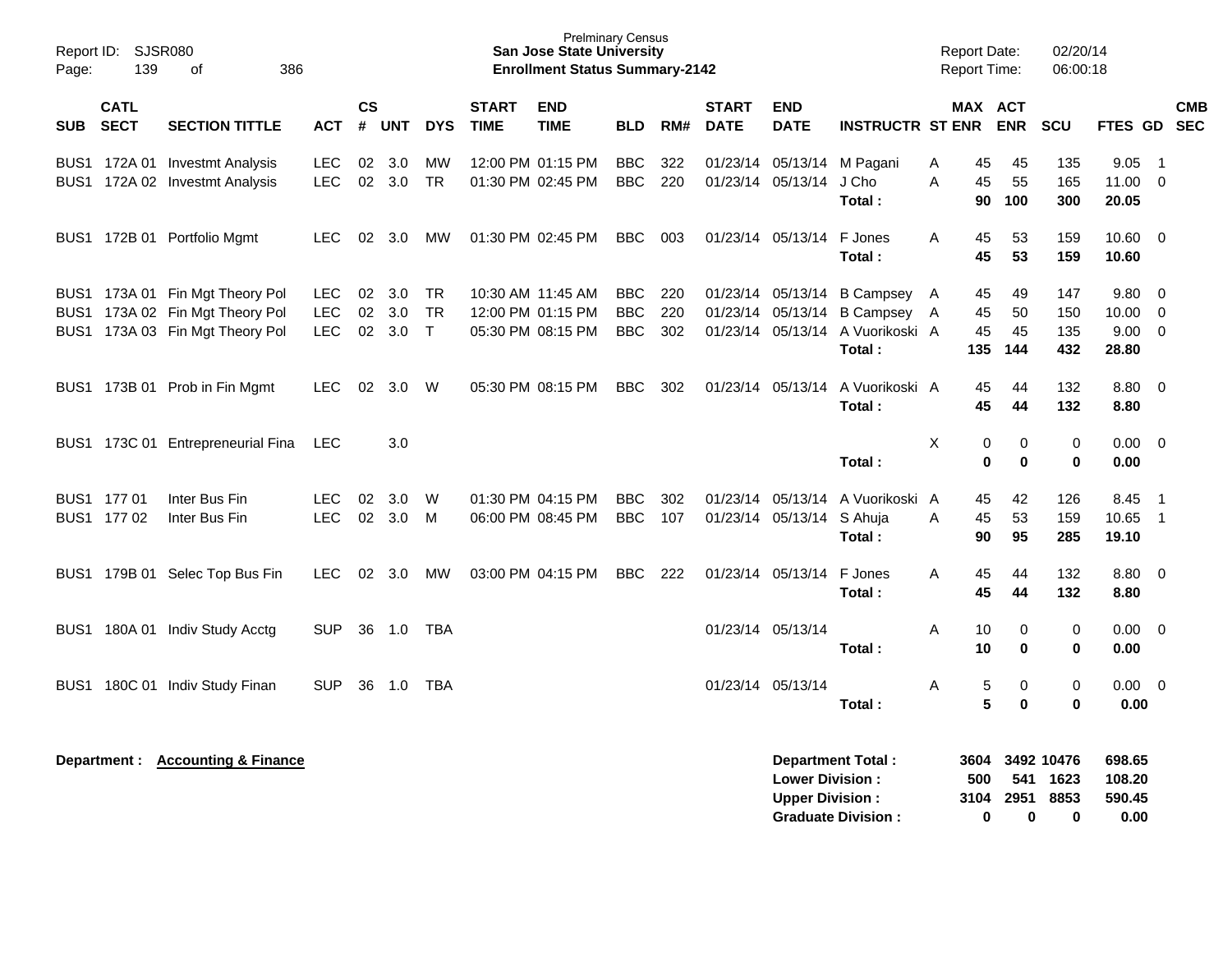| Page:          | Report ID: SJSR080<br>140  | 386<br>of                                            |            |                    |            |            |                             | <b>San Jose State University</b><br><b>Enrollment Status Summary-2142</b> | <b>Prelminary Census</b> |     |                             |                           |                             | <b>Report Date:</b><br><b>Report Time:</b> |                  | 02/20/14<br>06:00:18 |                   |                         |            |
|----------------|----------------------------|------------------------------------------------------|------------|--------------------|------------|------------|-----------------------------|---------------------------------------------------------------------------|--------------------------|-----|-----------------------------|---------------------------|-----------------------------|--------------------------------------------|------------------|----------------------|-------------------|-------------------------|------------|
| SUB            | <b>CATL</b><br><b>SECT</b> | <b>SECTION TITTLE</b>                                | <b>ACT</b> | $\mathsf{cs}$<br># | UNT        | <b>DYS</b> | <b>START</b><br><b>TIME</b> | <b>END</b><br><b>TIME</b>                                                 | <b>BLD</b>               | RM# | <b>START</b><br><b>DATE</b> | <b>END</b><br><b>DATE</b> | <b>INSTRUCTR ST ENR ENR</b> |                                            | MAX ACT          | <b>SCU</b>           | FTES GD SEC       |                         | <b>CMB</b> |
| <b>College</b> | Department :               | <b>Business</b><br><b>Business Graduate Programs</b> |            |                    |            |            |                             |                                                                           |                          |     |                             |                           |                             |                                            |                  |                      |                   |                         |            |
| <b>BUS</b>     | 220 01                     | Fin & Mgnrl Accounti LEC                             |            |                    | 02 3.0     | M          |                             | 06:00 PM 08:45 PM                                                         | <b>BBC</b>               | 021 |                             | 01/23/14 05/13/14         | D He                        | Α<br>40                                    | 22               | 66                   | 5.50 22           |                         |            |
| <b>BUS</b>     | 220 02                     | Fin & Mgnrl Accounti                                 | LEC        |                    | 02 3.0     | M          |                             | 06:00 PM 08:45 PM                                                         | <b>BBC</b>               | 022 |                             | 01/23/14 05/13/14         | Y Tian<br>Total:            | А<br>40<br>80                              | 22<br>44         | 66<br>132            | 5.50 22<br>11.00  |                         |            |
| <b>BUS</b>     | 220101                     | <b>Forensic Acctg</b>                                | LEC.       | 02                 | 3.0        |            | MTWE 07:45 AM 11:45 AM      |                                                                           | <b>BBC</b>               | 021 |                             | 04/24/14 05/09/14         | W O'Brien<br>Total:         | A<br>30<br>30                              | 23<br>23         | 69<br>69             | 5.75 23<br>5.75   |                         |            |
| <b>BUS</b>     |                            | 220K 01 Practicum                                    | <b>LEC</b> |                    | 02 6.0     |            | MTWE 07:45 AM 11:45 AM      |                                                                           | <b>BBC</b>               | 021 |                             | 01/23/14 04/04/14         | E Grace<br>Total:           | A<br>30<br>30                              | 23<br>23         | 138<br>138           | 11.50 23<br>11.50 |                         |            |
| <b>BUS</b>     |                            | 220N 01 Mgmt of Org & Proj                           | LEC        |                    | 02 3.0     |            | MTWE 07:45 AM 11:45 AM      |                                                                           | <b>BBC</b>               | 021 |                             | 05/12/14 05/13/14         | L Gee<br>Total:             | A<br>30<br>30                              | 23<br>23         | 69<br>69             | 5.75 23<br>5.75   |                         |            |
| <b>BUS</b>     |                            | 220T 01 Acctg Info Sys/Tax                           | <b>LEC</b> |                    | 02 6.0     | TBA        |                             |                                                                           |                          |     |                             | 01/23/14 05/13/14         | Total:                      | Α<br>30<br>30                              | 0<br>0           | 0<br>$\mathbf 0$     | 0.00<br>0.00      | $\overline{\mathbf{0}}$ |            |
| BUS            | 220X 01                    | Bus Anal & Val Fin                                   | <b>LEC</b> | 02                 | 3.0        |            | MTWE 07:45 AM 11:45 AM      |                                                                           | <b>BBC</b>               | 021 |                             | 04/07/14 04/22/14         | F Jones<br>Total:           | A<br>30<br>30                              | 23<br>23         | 69<br>69             | 5.75 23<br>5.75   |                         |            |
| <b>BUS</b>     | 230 01                     | <b>Marketing Mgmt</b>                                | <b>LEC</b> | 02                 | 3.0        | $\top$     |                             | 06:00 PM 08:45 PM                                                         | <b>BBC</b>               | 022 |                             | 01/23/14 05/13/14         | M Rajan                     | 40<br>A                                    | 24               | 72                   | 6.00 24           |                         |            |
| <b>BUS</b>     | 230 02                     | <b>Marketing Mgmt</b>                                | <b>LEC</b> | 02                 | 3.0        | R          |                             | 06:00 PM 08:45 PM                                                         | <b>BBC</b>               | 022 |                             | 01/23/14 05/13/14         | M Rajan                     | 40<br>A                                    | 24               | 72                   | 6.00 24           |                         |            |
|                |                            |                                                      |            |                    |            |            |                             |                                                                           |                          |     |                             |                           | Total:                      | 80                                         | 48               | 144                  | 12.00             |                         |            |
| <b>BUS</b>     | 250 01                     | Law & Ethics                                         | <b>LEC</b> | 02                 | 3.0        | W          |                             | 06:00 PM 08:45 PM                                                         | <b>BBC</b>               | 021 |                             | 01/23/14 05/13/14         | N Clinch                    | Α<br>45                                    | 39               | 117                  | 9.75 39           |                         |            |
| <b>BUS</b>     | 250 02                     | Law & Ethics                                         | <b>LEC</b> |                    | 3.0        |            |                             |                                                                           |                          |     |                             |                           |                             | X                                          | $\mathbf 0$<br>0 | $\mathbf 0$          | $0.00 \t 0$       |                         |            |
|                |                            |                                                      |            |                    |            |            |                             |                                                                           |                          |     |                             |                           | Total:                      | 45                                         | 39               | 117                  | 9.75              |                         |            |
| <b>BUS</b>     | 259 01                     | Mg Lgl Asp Tech PD                                   | LEC        |                    | 3.0        |            |                             |                                                                           |                          |     |                             |                           |                             | X                                          | 0<br>0           | 0                    | 0.00              | $\overline{0}$          |            |
|                |                            |                                                      |            |                    |            |            |                             |                                                                           |                          |     |                             |                           | Total:                      |                                            | 0<br>0           | 0                    | 0.00              |                         |            |
| <b>BUS</b>     | 268 01                     | Mang Across Cult                                     | LEC        |                    | 02 3.0 TBA |            |                             |                                                                           |                          |     |                             | 01/23/14 05/13/14 P Wells |                             | A<br>10                                    | 7                | 21                   | $1.75$ 7          |                         |            |
|                |                            |                                                      |            |                    |            |            |                             |                                                                           |                          |     |                             |                           | Total:                      | 10                                         | $\overline{7}$   | 21                   | 1.75              |                         |            |
| <b>BUS</b>     | 294 01                     | Mgmt Sim Comp                                        | LEC        |                    | 02 3.0 TBA |            |                             |                                                                           |                          |     |                             | 01/23/14 05/13/14 S Rodan |                             | Α<br>20                                    | $\overline{2}$   | 6                    | $0.50$ 2          |                         |            |
|                |                            |                                                      |            |                    |            |            |                             |                                                                           |                          |     |                             |                           | Total:                      | 20                                         | $\mathbf{2}$     | 6                    | 0.50              |                         |            |
| <b>BUS</b>     |                            | 297D 01 Spec Topics Bus Adm LEC                      |            |                    | 3.0        |            |                             |                                                                           |                          |     |                             |                           |                             | X                                          | 0<br>$\mathbf 0$ | 0                    | $0.00 \t 0$       |                         |            |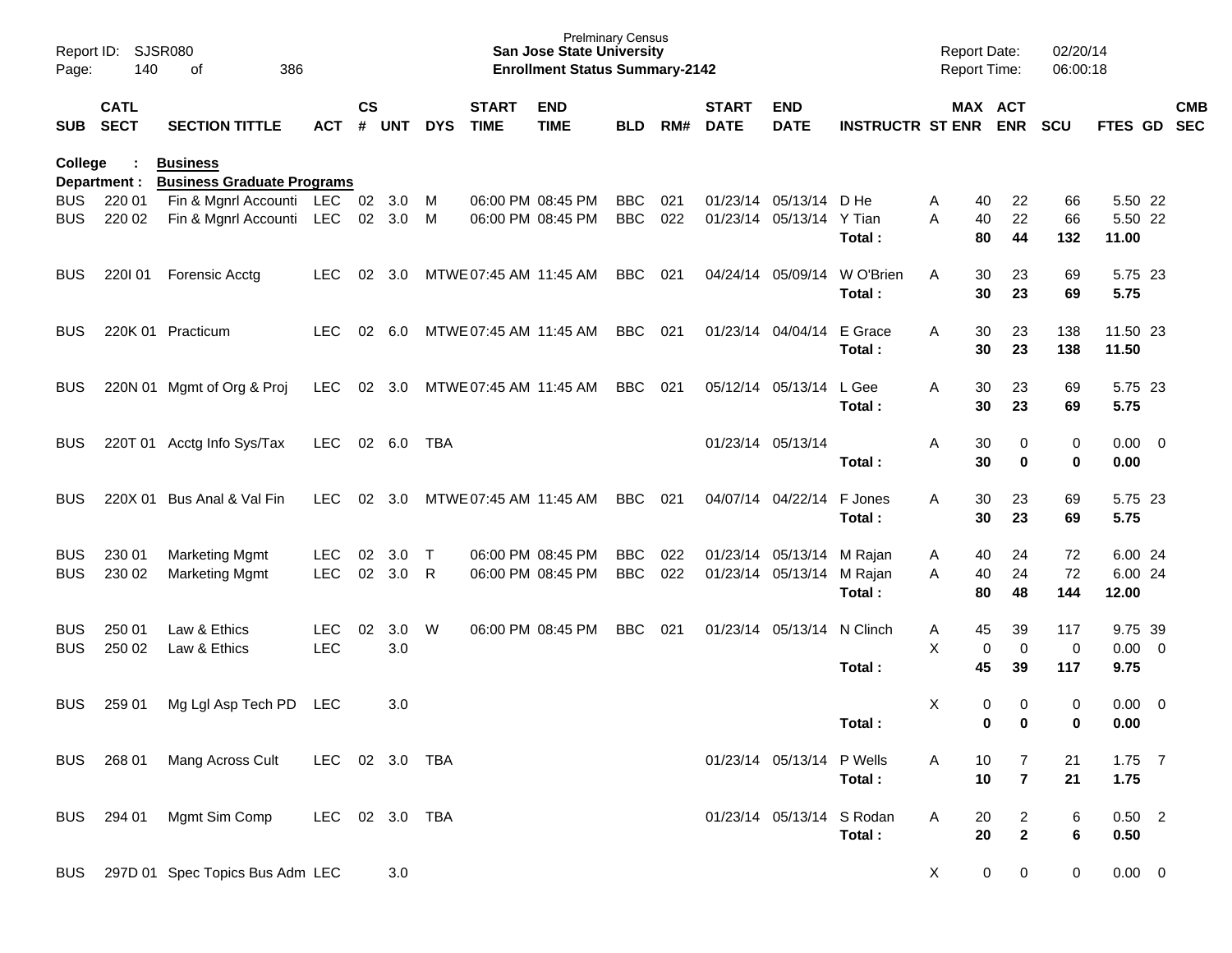| Page:                                  | Report ID:<br><b>SJSR080</b><br>141<br>386<br>of<br><b>CATL</b> |                                                                                                       |                          |                    |                   |                          |                             | <b>San Jose State University</b><br><b>Enrollment Status Summary-2142</b> | <b>Prelminary Census</b> |     |                             |                                                  |                                                       |             | <b>Report Date:</b><br><b>Report Time:</b> |                                  | 02/20/14<br>06:00:18 |                                |                |                          |
|----------------------------------------|-----------------------------------------------------------------|-------------------------------------------------------------------------------------------------------|--------------------------|--------------------|-------------------|--------------------------|-----------------------------|---------------------------------------------------------------------------|--------------------------|-----|-----------------------------|--------------------------------------------------|-------------------------------------------------------|-------------|--------------------------------------------|----------------------------------|----------------------|--------------------------------|----------------|--------------------------|
| <b>SUB</b>                             | <b>SECT</b>                                                     | <b>SECTION TITTLE</b>                                                                                 | <b>ACT</b>               | $\mathsf{cs}$<br># | <b>UNT</b>        | <b>DYS</b>               | <b>START</b><br><b>TIME</b> | <b>END</b><br><b>TIME</b>                                                 | <b>BLD</b>               | RM# | <b>START</b><br><b>DATE</b> | <b>END</b><br><b>DATE</b>                        | <b>INSTRUCTR ST ENR</b>                               |             |                                            | MAX ACT<br><b>ENR</b>            | <b>SCU</b>           | FTES GD                        |                | <b>CMB</b><br><b>SEC</b> |
| <b>BUS</b><br><b>BUS</b><br><b>BUS</b> |                                                                 | 297D 02 Spec Topics Bus Adm LEC<br>297D 04 Spec Topics Bus Adm LEC<br>297D 05 Spec Topics Bus Adm LEC |                          |                    | 3.0<br>3.0<br>3.0 |                          |                             |                                                                           |                          |     |                             |                                                  | Total:                                                | Χ<br>X<br>X | 0<br>0<br>0<br>$\bf{0}$                    | 0<br>0<br>0<br>$\bf{0}$          | 0<br>0<br>0<br>0     | 0.00<br>0.00<br>0.00<br>0.00   | 0<br>0<br>0    |                          |
| <b>BUS</b><br><b>BUS</b>               | 298 01<br>298 03                                                | Ind Study Prob<br>Ind Study Prob                                                                      | <b>SUP</b><br><b>SUP</b> | 24<br>24           | 3.0<br>1.0        | <b>TBA</b><br><b>TBA</b> |                             |                                                                           |                          |     | 01/23/14<br>01/23/14        | 05/13/14<br>05/13/14                             | Total:                                                | A<br>A      | 5<br>1<br>6                                | 0<br>0<br>$\mathbf 0$            | 0<br>0<br>0          | 0.00<br>0.00<br>0.00           | 0<br>0         |                          |
| <b>BUS</b>                             |                                                                 | 298C 01 CMBA Internship                                                                               | <b>SUP</b>               | 48                 | 3.0               | <b>TBA</b>               |                             |                                                                           |                          |     | 01/23/14                    | 05/13/14                                         | M Pagani<br>Total:                                    | A           | 5<br>5                                     | $\overline{c}$<br>$\overline{2}$ | 6<br>6               | 0.50<br>0.50                   | $\overline{2}$ |                          |
| <b>BUS</b>                             | 298101                                                          | Applied Internship                                                                                    | <b>SUP</b>               | 48                 | 1.0               | <b>TBA</b>               |                             |                                                                           |                          |     |                             | 01/23/14 05/13/14                                | Total:                                                | Α           | 5<br>5                                     | 0<br>$\mathbf 0$                 | 0<br>0               | $0.00 \t 0$<br>0.00            |                |                          |
|                                        | Department :                                                    | <b>Business Graduate Programs</b>                                                                     |                          |                    |                   |                          |                             |                                                                           |                          |     |                             | <b>Lower Division:</b><br><b>Upper Division:</b> | <b>Department Total:</b><br><b>Graduate Division:</b> |             | 401<br>0<br>0<br>401                       | 234<br>0<br>0<br>234             | 771<br>0<br>0<br>771 | 64.25<br>0.00<br>0.00<br>64.25 |                |                          |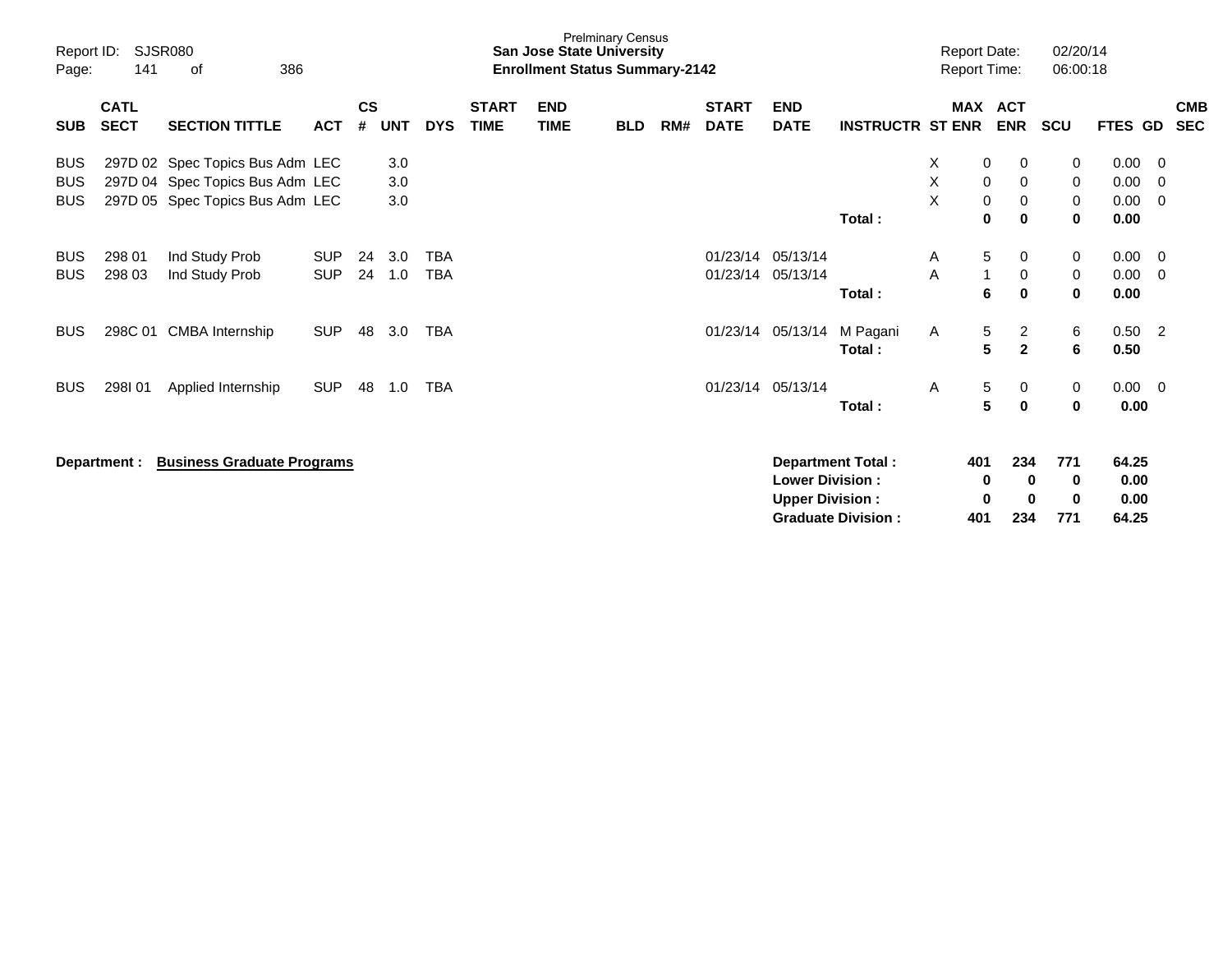| Report ID:<br>Page: | 142                        | SJSR080<br>386<br>οf                 |               |                    |            |              |                             | <b>Prelminary Census</b><br><b>San Jose State University</b><br><b>Enrollment Status Summary-2142</b> |            |     |                             |                             |                                        |   | <b>Report Date:</b><br><b>Report Time:</b> |             | 02/20/14<br>06:00:18 |                       |                         |                          |
|---------------------|----------------------------|--------------------------------------|---------------|--------------------|------------|--------------|-----------------------------|-------------------------------------------------------------------------------------------------------|------------|-----|-----------------------------|-----------------------------|----------------------------------------|---|--------------------------------------------|-------------|----------------------|-----------------------|-------------------------|--------------------------|
| <b>SUB</b>          | <b>CATL</b><br><b>SECT</b> | <b>SECTION TITTLE</b>                | <b>ACT</b>    | $\mathsf{cs}$<br># | <b>UNT</b> | <b>DYS</b>   | <b>START</b><br><b>TIME</b> | <b>END</b><br><b>TIME</b>                                                                             | <b>BLD</b> | RM# | <b>START</b><br><b>DATE</b> | <b>END</b><br><b>DATE</b>   | <b>INSTRUCTR ST ENR</b>                |   | MAX ACT                                    | <b>ENR</b>  | <b>SCU</b>           | FTES GD               |                         | <b>CMB</b><br><b>SEC</b> |
| College             |                            | <b>Business</b>                      |               |                    |            |              |                             |                                                                                                       |            |     |                             |                             |                                        |   |                                            |             |                      |                       |                         |                          |
|                     | Department :               | <b>Organization &amp; Management</b> |               |                    |            |              |                             |                                                                                                       |            |     |                             |                             |                                        |   |                                            |             |                      |                       |                         |                          |
| BUS3                | 10 01                      | <b>Discover Business</b>             | <b>LEC</b>    | 02                 | 3.0        | TR           |                             | 12:00 PM 01:15 PM                                                                                     | <b>BBC</b> | 204 |                             | 01/23/14 05/13/14           | R Kepple<br>Total:                     | A | 120<br>120                                 | 111<br>111  | 333<br>333           | 22.20<br>22.20        | - 0                     |                          |
| BUS3                | 12 01                      | <b>Money Matters</b>                 | SEM           | 05                 | 3.0        | <b>TBA</b>   |                             |                                                                                                       |            |     | 01/23/14                    | 05/13/14                    | R Okumoto                              | A | 360                                        | 334         | 501                  | 66.80                 | - 0                     |                          |
| BUS3                | 12 02                      | <b>Money Matters</b>                 | <b>LEC</b>    | 01                 | 0.0        | <b>TBA</b>   |                             |                                                                                                       |            |     |                             | 01/23/14 05/13/14           | R Okumoto                              | A | 360                                        | 334         | 501                  | 0.00                  | $\overline{0}$          |                          |
| BUS3                | 12 03                      | <b>Money Matters</b>                 | <b>SEM</b>    | 05                 | 3.0        | <b>TBA</b>   |                             |                                                                                                       |            |     |                             | 01/23/14 05/13/14           | J Snell                                | A | 120                                        | 82          | 123                  | 16.45                 | -1                      |                          |
| BUS3                | 1204                       | <b>Money Matters</b>                 | <b>LEC</b>    | 01                 | 0.0        | <b>TBA</b>   |                             |                                                                                                       |            |     |                             | 01/23/14 05/13/14           | J Snell                                | A | 120                                        | 82          | 123                  | 0.00                  | -1                      |                          |
|                     |                            |                                      |               |                    |            |              |                             |                                                                                                       |            |     |                             |                             | Total:                                 |   | 960                                        | 832         | 1248                 | 83.25                 |                         |                          |
| BUS3                | 16 01                      | Intro Lrdshp & Innov                 | <b>LEC</b>    | 02                 | 3.0        | $\top$       |                             | 06:00 PM 08:45 PM                                                                                     | <b>BBC</b> | 222 |                             | 01/23/14 05/13/14           | R Pollard<br>Total:                    | A | 45<br>45                                   | 28<br>28    | 84<br>84             | 5.65<br>5.65          | - 1                     |                          |
|                     |                            |                                      |               |                    |            |              |                             |                                                                                                       |            |     |                             |                             |                                        |   |                                            |             |                      |                       |                         |                          |
| BUS3                | 80 01                      | Legal Environment of LEC             |               | 03                 | 3.0        | МW           |                             | 10:30 AM 11:45 AM                                                                                     | <b>BBC</b> | 204 | 01/23/14                    | 05/13/14 N Clinch           |                                        | A | 120                                        | 116         | 348                  | 23.20                 | $\overline{\mathbf{0}}$ |                          |
| BUS3                | 80 02                      | Legal Environment of LEC             |               | 03                 | 3.0        | <b>TR</b>    |                             | 07:30 AM 08:45 AM                                                                                     | <b>BBC</b> | 226 | 01/23/14                    | 05/13/14                    | J Dworak                               | A | 45                                         | 50          | 150                  | 10.00                 | - 0                     |                          |
| BUS3                | 80 03                      | Legal Environment of LEC             |               | 03                 | 3.0        | <b>TR</b>    |                             | 09:00 AM 10:15 AM                                                                                     | <b>BBC</b> | 226 | 01/23/14                    | 05/13/14                    | J Dworak                               | A | 45                                         | 47          | 141                  | 9.40                  | 0                       |                          |
| BUS3                | 80 04                      | Legal Environment of LEC             |               | 03                 | 3.0        | МW           |                             | 09:00 AM 10:15 AM                                                                                     | <b>BBC</b> | 226 |                             | 01/23/14 05/13/14 N Clinch  |                                        | A | 45                                         | 44          | 132                  | 8.80                  | $\overline{\mathbf{0}}$ |                          |
| BUS3                | 80 05                      | Legal Environment of LEC             |               | 03                 | 3.0        | м            |                             | 06:00 PM 08:45 PM                                                                                     | <b>BBC</b> | 220 |                             | 01/23/14 05/13/14 A Casey   |                                        | A | 45                                         | 45          | 135                  | 9.00                  | 0                       |                          |
| BUS3                | 80 06                      | Legal Environment of LEC             |               | 03                 | 3.0        | <b>TR</b>    |                             | 12:00 PM 01:15 PM                                                                                     | <b>BBC</b> | 226 |                             | 01/23/14 05/13/14 I Yang    |                                        | A | 45                                         | 45          | 135                  | 9.00                  | $\overline{\mathbf{0}}$ |                          |
|                     |                            |                                      |               |                    |            |              |                             |                                                                                                       |            |     |                             |                             | Total:                                 |   | 345                                        | 347         | 1041                 | 69.40                 |                         |                          |
| BUS3                | 140 01                     | Fund of Oper Mgmt                    | <b>LEC</b>    | 02                 | 3.0        | МW           |                             | 10:30 AM 11:45 AM                                                                                     | <b>BBC</b> | 220 |                             |                             | 01/23/14 05/13/14 G Mathur             | A | 45                                         | 45          | 135                  | 9.00                  | $\overline{\mathbf{0}}$ |                          |
| BUS3                | 140 02                     | Fund of Oper Mgmt                    | <b>LEC</b>    | 02                 | 3.0        | МW           |                             | 09:00 AM 10:15 AM                                                                                     | <b>BBC</b> | 220 |                             |                             | 01/23/14 05/13/14 G Mathur             | A | 45                                         | 43          | 129                  | 8.60                  | - 0                     |                          |
| BUS3                | 140 03                     | Fund of Oper Mgmt                    | <b>LEC</b>    | 02                 | 3.0        | м            |                             | 06:00 PM 08:45 PM                                                                                     | <b>BBC</b> | 222 | 01/23/14                    | 05/13/14 S Zhou             |                                        | A | 45                                         | 44          | 132                  | 8.80                  | 0                       |                          |
| BUS3                | 140 04                     | Fund of Oper Mgmt                    | <b>LEC</b>    | 02                 | 3.0        | <b>TR</b>    |                             | 09:00 AM 10:15 AM                                                                                     | <b>BBC</b> | 102 |                             |                             | 01/23/14 05/13/14 R Kepple             | Α | 45                                         | 47          | 141                  | 9.40                  | 0                       |                          |
| BUS3                | 140 05                     | Fund of Oper Mgmt                    | <b>LEC</b>    |                    | 3.0        |              |                             |                                                                                                       |            |     |                             |                             |                                        | Χ | 0                                          | 0           | 0                    | 0.00                  | 0                       |                          |
| BUS3                | 140 06                     | Fund of Oper Mgmt                    | <b>LEC</b>    |                    | 3.0        |              |                             |                                                                                                       |            |     |                             |                             |                                        | X | 0                                          | 0           | 0                    | 0.00                  | $\mathbf 0$             |                          |
| BUS3                | 140 07                     | Fund of Oper Mgmt                    | <b>LEC</b>    | 02                 | 3.0        | МW           |                             | 12:00 PM 01:15 PM                                                                                     | <b>BBC</b> | 104 | 01/23/14                    | 05/13/14                    | D Gilliss                              | Α | 45                                         | 43          | 129                  | 8.60                  | $\mathbf 0$             |                          |
|                     | BUS3 140 08                | Fund of Oper Mgmt                    | <b>LEC</b>    | 02                 | 3.0        | MW           |                             | 12:00 PM 01:15 PM                                                                                     | <b>BBC</b> | 021 |                             | 01/23/14 05/13/14 M Zhou    |                                        | A | 45                                         | 42          | 126                  | 8.40                  | 0                       |                          |
|                     | BUS3 140 09                | Fund of Oper Mgmt                    | LEC           |                    | 02 3.0     | MW           |                             | 01:30 PM 02:45 PM                                                                                     | <b>BBC</b> | 104 |                             | 01/23/14 05/13/14 D Gilliss |                                        | Α | 45                                         | 43          | 129                  | 8.60                  | $\overline{0}$          |                          |
|                     | BUS3 140 10                | Fund of Oper Mgmt                    | <b>LEC</b>    |                    | 02 3.0     | TR           |                             | 10:30 AM 11:45 AM                                                                                     | BBC        | 202 |                             |                             | 01/23/14 05/13/14 D Bentley            | Α | 120                                        | 114         | 342                  | 22.80 0               |                         |                          |
|                     | BUS3 140 11                | Fund of Oper Mgmt                    | <b>LEC</b>    |                    | 02 3.0     | W            |                             | 06:00 PM 08:45 PM                                                                                     | BBC 222    |     |                             | 01/23/14 05/13/14 S Zhou    |                                        | Α | 45                                         | 43          | 129                  | 8.60 0                |                         |                          |
|                     | BUS3 140 12                | Fund of Oper Mgmt                    | <b>LEC</b>    |                    | 02 3.0     | $\top$       |                             | 06:00 PM 08:45 PM                                                                                     | BBC 202    |     |                             | 01/23/14 05/13/14 D Gilliss |                                        | A | 120                                        | 95          | 285                  | 19.00 0               |                         |                          |
|                     | BUS3 140 13                | Fund of Oper Mgmt                    | <b>LEC</b>    |                    | 3.0        |              |                             |                                                                                                       |            |     |                             |                             |                                        | X | 0                                          | $\mathbf 0$ | 0                    | $0.00 \t 0$           |                         |                          |
|                     | BUS3 140 14                | Fund of Oper Mgmt                    | <b>LEC</b>    |                    | 02 3.0     | $\mathsf{R}$ |                             | 03:00 PM 05:45 PM                                                                                     | BBC 102    |     |                             |                             | 01/23/14 05/13/14 R Salstrom<br>Total: | A | 45<br>645                                  | 45<br>604   | 135<br>1812          | $9.00 \t 0$<br>120.80 |                         |                          |
|                     | BUS3 141 01                | <b>Materials Mgt</b>                 | LEC 02 3.0 TR |                    |            |              |                             | 07:30 AM 08:45 AM BBC 320 01/23/14 05/13/14 J Marino                                                  |            |     |                             |                             |                                        | A | 45                                         | 46          | 138                  | $9.20 \ 0$            |                         |                          |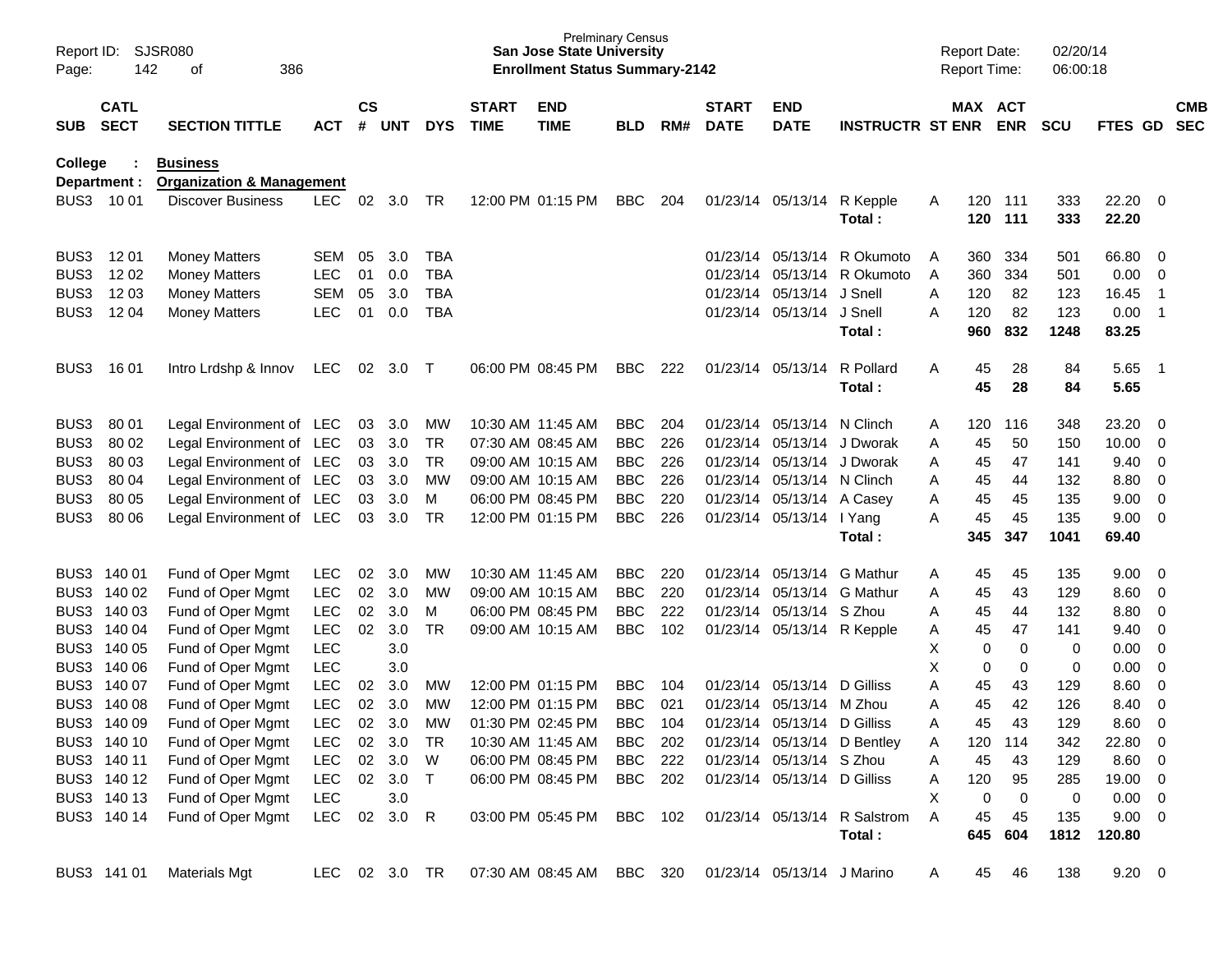| Page:      | Report ID: SJSR080<br>143                                | 386<br>of                                                                |                                                      |                    |                          |               |                             | <b>Prelminary Census</b><br><b>San Jose State University</b><br><b>Enrollment Status Summary-2142</b> |                                        |                   |                             |                                        |                                                                                     | <b>Report Date:</b><br><b>Report Time:</b> |                                           | 02/20/14<br>06:00:18         |                                                                         |            |
|------------|----------------------------------------------------------|--------------------------------------------------------------------------|------------------------------------------------------|--------------------|--------------------------|---------------|-----------------------------|-------------------------------------------------------------------------------------------------------|----------------------------------------|-------------------|-----------------------------|----------------------------------------|-------------------------------------------------------------------------------------|--------------------------------------------|-------------------------------------------|------------------------------|-------------------------------------------------------------------------|------------|
| <b>SUB</b> | <b>CATL</b><br><b>SECT</b>                               | <b>SECTION TITTLE</b>                                                    | <b>ACT</b>                                           | $\mathsf{cs}$<br># | <b>UNT</b>               | <b>DYS</b>    | <b>START</b><br><b>TIME</b> | <b>END</b><br><b>TIME</b>                                                                             | <b>BLD</b>                             | RM#               | <b>START</b><br><b>DATE</b> | <b>END</b><br><b>DATE</b>              | <b>INSTRUCTR ST ENR</b>                                                             |                                            | MAX ACT<br><b>ENR</b>                     | <b>SCU</b>                   | FTES GD SEC                                                             | <b>CMB</b> |
|            |                                                          |                                                                          |                                                      |                    |                          |               |                             |                                                                                                       |                                        |                   |                             |                                        | Total:                                                                              | 45                                         | 46                                        | 138                          | 9.20                                                                    |            |
|            | BUS3 142 01                                              | <b>Total Quality Mgmt</b>                                                | <b>LEC</b>                                           | 02                 | 3.0                      | МW            |                             | 07:30 AM 08:45 AM                                                                                     | <b>BBC</b>                             | 226               |                             | 01/23/14 05/13/14                      | J Marino<br>Total:                                                                  | A<br>45<br>45                              | 45<br>45                                  | 135<br>135                   | $9.00 \t 0$<br>9.00                                                     |            |
|            | BUS3 144 01<br>BUS3 144 02                               | Supply Chain Mgmt<br>Supply Chain Mgmt                                   | <b>LEC</b><br><b>LEC</b>                             | 02<br>02           | 3.0<br>3.0               | M<br>W        |                             | 06:00 PM 08:45 PM<br>06:00 PM 08:45 PM                                                                | <b>BBC</b><br><b>BBC</b>               | 003<br>003        |                             | 01/23/14 05/13/14<br>01/23/14 05/13/14 | M Zhou<br>M Zhou<br>Total:                                                          | 45<br>Α<br>A<br>45<br>90                   | 43<br>43<br>86                            | 129<br>129<br>258            | $8.60 \quad 0$<br>$8.60 \quad 0$<br>17.20                               |            |
|            | BUS3 146 01                                              | Project Management LEC 02 3.0 F                                          |                                                      |                    |                          |               |                             | 09:30 AM 12:15 PM                                                                                     | <b>BBC</b>                             | 326               |                             | 01/23/14 05/13/14                      | <b>G Mathur</b><br>Total:                                                           | 45<br>A<br>45                              | 42<br>42                                  | 126<br>126                   | 8.40 0<br>8.40                                                          |            |
|            | BUS3 149 01                                              | Negotn & Cnflct Reso LEC 02 3.0 F                                        |                                                      |                    |                          |               |                             | 09:30 AM 12:15 PM                                                                                     | <b>BBC</b>                             | 103               |                             | 01/23/14 05/13/14 K Bryant             | Total:                                                                              | 45<br>Α<br>45                              | 41<br>41                                  | 123<br>123                   | $8.20 \ 0$<br>8.20                                                      |            |
|            | BUS3 150 01<br>BUS3 150 02<br>BUS3 150 03<br>BUS3 150 04 | Fund of HR Mgmt<br>Fund of HR Mgmt<br>Fund of HR Mgmt<br>Fund of HR Mgmt | <b>LEC</b><br><b>LEC</b><br><b>LEC</b><br><b>LEC</b> | 02<br>02<br>02     | 3.0<br>3.0<br>3.0<br>3.0 | MW<br>МW<br>W |                             | 12:00 PM 01:15 PM<br>01:30 PM 02:45 PM<br>06:00 PM 08:45 PM                                           | <b>BBC</b><br><b>BBC</b><br><b>BBC</b> | 226<br>226<br>022 |                             | 01/23/14 05/13/14                      | 01/23/14 05/13/14 R Partridge<br>01/23/14 05/13/14 R Partridge<br>J Torne<br>Total: | 45<br>A<br>45<br>A<br>х<br>Α<br>45<br>135  | 45<br>45<br>0<br>$\mathbf 0$<br>32<br>122 | 135<br>135<br>0<br>96<br>366 | $9.00 \quad 0$<br>$9.00 \t 0$<br>$0.00 \t 0$<br>$6.40 \quad 0$<br>24.40 |            |
|            | BUS3 151 01                                              | <b>Labor Relations</b>                                                   | LEC.                                                 | 02                 | 3.0                      | R             |                             | 06:00 PM 08:45 PM                                                                                     | <b>BBC</b>                             | 226               |                             | 01/23/14 05/13/14                      | N Long<br>Total:                                                                    | 45<br>A<br>45                              | 19<br>19                                  | 57<br>57                     | 3.80 0<br>3.80                                                          |            |
|            | BUS3 152 01                                              | <b>HR Info Systems</b>                                                   | SEM                                                  | 05                 | 3.0                      | <b>TR</b>     |                             | 09:00 AM 10:15 AM                                                                                     | <b>BBC</b>                             | 301               |                             | 01/23/14 05/13/14                      | N Da Silva<br>Total:                                                                | A<br>45<br>45                              | 42<br>42                                  | 126<br>126                   | 8.40 0<br>8.40                                                          |            |
|            | BUS3 153 01                                              | Mgmt of Diversity                                                        | LEC                                                  | 02                 | 3.0                      | МW            |                             | 03:00 PM 04:15 PM                                                                                     | <b>BBC</b>                             | 226               |                             | 01/23/14 05/13/14                      | R Partridge<br>Total:                                                               | 45<br>A<br>45                              | 31<br>31                                  | 93<br>93                     | $6.20 \quad 0$<br>6.20                                                  |            |
|            | BUS3 154 01                                              | Wkfrce Plan Staff &                                                      | <b>LEC</b>                                           |                    | 02 3.0                   | -R            |                             | 06:00 PM 08:45 PM                                                                                     | BBC                                    | 104               |                             |                                        | 01/23/14 05/13/14 M Norman<br>Total:                                                | 45<br>A<br>45                              | 45<br>45                                  | 135<br>135                   | $9.00 \t 0$<br>9.00                                                     |            |
|            | BUS3 157 01                                              | Legal Issues in Hrm LEC 02 3.0 T                                         |                                                      |                    |                          |               |                             | 06:00 PM 08:45 PM BBC 102                                                                             |                                        |                   |                             | 01/23/14 05/13/14 S Malos              | Total:                                                                              | 45<br>A<br>45                              | 35<br>35                                  | 105<br>105                   | $7.00 \t 0$<br>7.00                                                     |            |
|            | BUS3 158 01                                              | Compensatn & Rewd St EC 02 3.0 R                                         |                                                      |                    |                          |               |                             | 03:00 PM 05:45 PM BBC 021                                                                             |                                        |                   |                             | 01/23/14 05/13/14                      | T Brown<br>Total:                                                                   | 45<br>A                                    | 45<br>45<br>45                            | 135<br>135                   | 9.25 5<br>9.25                                                          |            |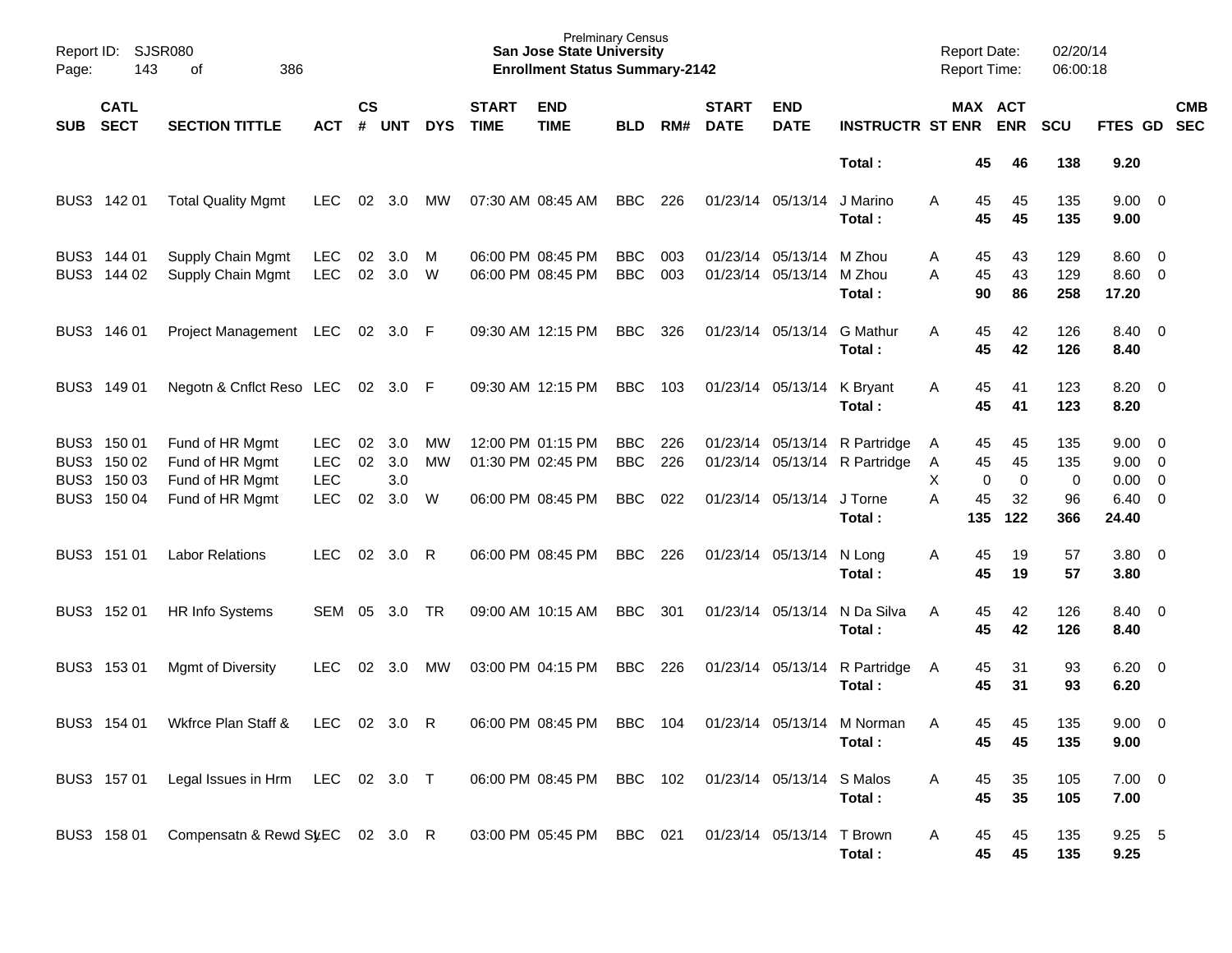| Page:                | Report ID: SJSR080<br>144  | 386<br>οf                                                                     |                          |                             |                   |                                     |                             | <b>San Jose State University</b><br><b>Enrollment Status Summary-2142</b> | <b>Prelminary Census</b>               |                   |                             |                                                                                     |                                                              | <b>Report Date:</b><br>Report Time: |                       | 02/20/14<br>06:00:18 |                       |                               |                          |
|----------------------|----------------------------|-------------------------------------------------------------------------------|--------------------------|-----------------------------|-------------------|-------------------------------------|-----------------------------|---------------------------------------------------------------------------|----------------------------------------|-------------------|-----------------------------|-------------------------------------------------------------------------------------|--------------------------------------------------------------|-------------------------------------|-----------------------|----------------------|-----------------------|-------------------------------|--------------------------|
| <b>SUB</b>           | <b>CATL</b><br><b>SECT</b> | <b>SECTION TITTLE</b>                                                         | <b>ACT</b>               | $\mathsf{cs}$<br>$\pmb{\#}$ | <b>UNT</b>        | <b>DYS</b>                          | <b>START</b><br><b>TIME</b> | <b>END</b><br><b>TIME</b>                                                 | <b>BLD</b>                             | RM#               | <b>START</b><br><b>DATE</b> | <b>END</b><br><b>DATE</b>                                                           | <b>INSTRUCTR ST ENR</b>                                      |                                     | MAX ACT<br><b>ENR</b> | <b>SCU</b>           | FTES GD               |                               | <b>CMB</b><br><b>SEC</b> |
|                      | BUS3 159 01                | Senior Sem in HRM                                                             | SEM                      | 05                          | 3.0               | W                                   |                             | 06:00 PM 08:45 PM                                                         | <b>BBC</b>                             | 102               |                             | 01/23/14 05/13/14                                                                   | S Malos<br>Total:                                            | 45<br>Α<br>45                       | 44<br>44              | 132<br>132           | 8.80 0<br>8.80        |                               |                          |
| BUS3                 | BUS3 160 01<br>160 02      | Fund Mgmt & Org Beh LEC<br>Fund Mgmt & Org Beh LEC                            |                          | 02<br>02                    | 3.0<br>3.0        | TR<br>M                             |                             | 07:30 AM 08:45 AM<br>06:00 PM 08:45 PM                                    | <b>BBC</b><br><b>BBC</b>               | 102<br>104        |                             | 01/23/14 05/13/14 P Wells                                                           | 01/23/14 05/13/14 S Francis                                  | 45<br>Α<br>45<br>Α                  | 40<br>47              | 120<br>141           | 8.00<br>9.45          | 0<br>-1                       |                          |
| BUS3<br>BUS3<br>BUS3 | 160 03<br>160 04<br>160 05 | Fund Mgmt & Org Beh LEC<br>Fund Mgmt & Org Beh LEC<br>Fund Mgmt & Org Beh LEC |                          | 02<br>02<br>$02\,$          | 3.0<br>3.0<br>3.0 | <b>MW</b><br><b>MW</b><br><b>MW</b> |                             | 12:00 PM 01:15 PM<br>01:30 PM 02:45 PM<br>03:00 PM 04:15 PM               | <b>BBC</b><br><b>BBC</b><br><b>BBC</b> | 202<br>103<br>220 |                             | 01/23/14 05/13/14 M Virick<br>01/23/14 05/13/14 D Hover                             | 01/23/14 05/13/14 R Roman                                    | Α<br>120<br>45<br>Α<br>45<br>Α      | 118<br>43<br>44       | 354<br>129<br>132    | 23.60<br>8.60<br>8.80 | 0<br>0<br>0                   |                          |
| BUS3<br>BUS3         | 160 06<br>160 07           | Fund Mgmt & Org Beh LEC<br>Fund Mgmt & Org Beh LEC                            |                          | 02<br>02                    | 3.0<br>3.0        | <b>TR</b><br><b>TR</b>              |                             | 12:00 PM 01:15 PM<br>01:30 PM 02:45 PM                                    | <b>BBC</b><br><b>BBC</b>               | 021<br>021        |                             |                                                                                     | 01/23/14 05/13/14 H Boschken<br>01/23/14 05/13/14 H Boschken | A<br>45<br>45<br>A                  | 39<br>27              | 117<br>81            | 7.80<br>5.40          | 0<br>0                        |                          |
| BUS3<br>BUS3<br>BUS3 | 160 08<br>160 09<br>160 10 | Fund Mgmt & Org Beh LEC<br>Fund Mgmt & Org Beh LEC<br>Fund Mgmt & Org Beh LEC |                          | 02<br>02<br>02              | 3.0<br>3.0<br>3.0 | <b>MW</b><br>W<br>$\top$            |                             | 10:30 AM 11:45 AM<br>06:00 PM 08:45 PM<br>06:00 PM 08:45 PM               | <b>BBC</b><br><b>BBC</b><br><b>BBC</b> | 326<br>323<br>323 |                             | 01/23/14 05/13/14 D Hover<br>01/23/14 05/13/14 P Wells<br>01/23/14 05/13/14 P Wells |                                                              | 45<br>Α<br>45<br>Α<br>45<br>Α       | 45<br>42<br>44        | 135<br>126<br>132    | 9.00<br>8.40<br>8.80  | 0<br>0<br>0                   |                          |
| BUS3<br>BUS3         | 160 11<br>160 12           | Fund Mgmt & Org Beh LEC<br>Fund Mgmt & Org Beh LEC                            |                          | 02<br>02                    | 3.0<br>3.0        | <b>TR</b><br>R                      |                             | 10:30 AM 11:45 AM<br>06:00 PM 08:45 PM                                    | <b>BBC</b><br><b>BBC</b>               | 204<br>224        |                             | 01/23/14 05/13/14 R Blitzer                                                         | 01/23/14 05/13/14 N Da Silva                                 | 120<br>A<br>A<br>45                 | 120<br>43             | 360<br>129           | 24.00<br>8.60         | $\mathbf 0$<br>$\overline{0}$ |                          |
| BUS3                 |                            | 161A 01 Applied Org Behavr                                                    | <b>SEM</b>               | 05                          | 3.0               | <b>TR</b>                           |                             | 10:30 AM 11:45 AM                                                         | <b>BBC</b>                             | 326               |                             | 01/23/14 05/13/14                                                                   | Total:<br>C Phipps                                           | 690<br>45<br>Α                      | 652<br>42             | 1956<br>126          | 130.45<br>8.40        | 0                             |                          |
| BUS3<br>BUS3         |                            | 161A 02 Applied Org Behavr<br>161A 03 Applied Org Behavr                      | <b>SEM</b><br><b>SEM</b> | 05<br>05                    | 3.0<br>3.0        | <b>TR</b><br>$\top$                 |                             | 01:30 PM 02:45 PM<br>06:00 PM 08:45 PM                                    | <b>BBC</b><br><b>BBC</b>               | 323<br>226        |                             | 01/23/14 05/13/14<br>01/23/14 05/13/14                                              | C Phipps<br>A Musgrave<br>Total:                             | 45<br>Α<br>45<br>A<br>135           | 41<br>16<br>99        | 123<br>48<br>297     | 8.25<br>3.20<br>19.85 | $\overline{1}$<br>0           |                          |
| BUS3                 |                            | 161B 01 Org Theory, Design & LEC                                              |                          | 02                          | 3.0               | R                                   |                             | 06:00 PM 08:45 PM                                                         | <b>BBC</b>                             | 222               |                             | 01/23/14 05/13/14                                                                   | R Pollard                                                    | 45<br>Α                             | 45                    | 135                  | 9.00                  | $\overline{\mathbf{0}}$       |                          |
| BUS3<br>BUS3         |                            | 161B 02 Org Theory, Design & LEC<br>161B 03 Org Theory, Design & LEC          |                          | 02<br>02                    | 3.0<br>3.0        | м<br>м                              |                             | 03:00 PM 05:45 PM<br>06:00 PM 08:45 PM                                    | <b>BBC</b><br><b>BBC</b>               | 102<br>323        |                             | 01/23/14 05/13/14 R Pollard<br>01/23/14 05/13/14 R Pollard                          | Total:                                                       | 45<br>Α<br>45<br>А<br>135           | 48<br>41<br>134       | 144<br>123<br>402    | 9.60<br>8.20<br>26.80 | 0<br>0                        |                          |
| BUS3<br>BUS3         | 162 01<br>162 02           | Intl & Compar Mgmt<br>Intl & Compar Mgmt                                      | LEC<br><b>LEC</b>        | 02                          | 3.0<br>3.0        | W                                   |                             | 03:00 PM 05:45 PM                                                         | <b>BBC</b>                             | 104               |                             |                                                                                     | 01/23/14 05/13/14 W Van Hooff A                              | 45<br>X                             | 45<br>0<br>0          | 135<br>0             | 9.00<br>0.00          | $\overline{\mathbf{0}}$<br>0  |                          |
| BUS3<br>BUS3         | 162 03<br>162 04           | Intl & Compar Mgmt<br>Intl & Compar Mgmt                                      | <b>LEC</b><br>LEC        | 02<br>02                    | 3.0<br>3.0        | R<br><b>TR</b>                      |                             | 06:00 PM 08:45 PM<br>01:30 PM 02:45 PM                                    | <b>BBC</b><br><b>BBC</b>               | 102<br>104        |                             | 01/23/14 05/13/14                                                                   | W Van Hooff A<br>01/23/14 05/13/14 W Van Hooff A             | 45<br>45                            | 43<br>45              | 129<br>135           | 8.60<br>9.00          | 0<br>$\Omega$                 |                          |
|                      | BUS3 166 01                | Bus, Govt, Society                                                            | LEC                      | 02                          | 3.0               | TR                                  |                             | 10:30 AM 11:45 AM                                                         | BBC 102                                |                   |                             | 01/23/14 05/13/14 R Stross                                                          | Total:                                                       | 45<br>A                             | 135 133<br>43         | 399<br>129           | 26.60<br>$8.60\ 0$    |                               |                          |
|                      | BUS3 166 02<br>BUS3 166 03 | Bus, Govt, Society<br>Bus, Govt, Society                                      | <b>LEC</b><br><b>LEC</b> |                             | 02 3.0<br>02 3.0  | <b>TBA</b><br><b>TBA</b>            |                             |                                                                           |                                        |                   |                             | 01/23/14 05/13/14 R Stross<br>01/23/14 05/13/14 R Stross                            |                                                              | 45<br>Α<br>45<br>Α                  | 40<br>32              | 120<br>96            | $8.00 \t 0$<br>6.40 0 |                               |                          |
|                      | BUS3 166 04                | Bus, Govt, Society                                                            | <b>LEC</b>               |                             | 02 3.0            | MW                                  |                             | 01:30 PM 02:45 PM                                                         | BBC 220                                |                   |                             |                                                                                     | 01/23/14 05/13/14 R Roman<br>Total:                          | 45<br>Α                             | 44<br>180 159         | 132<br>477           | 8.80 0<br>31.80       |                               |                          |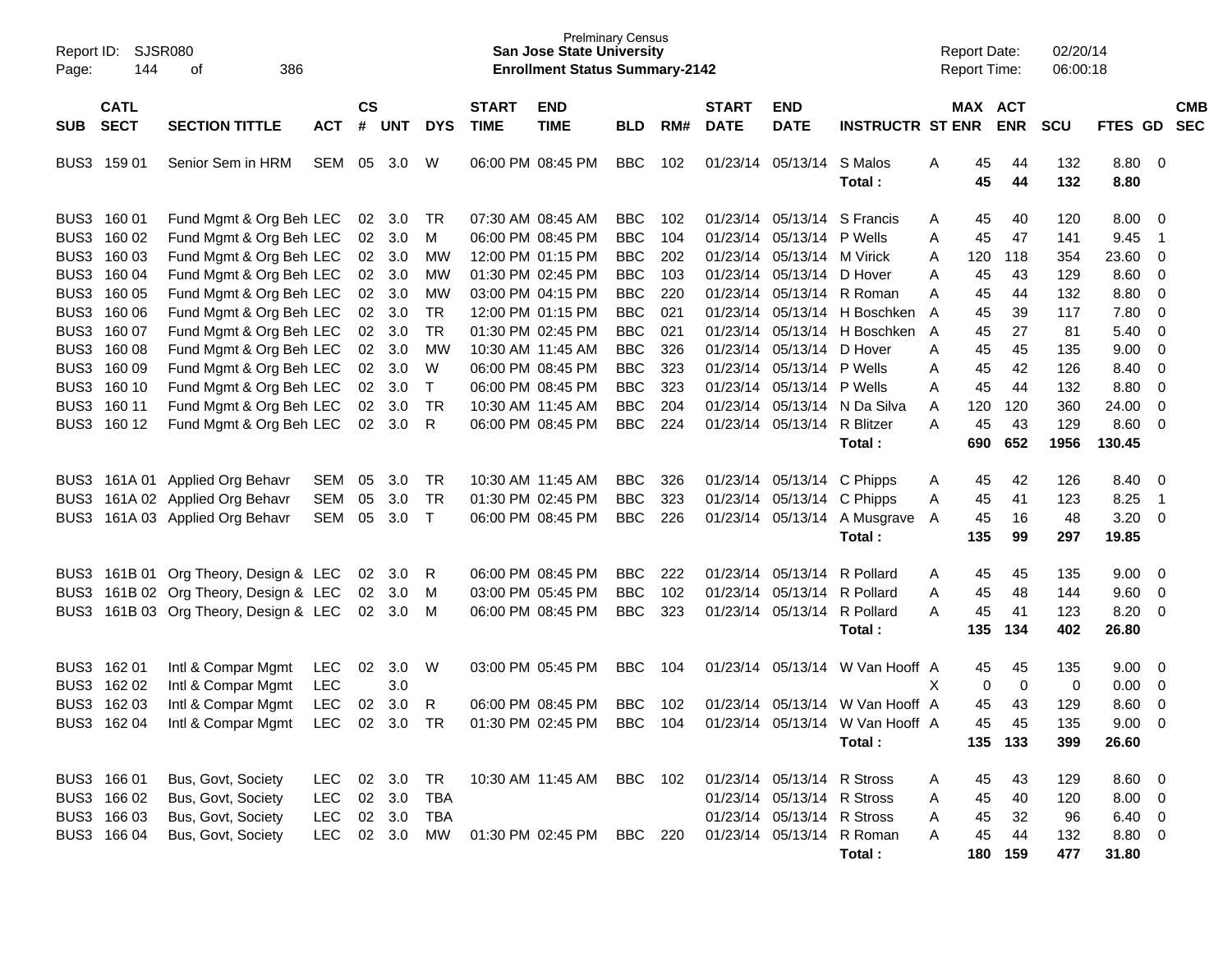| Page:      | Report ID: SJSR080<br>145                 | 386<br>оf                                                        |                          |                |                      |                          |                             | <b>Prelminary Census</b><br><b>San Jose State University</b><br><b>Enrollment Status Summary-2142</b> |                          |            |                             |                                                                                       |                                          | <b>Report Date:</b><br><b>Report Time:</b> |                      | 02/20/14<br>06:00:18 |                                    |                                                    |            |
|------------|-------------------------------------------|------------------------------------------------------------------|--------------------------|----------------|----------------------|--------------------------|-----------------------------|-------------------------------------------------------------------------------------------------------|--------------------------|------------|-----------------------------|---------------------------------------------------------------------------------------|------------------------------------------|--------------------------------------------|----------------------|----------------------|------------------------------------|----------------------------------------------------|------------|
| <b>SUB</b> | <b>CATL</b><br><b>SECT</b>                | <b>SECTION TITTLE</b>                                            | <b>ACT</b>               | <b>CS</b><br># | <b>UNT</b>           | <b>DYS</b>               | <b>START</b><br><b>TIME</b> | <b>END</b><br><b>TIME</b>                                                                             | <b>BLD</b>               | RM#        | <b>START</b><br><b>DATE</b> | <b>END</b><br><b>DATE</b>                                                             | <b>INSTRUCTR ST ENR ENR</b>              |                                            | MAX ACT              | <b>SCU</b>           | FTES GD SEC                        |                                                    | <b>CMB</b> |
|            |                                           | BUS3 169B 01 Honors Seminar                                      | <b>LEC</b>               | 02             | 3.0                  | M                        |                             | 04:30 PM 07:15 PM                                                                                     | <b>BBC</b>               | 302        |                             | 01/23/14 05/13/14 A Basu                                                              | Total:                                   | A                                          | 40<br>16<br>40<br>16 | 48<br>48             | $3.20 \ 0$<br>3.20                 |                                                    |            |
|            |                                           | BUS3 180D 01 Indiv St Org Mgmt<br>BUS3 180D 02 Indiv St Org Mgmt | <b>SUP</b><br><b>SUP</b> | 36<br>36       | 3.0<br>1.0           | TBA<br><b>TBA</b>        |                             |                                                                                                       |                          |            |                             | 01/23/14 05/13/14<br>01/23/14 05/13/14 A Osland                                       |                                          | A<br>Α                                     | 0<br>0<br>10<br>2    | 0<br>$\overline{c}$  | 0.00<br>$0.13 \quad 0$             | $\overline{\mathbf{0}}$                            |            |
|            |                                           | BUS3 180D 03 Indiv St Org Mgmt<br>BUS3 180D 04 Indiv St Org Mgmt | <b>SUP</b><br><b>SUP</b> | 36<br>36       | 1.0<br>1.0           | <b>TBA</b><br><b>TBA</b> |                             |                                                                                                       |                          |            |                             | 01/23/14 05/13/14 X Quan<br>01/23/14 05/13/14 W Jiang                                 |                                          | Α<br>10<br>10<br>Α                         | 0                    | 1<br>0               | $0.07$ 0<br>0.00                   | $\overline{0}$                                     |            |
|            |                                           | BUS3 180D 05 Indiv St Org Mgmt<br>BUS3 180D 06 Indiv St Org Mgmt | <b>SUP</b><br><b>SUP</b> | 36<br>36       | 1.0<br>3.0           | <b>TBA</b><br><b>TBA</b> |                             |                                                                                                       |                          |            |                             | 01/23/14 05/13/14 W Jiang<br>01/23/14 05/13/14 S Rodan                                |                                          | 10<br>Α<br>10<br>A                         | 0<br>2               | 0<br>6               | 0.00<br>0.40                       | $\overline{0}$<br>$\overline{\mathbf{0}}$          |            |
|            |                                           | BUS3 180D 07 Indiv St Org Mgmt<br>BUS3 180D 08 Indiv St Org Mgmt | <b>SUP</b><br><b>SUP</b> | 36<br>36       | 3.0<br>2.0           | <b>TBA</b><br><b>TBA</b> |                             |                                                                                                       |                          |            |                             | 01/23/14 05/13/14 R Pollard<br>01/23/14 05/13/14 W Jiang                              | Total:                                   | 10<br>Α<br>A<br>65                         | 8<br>5<br>0<br>13    | 24<br>0<br>33        | 1.60<br>0.00<br>2.20               | $\overline{0}$<br>$\overline{\mathbf{0}}$          |            |
|            | BUS3 181 01                               | Intro to Entrepreneu                                             | <b>LEC</b>               | 02             | 3.0                  | MW                       |                             | 01:30 PM 02:45 PM                                                                                     | <b>BBC</b>               | 102        |                             | 01/23/14 05/13/14 X Quan                                                              |                                          | A                                          | 45<br>43             | 129                  | 8.60                               | $\overline{\phantom{0}}$                           |            |
|            | BUS3 181 02                               | Intro to Entrepreneu                                             | LEC                      |                | 02 3.0               | MW                       |                             | 10:30 AM 11:45 AM                                                                                     | <b>BBC</b>               | 226        |                             | 01/23/14 05/13/14 X Quan                                                              | Total:                                   | 45<br>A<br>90                              | 35<br>78             | 105<br>234           | $7.00 \t 0$<br>15.60               |                                                    |            |
|            | BUS3 182 01                               | Bus Plan for New Ven LEC                                         |                          |                | 02 3.0               | M                        |                             | 06:00 PM 08:45 PM                                                                                     | <b>BBC</b>               | 226        |                             | 01/23/14 05/13/14 X Quan                                                              | Total:                                   | A                                          | 45<br>38<br>45<br>38 | 114<br>114           | $7.60 \t 0$<br>7.60                |                                                    |            |
|            | BUS3 18301                                | Global Entreneurship LEC 02 3.0 TR                               |                          |                |                      |                          |                             | 03:00 PM 04:15 PM                                                                                     | BBC                      | 226        |                             |                                                                                       | 01/23/14 05/13/14 A Musgrave A<br>Total: |                                            | 45<br>44<br>45<br>44 | 132<br>132           | 8.85 1<br>8.85                     |                                                    |            |
|            | BUS3 186H 01 E-Lab                        |                                                                  | SEM                      | 05             | 3.0                  | W                        |                             | 06:00 PM 08:45 PM                                                                                     | <b>BBC</b>               | 226        |                             | 01/23/14 05/13/14                                                                     | S Bennet<br>Total:                       | A                                          | 35<br>12<br>35<br>12 | 36<br>36             | $2.45$ 1<br>2.45                   |                                                    |            |
|            | BUS3 187 01<br>BUS3 187 02                | <b>Global Dimensn Bus</b><br><b>Global Dimensn Bus</b>           | <b>LEC</b><br><b>LEC</b> | 02<br>02       | 3.0<br>3.0           | TR<br>R                  |                             | 01:30 PM 02:45 PM<br>06:00 PM 08:45 PM                                                                | <b>BBC</b><br><b>BBC</b> | 226<br>003 |                             | 01/23/14 05/13/14 K Perry<br>01/23/14 05/13/14 R Kepple                               |                                          | A<br>45<br>A                               | 45<br>46<br>46       | 138<br>138           | 9.20<br>9.20                       | $\overline{\mathbf{0}}$<br>$\overline{\mathbf{0}}$ |            |
|            | BUS3 187 03<br>BUS3 187 04                | <b>Global Dimensn Bus</b><br><b>Global Dimensn Bus</b>           | LEC<br>LEC               | 02<br>02       | 3.0<br>3.0           | <b>TBA</b><br>TR         |                             | 09:00 AM 10:15 AM                                                                                     | <b>BBC</b>               | 202        |                             | 01/23/14 05/13/14 A Rao<br>01/23/14 05/13/14 S Francis                                |                                          | A<br>120<br>120<br>Α                       | 101<br>116           | 303<br>348           | 20.20<br>23.20                     | 0<br>$\mathbf 0$                                   |            |
|            | BUS3 187 05<br>BUS3 187 06<br>BUS3 187 07 | Global Dimensn Bus<br>Global Dimensn Bus<br>Global Dimensn Bus   | LEC<br>LEC<br>LEC        | 02<br>02       | 3.0<br>02 3.0<br>3.0 | W<br>TBA<br>TBA          |                             | 06:00 PM 08:45 PM                                                                                     | <b>BBC</b>               | 220        |                             | 01/23/14 05/13/14 K Perry<br>01/23/14 05/13/14 A Osland<br>01/23/14 05/13/14 A Osland |                                          | A<br>45<br>Α<br>45<br>Α                    | 45<br>46<br>45<br>45 | 138<br>135<br>135    | 9.20<br>$9.00 \t 0$<br>$9.00 \t 0$ | $\overline{0}$                                     |            |
|            | BUS3 187 08<br>BUS3 187 09                | Global Dimensn Bus<br>Global Dimensn Bus                         | LEC<br>LEC               |                | 02 3.0<br>02 3.0     | M<br>TBA                 |                             | 03:00 PM 05:45 PM                                                                                     | BBC 326                  |            |                             | 01/23/14 05/13/14 A Rao<br>01/23/14 05/13/14 A Osland                                 |                                          | 45<br>Α<br>45<br>Α                         | 45<br>45             | 135<br>135           | $9.00 \t 0$<br>$9.00 \quad 0$      |                                                    |            |
|            | BUS3 187 10<br>BUS3 187 11                | Global Dimensn Bus<br>Global Dimensn Bus                         | LEC<br>LEC               |                | 02 3.0<br>02 3.0     | МW<br>МW                 |                             | 10:30 AM 11:45 AM<br>12:00 PM 01:15 PM                                                                | BBC<br>BBC 302           | 302        |                             | 01/23/14 05/13/14 T Kothari<br>01/23/14 05/13/14 T Kothari                            |                                          | 45<br>Α<br>45<br>Α                         | 45<br>45             | 135<br>135           | $9.00 \t 0$<br>$9.00 \quad 0$      |                                                    |            |
|            | BUS3 187 12                               | Global Dimensn Bus LEC 02 3.0                                    |                          |                |                      | <b>MW</b>                |                             | 09:00 AM 10:15 AM                                                                                     | BBC 302                  |            |                             | 01/23/14 05/13/14 T Kothari                                                           | Total:                                   | 45<br>A                                    | 45<br>690 670        | 135                  | $9.00 \t 0$<br>2010 134.00         |                                                    |            |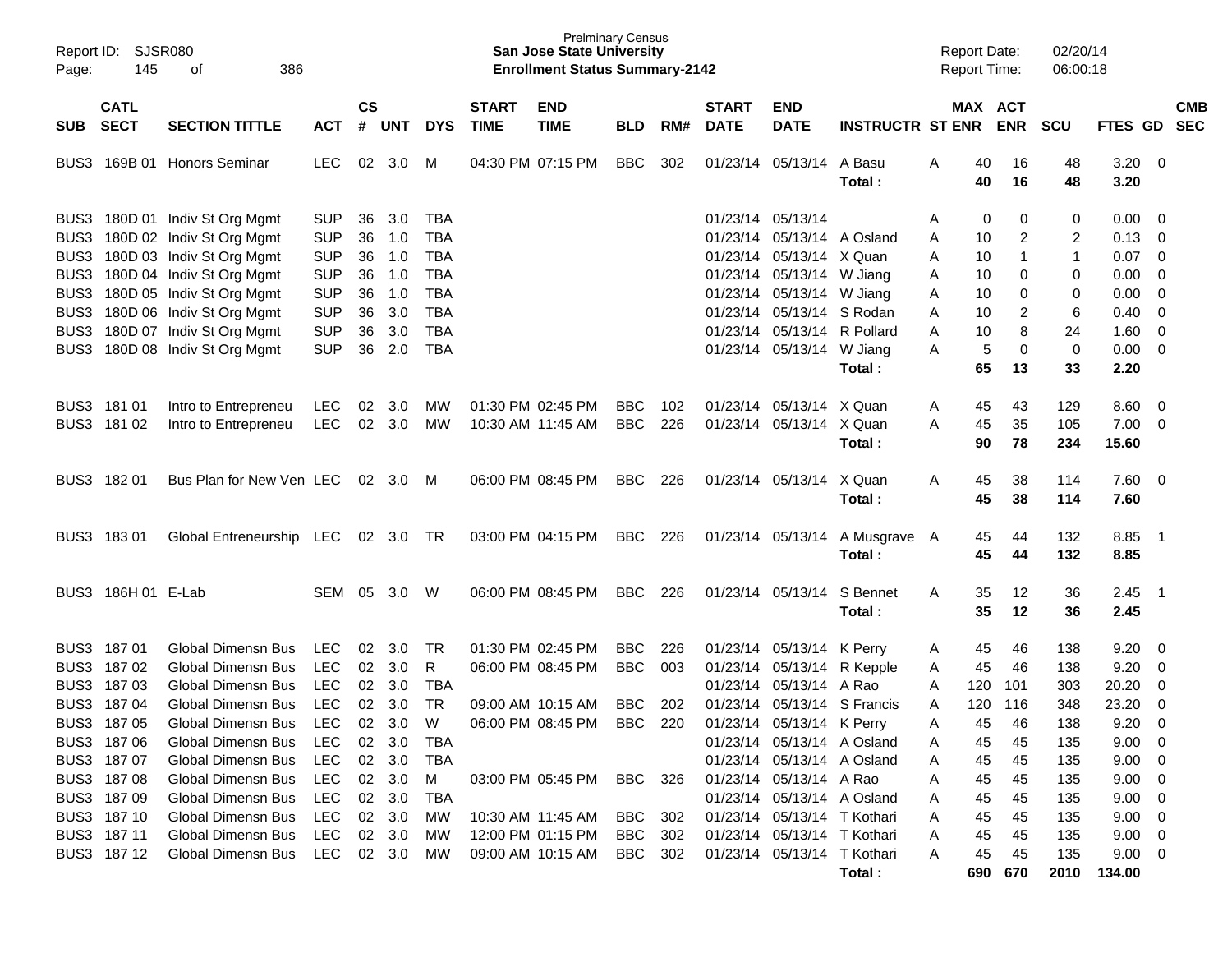| Report ID:<br>Page: | 146                        | SJSR080<br>386<br>οf  |            |                    |            |            |                             | <b>Prelminary Census</b><br><b>San Jose State University</b><br><b>Enrollment Status Summary-2142</b> |            |     |                             |                           |                         |   | <b>Report Date:</b><br><b>Report Time:</b> |                          | 02/20/14<br>06:00:18 |                          |                          |
|---------------------|----------------------------|-----------------------|------------|--------------------|------------|------------|-----------------------------|-------------------------------------------------------------------------------------------------------|------------|-----|-----------------------------|---------------------------|-------------------------|---|--------------------------------------------|--------------------------|----------------------|--------------------------|--------------------------|
| <b>SUB</b>          | <b>CATL</b><br><b>SECT</b> | <b>SECTION TITTLE</b> | <b>ACT</b> | $\mathsf{cs}$<br># | <b>UNT</b> | <b>DYS</b> | <b>START</b><br><b>TIME</b> | <b>END</b><br><b>TIME</b>                                                                             | <b>BLD</b> | RM# | <b>START</b><br><b>DATE</b> | <b>END</b><br><b>DATE</b> | <b>INSTRUCTR ST ENR</b> |   | <b>MAX</b>                                 | <b>ACT</b><br><b>ENR</b> | <b>SCU</b>           | <b>FTES</b><br><b>GD</b> | <b>CMB</b><br><b>SEC</b> |
| BUS <sub>3</sub>    | 18901                      | Strategic Mgmt        | <b>SEM</b> | 05                 | 3.0        | т          |                             | 06:00 PM 08:45 PM                                                                                     | <b>BBC</b> | 003 | 01/23/14                    | 05/13/14                  | R Wood                  | A | 40                                         | 39                       | 117                  | 7.80                     | - 0                      |
| BUS3                | 18902                      | Strategic Mgmt        | <b>SEM</b> | 05                 | 3.0        | MW         |                             | 01:30 PM 02:45 PM                                                                                     | BBC        | 021 | 01/23/14                    | 05/13/14                  | S Inamdar               | A | 40                                         | 38                       | 114                  | 7.60                     | $\mathbf 0$              |
| BUS3                | 18903                      | Strategic Mgmt        | <b>SEM</b> | 05                 | 3.0        | <b>MW</b>  |                             | 10:30 AM 11:45 AM                                                                                     | BBC        | 102 | 01/23/14                    | 05/13/14                  | T Shirlev               | A | 40                                         | 40                       | 120                  | 8.00                     | 0                        |
| BUS3                | 18904                      | Strategic Mgmt        | <b>SEM</b> | 05                 | 3.0        | <b>MW</b>  |                             | 03:00 PM 04:15 PM                                                                                     | <b>BBC</b> | 021 | 01/23/14                    | 05/13/14                  | S Inamdar               | A | 40                                         | 39                       | 117                  | 7.80                     | $\Omega$                 |
| BUS3                | 18905                      | Strategic Mgmt        | <b>SEM</b> | 05                 | 3.0        | TR         |                             | 03:00 PM 04:15 PM                                                                                     | <b>BBC</b> | 326 | 01/23/14                    | 05/13/14                  | R Wood                  | A | 40                                         | 40                       | 120                  | 8.00                     | $\Omega$                 |
| BUS <sub>3</sub>    | 18906                      | Strategic Mgmt        | <b>SEM</b> | 05                 | 3.0        | TR         |                             | 07:30 AM 08:45 AM                                                                                     | BBC        | 326 | 01/23/14                    | 05/13/14                  | C Wang                  | A | 40                                         | 40                       | 120                  | 8.00                     | $\Omega$                 |
| BUS3                | 18907                      | Strategic Mgmt        | <b>SEM</b> | 05                 | 3.0        | R          |                             | 06:00 PM 08:45 PM                                                                                     | <b>BBC</b> | 323 | 01/23/14                    | 05/13/14                  | L Gee                   | A | 40                                         | 41                       | 123                  | 8.20                     | $\Omega$                 |
| BUS3                | 18908                      | Strategic Mgmt        | <b>SEM</b> | 05                 | 3.0        | R          |                             | 06:00 PM 08:45 PM                                                                                     | <b>BBC</b> | 130 | 01/23/14                    | 05/13/14                  | R Wood                  | A | 40                                         | 40                       | 120                  | 8.00                     | 0                        |
| BUS3                | 18909                      | Strategic Mgmt        | <b>SEM</b> | 05                 | 3.0        | MW         |                             | 12:00 PM 01:15 PM                                                                                     | <b>BBC</b> | 102 | 01/23/14                    | 05/13/14                  | T Shirley               | A | 40                                         | 42                       | 126                  | 8.40                     | 0                        |
| BUS3                | 189 10                     | Strategic Mgmt        | <b>SEM</b> | 05                 | 3.0        | <b>TR</b>  |                             | 12:00 PM 01:15 PM                                                                                     | BBC        | 326 | 01/23/14                    | 05/13/14                  | C Wang                  | A | 40                                         | 38                       | 114                  | 7.60                     | $\Omega$                 |
| BUS <sub>3</sub>    | 189 11                     | Strategic Mgmt        | <b>SEM</b> | 05                 | 3.0        | W          |                             | 06:00 PM 08:45 PM                                                                                     | <b>BBC</b> | 324 | 01/23/14                    | 05/13/14                  | W Fruin                 | A | 44                                         | 44                       | 132                  | 8.80                     | 0                        |
| BUS <sub>3</sub>    | 189 12                     | Strategic Mgmt        | <b>SEM</b> | 05                 | 3.0        |            |                             | 06:00 PM 08:45 PM                                                                                     | <b>BBC</b> | 130 | 01/23/14                    | 05/13/14                  | S Inamdar               | A | 40                                         | 36                       | 108                  | 7.25                     |                          |
| BUS3                | 189 13                     | Strategic Mgmt        | <b>SEM</b> | 05                 | 3.0        | TR         |                             | 09:00 AM 10:15 AM                                                                                     | BBC.       | 326 | 01/23/14                    | 05/13/14                  | C Wang                  | A | 40                                         | 41                       | 123                  | 8.20                     | $\Omega$                 |
| BUS3                | 189 14                     | Strategic Mgmt        | <b>SEM</b> | 05                 | 3.0        | м          |                             | 06:00 PM 08:45 PM                                                                                     | <b>BBC</b> | 130 | 01/23/14                    | 05/13/14                  | W Fruin                 | A | 40                                         | 46                       | 138                  | 9.20                     | $\mathbf 0$              |
|                     |                            |                       |            |                    |            |            |                             |                                                                                                       |            |     |                             |                           | Total:                  |   | 564                                        | 564                      | 1692                 | 112.85                   |                          |

## **Department : Organization & Management**

| Department Total:         |   | 5684 5177 14277 |   | 952.40 |
|---------------------------|---|-----------------|---|--------|
| <b>Lower Division:</b>    |   | 1470 1318 2706  |   | 180.50 |
| <b>Upper Division:</b>    |   | 4214 3859 11571 |   | 771.90 |
| <b>Graduate Division:</b> | n | n               | n | 0.00   |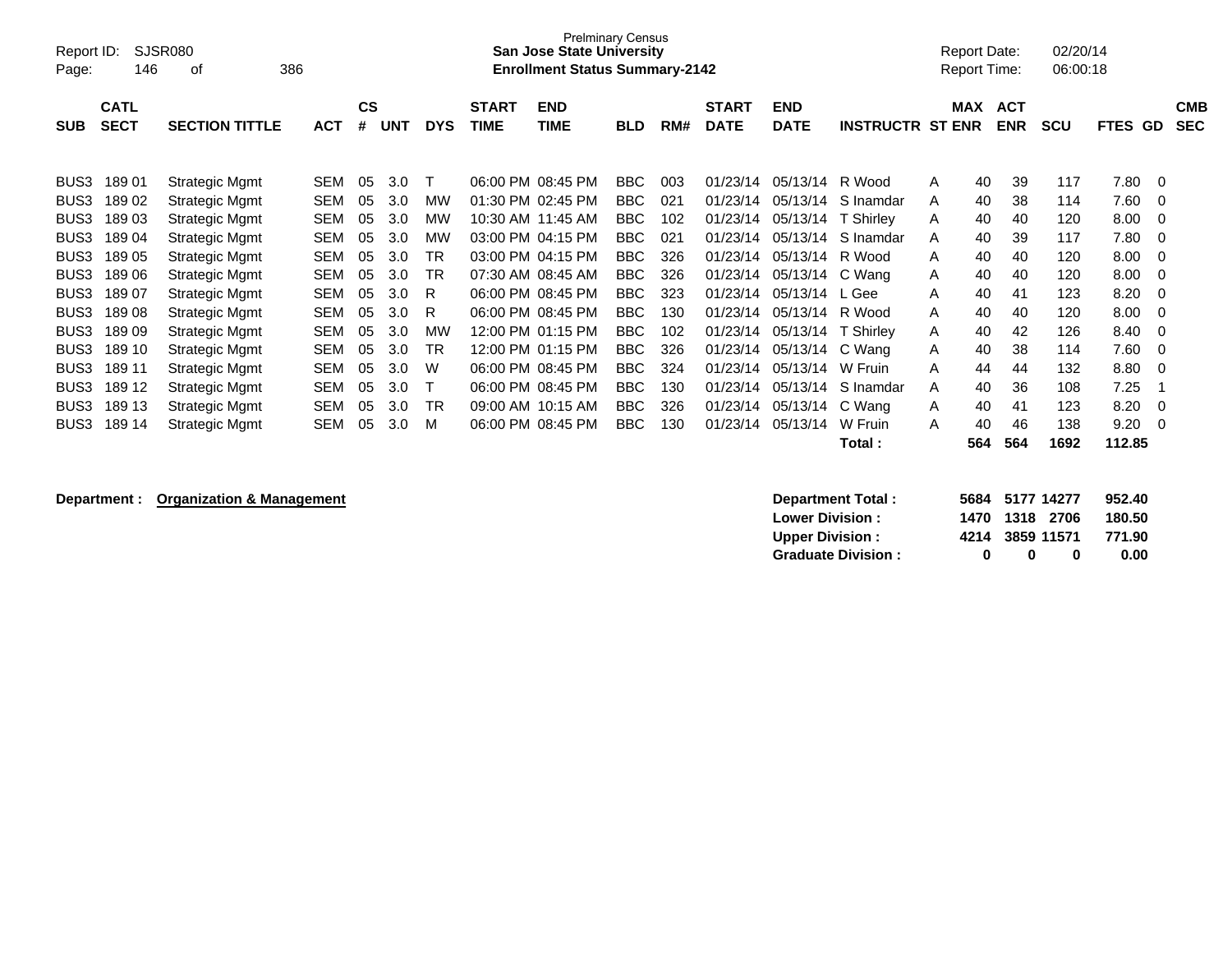| Report ID:<br>Page: | 147                        | <b>SJSR080</b><br>386<br>оf           |              |                    |            |              |                             | <b>Prelminary Census</b><br><b>San Jose State University</b><br><b>Enrollment Status Summary-2142</b> |            |     |                             |                             |                         |   | <b>Report Date:</b><br><b>Report Time:</b> |             | 02/20/14<br>06:00:18 |             |                          |                          |
|---------------------|----------------------------|---------------------------------------|--------------|--------------------|------------|--------------|-----------------------------|-------------------------------------------------------------------------------------------------------|------------|-----|-----------------------------|-----------------------------|-------------------------|---|--------------------------------------------|-------------|----------------------|-------------|--------------------------|--------------------------|
| <b>SUB</b>          | <b>CATL</b><br><b>SECT</b> | <b>SECTION TITTLE</b>                 | <b>ACT</b>   | $\mathsf{cs}$<br># | <b>UNT</b> | <b>DYS</b>   | <b>START</b><br><b>TIME</b> | <b>END</b><br><b>TIME</b>                                                                             | <b>BLD</b> | RM# | <b>START</b><br><b>DATE</b> | <b>END</b><br><b>DATE</b>   | <b>INSTRUCTR ST ENR</b> |   | MAX ACT                                    | <b>ENR</b>  | <b>SCU</b>           | FTES GD     |                          | <b>CMB</b><br><b>SEC</b> |
| College             |                            | <b>Business</b>                       |              |                    |            |              |                             |                                                                                                       |            |     |                             |                             |                         |   |                                            |             |                      |             |                          |                          |
|                     | Department :               | <b>Management Information Systems</b> |              |                    |            |              |                             |                                                                                                       |            |     |                             |                             |                         |   |                                            |             |                      |             |                          |                          |
| BUS4                | 91L01                      | Comp Tools for Bus                    | <b>LEC</b>   | 01                 | 1.0        | $\top$       |                             | 06:00 PM 07:15 PM                                                                                     | <b>BBC</b> | 301 |                             | 02/11/14 04/22/14 P Kwan    |                         | A | 45                                         | 42          | 42                   | 2.82        | - 1                      |                          |
| BUS4                | 91L 02                     | Comp Tools for Bus                    | <b>LEC</b>   |                    | 1.0        |              |                             |                                                                                                       |            |     |                             |                             |                         | X | 0                                          | $\mathbf 0$ | 0                    | 0.00        | 0                        |                          |
| BUS4                | 91L03                      | Comp Tools for Bus                    | <b>LEC</b>   | 01                 | 1.0        | M            |                             | 01:30 PM 02:45 PM                                                                                     | <b>BBC</b> | 301 |                             | 02/10/14 04/28/14           | M Splane                | Α | 45                                         | 47          | 47                   | 3.13        | 0                        |                          |
| BUS4                | 91L 04                     | Comp Tools for Bus                    | <b>LEC</b>   | 01                 | 1.0        | M            |                             | 03:00 PM 04:15 PM                                                                                     | <b>BBC</b> | 301 |                             | 02/10/14 04/28/14           | M Splane                | Α | 45                                         | 47          | 47                   | 3.15        | -1                       |                          |
| BUS4                | 91L 05                     | Comp Tools for Bus                    | <b>LEC</b>   | 01                 | 1.0        | $\top$       |                             | 01:30 PM 02:45 PM                                                                                     | <b>BBC</b> | 301 |                             | 02/11/14 04/22/14           | M Splane                | Α | 45                                         | 48          | 48                   | 3.20        | -0                       |                          |
| BUS4                | 91L 06                     | Comp Tools for Bus                    | <b>LEC</b>   | 01                 | 1.0        | $\top$       |                             | 03:00 PM 04:15 PM                                                                                     | <b>BBC</b> | 301 |                             | 02/11/14 04/22/14           | M Splane                | Α | 45                                         | 46          | 46                   | 3.07        | $\overline{0}$           |                          |
| BUS4                | 91L 07                     | Comp Tools for Bus                    | <b>LEC</b>   | 01                 | 1.0        | W            |                             | 01:30 PM 02:45 PM                                                                                     | <b>BBC</b> | 301 |                             | 02/12/14 04/23/14           | M Splane                | Α | 45                                         | 45          | 45                   | 3.00        | -0                       |                          |
| BUS4                | 91L 08                     | Comp Tools for Bus                    | <b>LEC</b>   | 01                 | 1.0        | W            |                             | 03:00 PM 04:15 PM                                                                                     | <b>BBC</b> | 301 |                             | 02/12/14 04/23/14           | M Splane                | Α | 45                                         | 45          | 45                   | 3.00        | 0                        |                          |
| BUS4                | 91L 09                     | Comp Tools for Bus                    | <b>LEC</b>   | 01                 | 1.0        | $\mathsf{R}$ |                             | 01:30 PM 02:45 PM                                                                                     | <b>BBC</b> | 301 |                             | 02/13/14 04/24/14           | M Splane                | Α | 45                                         | 45          | 45                   | 3.00        | $\mathbf 0$              |                          |
| BUS4                | 91L 10                     | Comp Tools for Bus                    | <b>LEC</b>   | 01                 | 1.0        | $\mathsf{R}$ |                             | 03:00 PM 04:15 PM                                                                                     | <b>BBC</b> | 301 |                             | 02/13/14 04/24/14           | M Splane                | A | 45                                         | 45          | 45                   | 3.00        | $\mathbf 0$              |                          |
| BUS4                | 91L 11                     | Comp Tools for Bus                    | <b>LEC</b>   | 01                 | 1.0        | $\top$       |                             | 07:30 PM 08:45 PM                                                                                     | <b>BBC</b> | 301 |                             | 02/11/14 04/22/14           | P Kwan                  | A | 45                                         | 42          | 42                   | 2.80        | $\mathbf 0$              |                          |
|                     |                            |                                       |              |                    |            |              |                             |                                                                                                       |            |     |                             |                             | Total:                  |   | 450                                        | 452         | 452                  | 30.17       |                          |                          |
| BUS4                | 92 01                      | Intro Bus Prog                        | <b>SEM</b>   | 04                 | 3.0        | TR           |                             | 01:30 PM 02:45 PM                                                                                     | <b>BBC</b> | 305 |                             | 01/23/14 05/13/14           | N Aggarwal              | A | 45                                         | 44          | 132                  | 8.80        | $\overline{\mathbf{0}}$  |                          |
| BUS4                | 92 02                      | Intro Bus Prog                        | <b>SEM</b>   | 04                 | 3.0        | $\top$       |                             | 03:00 PM 05:45 PM                                                                                     | <b>BBC</b> | 305 |                             | 01/23/14 05/13/14           | N Aggarwal              | A | 45                                         | 44          | 132                  | 8.80        | $\overline{0}$           |                          |
|                     |                            |                                       |              |                    |            |              |                             |                                                                                                       |            |     |                             |                             | Total:                  |   | 90                                         | 88          | 264                  | 17.60       |                          |                          |
|                     |                            |                                       |              |                    |            |              |                             |                                                                                                       |            |     |                             |                             |                         |   |                                            |             |                      |             |                          |                          |
|                     |                            | BUS4 110A 01 Fund Mgmt Info Sys       | <b>SEM</b>   | 04                 | 3.0        | <b>TR</b>    |                             | 10:30 AM 11:45 AM                                                                                     | <b>BBC</b> | 305 |                             | 01/23/14 05/13/14           | L Albert                | A | 45                                         | 35          | 105                  | 7.00        | $\overline{0}$           |                          |
| BUS4                |                            | 110A 02 Fund Mgmt Info Sys            | <b>SEM</b>   | 04                 | 3.0        | <b>TR</b>    |                             | 12:00 PM 01:15 PM                                                                                     | <b>BBC</b> | 305 |                             | 01/23/14 05/13/14           | L Albert                | A | 45                                         | 39          | 117                  | 7.80        | $\overline{0}$           |                          |
| BUS4.               |                            | 110A 03 Fund Mgmt Info Sys            | <b>SEM</b>   | 04                 | 3.0        | W            |                             | 03:00 PM 05:45 PM                                                                                     | <b>BBC</b> | 305 |                             | 01/23/14 05/13/14           | R Sessions              | A | 45                                         | 22          | 66                   | 4.40        | - 0                      |                          |
|                     |                            |                                       |              |                    |            |              |                             |                                                                                                       |            |     |                             |                             | Total:                  |   | 135                                        | 96          | 288                  | 19.20       |                          |                          |
|                     |                            |                                       |              |                    |            |              |                             |                                                                                                       |            |     |                             |                             |                         |   |                                            |             |                      |             |                          |                          |
|                     |                            | BUS4 110B 01 Sys Analysis & Desig     | SEM          | 04                 | 3.0        | MW           |                             | 09:00 AM 10:15 AM                                                                                     | <b>BBC</b> | 102 |                             | 01/23/14 05/13/14           | R Burkhard              | A | 119                                        | 54          | 162                  | 10.80       | 0                        |                          |
| BUS4.               |                            | 110B 02 Sys Analysis & Desig          | <b>SEM</b>   |                    | 04 3.0     | MW           |                             | 10:30 AM 11:45 AM                                                                                     | <b>BBC</b> | 103 |                             | 01/23/14 05/13/14           | R Burkhard              | A | 45                                         | 46          | 138                  | 9.20        | $\overline{0}$           |                          |
|                     |                            |                                       |              |                    |            |              |                             |                                                                                                       |            |     |                             |                             | Total:                  |   | 164                                        | 100         | 300                  | 20.00       |                          |                          |
|                     | BUS4 111 01                | Networking & Data Co SEM              |              | 04                 | 3.0        | MW           |                             | 12:00 PM 01:15 PM                                                                                     | <b>BBC</b> | 204 |                             | 01/23/14 05/13/14           | S Dhar                  | Α | 120                                        | 95          | 285                  | 19.00 0     |                          |                          |
|                     |                            |                                       |              |                    |            |              |                             |                                                                                                       |            |     |                             |                             | Total:                  |   | 120                                        | 95          | 285                  | 19.00       |                          |                          |
|                     |                            |                                       |              |                    |            |              |                             |                                                                                                       |            |     |                             |                             |                         |   |                                            |             |                      |             |                          |                          |
|                     | BUS4 112 01                | Database ManagementSEM 04             |              |                    | 3.0        | M            |                             | 03:00 PM 05:45 PM                                                                                     | <b>BBC</b> | 320 |                             | 01/23/14 05/13/14 A Shirani |                         | Α | 45                                         | 45          | 135                  | 9.05        | $\overline{\phantom{1}}$ |                          |
|                     | BUS4 112 02                | Database ManagementSEM 04 3.0         |              |                    |            | M            |                             | 06:00 PM 08:45 PM                                                                                     | <b>BBC</b> | 320 |                             | 01/23/14 05/13/14           | A Shirani               | Α | 45                                         | 48          | 144                  | 9.75 3      |                          |                          |
|                     |                            |                                       |              |                    |            |              |                             |                                                                                                       |            |     |                             |                             | Total:                  |   | 90                                         | 93          | 279                  | 18.80       |                          |                          |
|                     |                            |                                       |              |                    |            |              |                             |                                                                                                       |            |     |                             |                             |                         |   |                                            |             |                      |             |                          |                          |
|                     | BUS4 116 01                | Adv DB Mgmt Sys                       | SEM 04 3.0 W |                    |            |              |                             | 03:00 PM 05:45 PM                                                                                     | BBC 103    |     |                             | 01/23/14 05/13/14           | A Shirani               | A | 45                                         | 34          | 102                  | $6.80$ 0    |                          |                          |
|                     |                            |                                       |              |                    |            |              |                             |                                                                                                       |            |     |                             |                             | Total:                  |   | 45                                         | 34          | 102                  | 6.80        |                          |                          |
|                     |                            |                                       |              |                    |            |              |                             |                                                                                                       |            |     |                             |                             |                         |   |                                            |             |                      |             |                          |                          |
|                     |                            | BUS4 118S 01 Special Topics MIS       | SEM 02 3.0 T |                    |            |              |                             | 06:00 PM 08:45 PM                                                                                     | <b>BBC</b> | 103 |                             | 01/23/14 05/13/14 J Gaines  |                         | A | 45                                         | 45          | 135                  | $9.00 \t 0$ |                          |                          |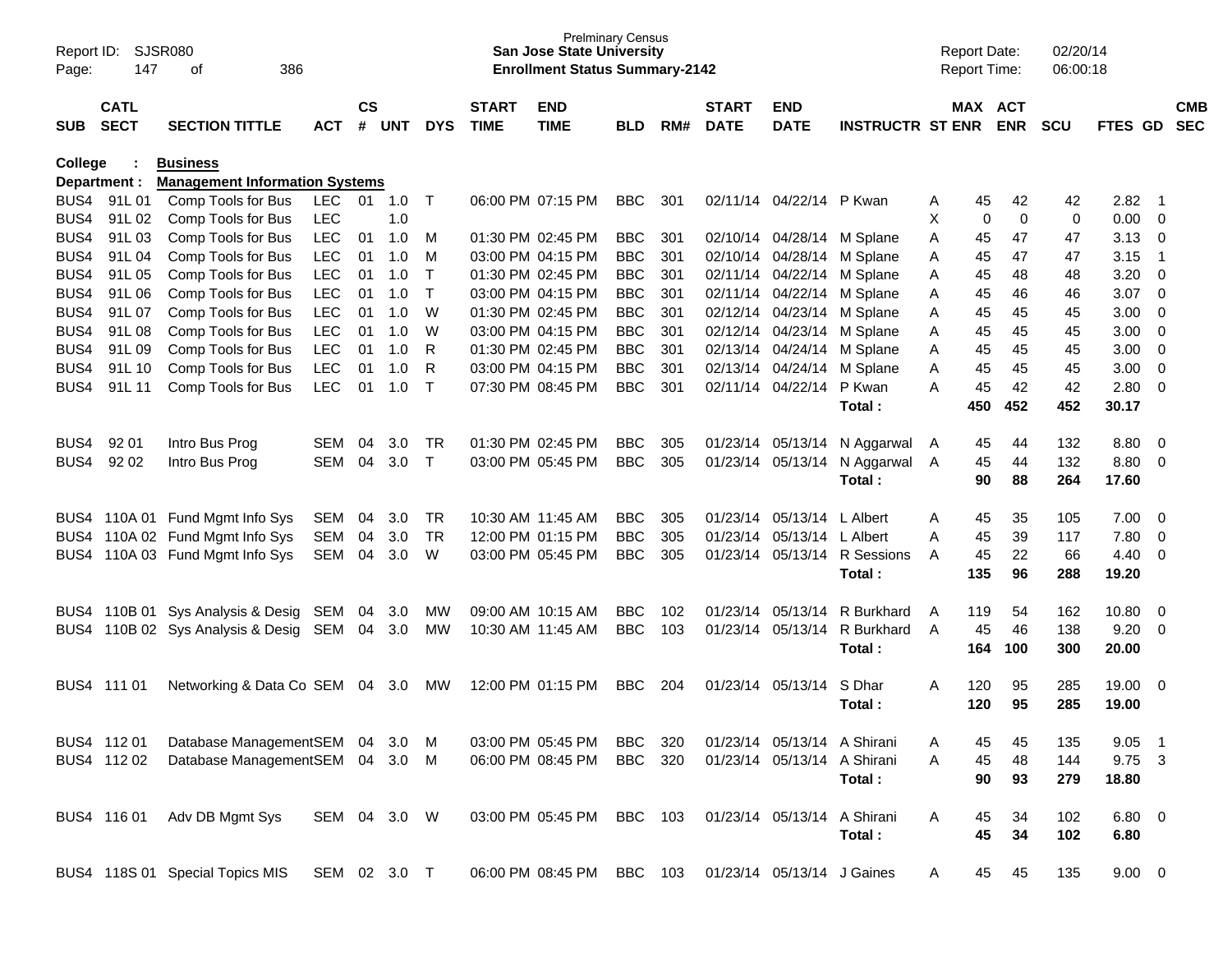| Page:                                                                        | Report ID: SJSR080<br>148                                                                  | 386<br>οf                                                                                                                                                                                                                                                                  |                                                                                                                                          |                                                          |                                                                    |                                                                                      |                             | <b>Prelminary Census</b><br><b>San Jose State University</b><br><b>Enrollment Status Summary-2142</b>                                                                                                          |                                                                                                                                          |                                                                    |                                                                                  |                                                                                                                                                                                          |                                                | <b>Report Date:</b><br>Report Time:                                                                          |                                                                                       | 02/20/14<br>06:00:18                                             |                                                                                |                                                                                                          |
|------------------------------------------------------------------------------|--------------------------------------------------------------------------------------------|----------------------------------------------------------------------------------------------------------------------------------------------------------------------------------------------------------------------------------------------------------------------------|------------------------------------------------------------------------------------------------------------------------------------------|----------------------------------------------------------|--------------------------------------------------------------------|--------------------------------------------------------------------------------------|-----------------------------|----------------------------------------------------------------------------------------------------------------------------------------------------------------------------------------------------------------|------------------------------------------------------------------------------------------------------------------------------------------|--------------------------------------------------------------------|----------------------------------------------------------------------------------|------------------------------------------------------------------------------------------------------------------------------------------------------------------------------------------|------------------------------------------------|--------------------------------------------------------------------------------------------------------------|---------------------------------------------------------------------------------------|------------------------------------------------------------------|--------------------------------------------------------------------------------|----------------------------------------------------------------------------------------------------------|
| <b>SUB</b>                                                                   | <b>CATL</b><br><b>SECT</b>                                                                 | <b>SECTION TITTLE</b>                                                                                                                                                                                                                                                      | <b>ACT</b>                                                                                                                               | <b>CS</b><br>#                                           | <b>UNT</b>                                                         | <b>DYS</b>                                                                           | <b>START</b><br><b>TIME</b> | <b>END</b><br><b>TIME</b>                                                                                                                                                                                      | BLD                                                                                                                                      | RM#                                                                | <b>START</b><br><b>DATE</b>                                                      | <b>END</b><br><b>DATE</b>                                                                                                                                                                | <b>INSTRUCTR ST ENR</b>                        |                                                                                                              | <b>MAX ACT</b><br><b>ENR</b>                                                          | <b>SCU</b>                                                       | <b>FTES GD</b>                                                                 | <b>CMB</b><br><b>SEC</b>                                                                                 |
| BUS4                                                                         |                                                                                            | 118S 02 Special Topics MIS                                                                                                                                                                                                                                                 | <b>SEM</b>                                                                                                                               | 02                                                       | 3.0                                                                | М                                                                                    |                             | 03:00 PM 05:45 PM                                                                                                                                                                                              | <b>BBC</b>                                                                                                                               | 103                                                                |                                                                                  | 01/23/14 05/13/14                                                                                                                                                                        | J Sawyer<br>Total:                             | 20<br>A<br>65                                                                                                | 14<br>59                                                                              | 42<br>177                                                        | 2.80<br>11.80                                                                  | - 0                                                                                                      |
| BUS4                                                                         |                                                                                            | 118W 01 Web Based Computing SEM 04 3.0                                                                                                                                                                                                                                     |                                                                                                                                          |                                                          |                                                                    | M                                                                                    |                             | 03:00 PM 05:45 PM                                                                                                                                                                                              | <b>BBC</b>                                                                                                                               | 305                                                                |                                                                                  | 01/23/14 05/13/14                                                                                                                                                                        | S Dhar<br>Total:                               | A<br>45                                                                                                      | 45<br>41<br>41                                                                        | 123<br>123                                                       | $8.20 \ 0$<br>8.20                                                             |                                                                                                          |
| BUS4<br>BUS4                                                                 |                                                                                            | 119A 01 Practicum in MIS<br>119A 02 Practicum in MIS                                                                                                                                                                                                                       | <b>SEM</b><br><b>SEM</b>                                                                                                                 | 05<br>05                                                 | 3.0<br>3.0                                                         | м<br>W                                                                               |                             | 06:00 PM 08:45 PM<br>03:00 PM 05:45 PM                                                                                                                                                                         | <b>BBC</b><br><b>BBC</b>                                                                                                                 | 103<br>224                                                         |                                                                                  | 01/23/14 05/13/14 L Gee<br>01/23/14 05/13/14 R Sridar                                                                                                                                    | Total:                                         | Α<br>45<br>45<br>A<br>90                                                                                     | 17<br>29<br>46                                                                        | 51<br>87<br>138                                                  | 3.40<br>5.80<br>9.20                                                           | - 0<br>0                                                                                                 |
| BUS4<br>BUS4                                                                 |                                                                                            | 119B 01 Bus Strat Info Sys<br>119B 02 Bus Strat Info Sys                                                                                                                                                                                                                   | <b>SEM</b><br><b>SEM</b>                                                                                                                 | 05<br>05                                                 | 3.0<br>3.0                                                         | <b>TR</b><br>W                                                                       |                             | 10:30 AM 11:45 AM<br>06:00 PM 08:45 PM                                                                                                                                                                         | <b>BBC</b><br><b>BBC</b>                                                                                                                 | 103<br>103                                                         | 01/23/14                                                                         | 05/13/14<br>01/23/14 05/13/14 L Gee                                                                                                                                                      | R Sessions<br>Total:                           | 45<br>A<br>A<br>45<br>90                                                                                     | 46<br>36<br>82                                                                        | 138<br>108<br>246                                                | 9.20<br>7.20<br>16.40                                                          | $\overline{0}$<br>- 0                                                                                    |
| BUS4<br>BUS4<br>BUS4<br>BUS4                                                 | 180101<br>180102<br>180103<br>180104                                                       | Ind Studies MIS<br>Ind Studies MIS<br>Ind Studies MIS<br>Ind Studies MIS                                                                                                                                                                                                   | <b>SUP</b><br><b>SUP</b><br><b>SUP</b><br><b>SUP</b>                                                                                     | 36<br>36<br>36<br>36                                     | 3.0<br>1.0<br>2.0<br>3.0                                           | <b>TBA</b><br><b>TBA</b><br><b>TBA</b><br><b>TBA</b>                                 |                             |                                                                                                                                                                                                                |                                                                                                                                          |                                                                    | 01/23/14<br>01/23/14<br>01/23/14                                                 | 05/13/14<br>05/13/14<br>05/13/14<br>01/23/14 05/13/14                                                                                                                                    | T Hill<br>T Hill<br>T Hill<br>T Hill<br>Total: | Α<br>A<br>A<br>A<br>10                                                                                       | $\pmb{0}$<br>0<br>$\overline{\mathbf{c}}$<br>10<br>10<br>0<br>0<br>30<br>$\mathbf{2}$ | 0<br>$\overline{c}$<br>$\mathbf 0$<br>0<br>$\overline{2}$        | 0.00<br>0.13<br>0.00<br>0.00<br>0.13                                           | $\overline{0}$<br>$\overline{0}$<br>$\overline{0}$<br>$\overline{0}$                                     |
| BUS4<br>BUS4<br>BUS4<br>BUS4<br>BUS4<br>BUS4<br>BUS4<br>BUS4<br>BUS4<br>BUS4 | 18801<br>18802<br>18803<br>188 04<br>18805<br>188 06<br>18807<br>18808<br>188 09<br>188 10 | <b>Business Systems</b><br><b>Business Systems</b><br><b>Business Systems</b><br><b>Business Systems</b><br><b>Business Systems</b><br><b>Business Systems</b><br><b>Business Systems</b><br><b>Business Systems</b><br><b>Business Systems</b><br><b>Business Systems</b> | <b>LEC</b><br><b>LEC</b><br><b>LEC</b><br><b>LEC</b><br><b>LEC</b><br><b>LEC</b><br><b>LEC</b><br><b>LEC</b><br><b>LEC</b><br><b>LEC</b> | 02<br>02<br>02<br>02<br>02<br>02<br>02<br>02<br>02<br>02 | 3.0<br>3.0<br>3.0<br>3.0<br>3.0<br>3.0<br>3.0<br>3.0<br>3.0<br>3.0 | M<br>M<br>$\top$<br>$\mathsf{T}$<br>W<br>W<br>W<br>$\mathsf{R}$<br>R<br>$\mathsf{R}$ |                             | 03:00 PM 05:45 PM<br>06:00 PM 08:45 PM<br>03:00 PM 05:45 PM<br>06:00 PM 08:45 PM<br>03:00 PM 05:45 PM<br>03:00 PM 05:45 PM<br>06:00 PM 08:45 PM<br>03:00 PM 05:45 PM<br>03:00 PM 05:45 PM<br>06:00 PM 08:45 PM | <b>BBC</b><br><b>BBC</b><br><b>BBC</b><br><b>BBC</b><br><b>BBC</b><br><b>BBC</b><br><b>BBC</b><br><b>BBC</b><br><b>BBC</b><br><b>BBC</b> | 224<br>224<br>320<br>320<br>320<br>202<br>320<br>320<br>202<br>320 | 01/23/14<br>01/23/14<br>01/23/14<br>01/23/14<br>01/23/14<br>01/23/14<br>01/23/14 | 01/23/14 05/13/14 R Sridar<br>01/23/14 05/13/14 R Sridar<br>01/23/14 05/13/14 S Jensen<br>05/13/14 L Gee<br>05/13/14 J Gaines<br>05/13/14 G Webb<br>05/13/14 G Webb<br>05/13/14 J Gaines | 05/13/14 S Jensen<br>05/13/14 R Sessions       | A<br>45<br>45<br>A<br>45<br>A<br>45<br>A<br>45<br>A<br>120<br>A<br>45<br>Α<br>A<br>45<br>A<br>120<br>45<br>A | 44<br>44<br>40<br>44<br>47<br>115<br>31<br>44<br>114<br>30                            | 132<br>132<br>120<br>132<br>141<br>345<br>93<br>132<br>342<br>90 | 8.80<br>8.80<br>8.00<br>8.80<br>9.40<br>23.00<br>6.20<br>8.80<br>22.80<br>6.00 | - 0<br>0<br>0<br>0<br>$\mathbf 0$<br>$\overline{0}$<br>$\mathbf 0$<br>$\mathbf 0$<br>0<br>$\overline{0}$ |
| BUS4                                                                         | 188 11                                                                                     | <b>Business Systems</b>                                                                                                                                                                                                                                                    | <b>LEC</b>                                                                                                                               | 02                                                       | 3.0                                                                | T                                                                                    |                             | 03:00 PM 05:45 PM                                                                                                                                                                                              | <b>BBC</b>                                                                                                                               | 103                                                                | 01/23/14                                                                         | 05/13/14                                                                                                                                                                                 | R Burkhard<br>Total:                           | 45<br>A<br>645                                                                                               | 29<br>582                                                                             | 87<br>1746                                                       | 5.80<br>116.40                                                                 | $\overline{0}$                                                                                           |

**Department : Management Information Systems** 

| Department Total:         |     |                | 2059 1770 4402 | 293.70 |
|---------------------------|-----|----------------|----------------|--------|
| <b>Lower Division:</b>    | 540 | 540            | -716           | 47.77  |
| <b>Upper Division:</b>    |     | 1519 1230 3686 |                | 245.93 |
| <b>Graduate Division:</b> | o   | n              | o              | 0.00   |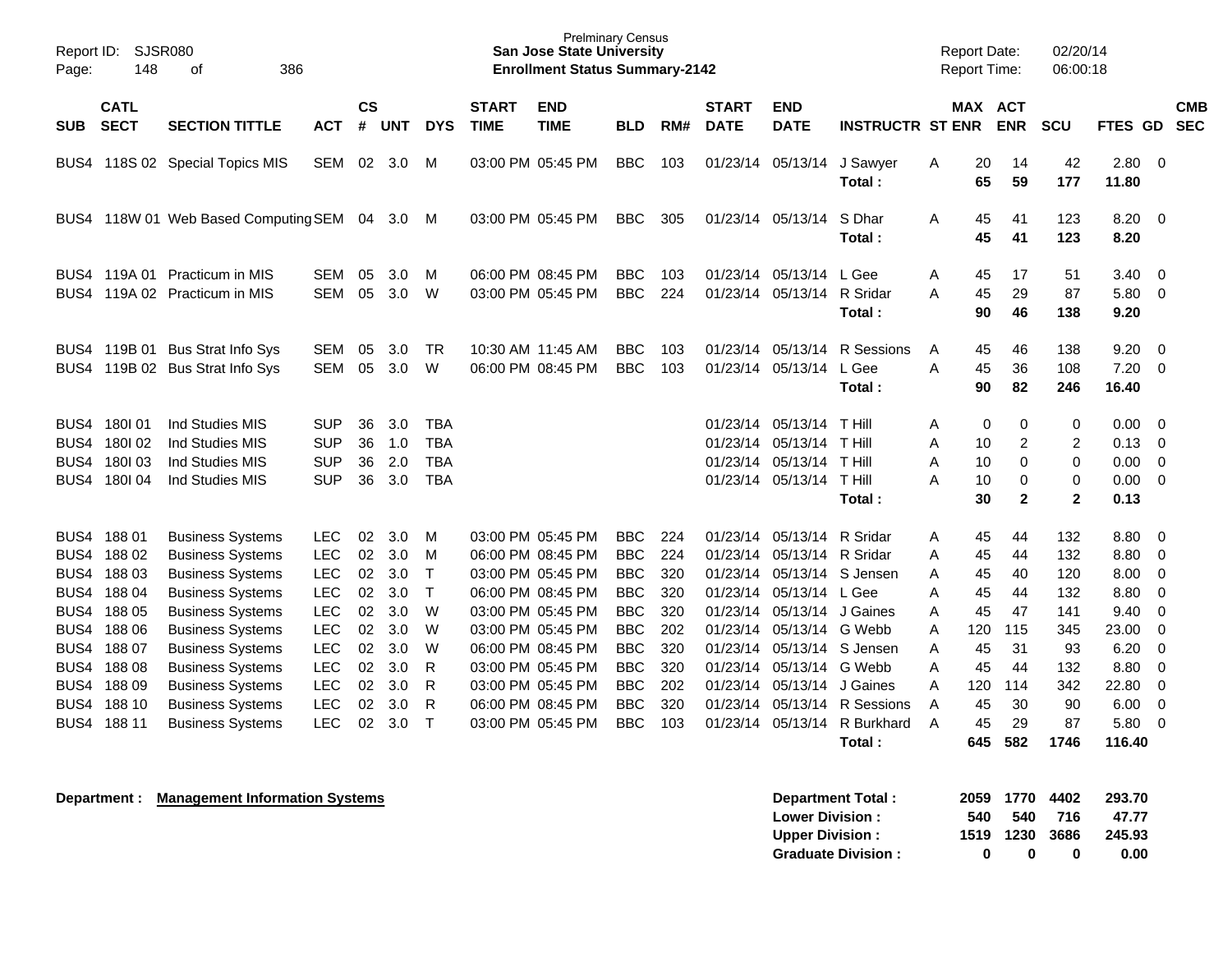| Report ID:<br>Page: | 149                        | SJSR080<br>386<br>οf                        |            |                    |               |              |                             | <b>Prelminary Census</b><br><b>San Jose State University</b><br><b>Enrollment Status Summary-2142</b> |            |     |                             |                           |                                  |   | <b>Report Date:</b><br><b>Report Time:</b> |             | 02/20/14<br>06:00:18 |             |                |                          |
|---------------------|----------------------------|---------------------------------------------|------------|--------------------|---------------|--------------|-----------------------------|-------------------------------------------------------------------------------------------------------|------------|-----|-----------------------------|---------------------------|----------------------------------|---|--------------------------------------------|-------------|----------------------|-------------|----------------|--------------------------|
| <b>SUB</b>          | <b>CATL</b><br><b>SECT</b> | <b>SECTION TITTLE</b>                       | ACT        | $\mathsf{cs}$<br># | <b>UNT</b>    | <b>DYS</b>   | <b>START</b><br><b>TIME</b> | <b>END</b><br><b>TIME</b>                                                                             | <b>BLD</b> | RM# | <b>START</b><br><b>DATE</b> | <b>END</b><br><b>DATE</b> | <b>INSTRUCTR ST ENR</b>          |   | MAX ACT                                    | <b>ENR</b>  | <b>SCU</b>           | FTES GD     |                | <b>CMB</b><br><b>SEC</b> |
| <b>College</b>      |                            | <b>Business</b>                             |            |                    |               |              |                             |                                                                                                       |            |     |                             |                           |                                  |   |                                            |             |                      |             |                |                          |
|                     | Department :               | <b>Marketing</b>                            |            |                    |               |              |                             |                                                                                                       |            |     |                             |                           |                                  |   |                                            |             |                      |             |                |                          |
| BUS <sub>2</sub>    | 90 01                      | <b>Bus Statistics</b>                       | SEM        | 04                 | 3.0           | мw           |                             | 09:00 AM 10:15 AM                                                                                     | <b>BBC</b> | 022 | 01/23/14                    |                           | 05/13/14 A Kalinowski A          |   | 45                                         | 45          | 135                  | 9.00        | - 0            |                          |
| BUS <sub>2</sub>    | 90 02                      | <b>Bus Statistics</b>                       | <b>SEM</b> | 04                 | 3.0           | МW           |                             | 09:00 AM 10:15 AM                                                                                     | <b>BBC</b> | 105 | 01/23/14                    | 05/13/14                  | B Makani                         | A | 45                                         | 45          | 135                  | 9.00        | -0             |                          |
| BUS <sub>2</sub>    | 90 03                      | <b>Bus Statistics</b>                       | <b>SEM</b> | 04                 | 3.0           | МW           |                             | 10:30 AM 11:45 AM                                                                                     | <b>BBC</b> | 202 | 01/23/14                    | 05/13/14                  | S Tian                           | Α | 120                                        | 120         | 360                  | 24.00       | -0             |                          |
| BUS <sub>2</sub>    | 90 04                      | <b>Bus Statistics</b>                       | <b>SEM</b> | 04                 | 3.0           | МW           |                             | 12:00 PM 01:15 PM                                                                                     | <b>BBC</b> | 224 | 01/23/14                    | 05/13/14                  | A Kalinowski A                   |   | 45                                         | 44          | 132                  | 8.80        | -0             |                          |
| BUS <sub>2</sub>    | 90 05                      | <b>Bus Statistics</b>                       | <b>SEM</b> | 04                 | 3.0           | M            |                             | 06:00 PM 08:45 PM                                                                                     | <b>BBC</b> | 326 | 01/23/14                    | 05/13/14                  | R Murray                         | Α | 45                                         | 45          | 135                  | 9.00        | -0             |                          |
| BUS <sub>2</sub>    | 90 06                      | <b>Bus Statistics</b>                       | <b>SEM</b> | 04                 | 3.0           | TR           | 09:00 AM 10:15 AM           |                                                                                                       | <b>BBC</b> | 224 | 01/23/14                    | 05/13/14                  | Y Ahuja                          | Α | 45                                         | 45          | 135                  | 9.00        | $\overline{0}$ |                          |
| BUS <sub>2</sub>    | 90 07                      | <b>Bus Statistics</b>                       | <b>SEM</b> | 04                 | 3.0           | TR           |                             | 10:30 AM 11:45 AM                                                                                     | <b>BBC</b> | 224 | 01/23/14                    | 05/13/14                  | Y Ahuja                          | A | 45                                         | 45          | 135                  | 9.00        | -0             |                          |
| BUS <sub>2</sub>    | 90 08                      | <b>Bus Statistics</b>                       | SEM        | 04                 | 3.0           | W            |                             | 06:00 PM 08:45 PM                                                                                     | <b>BBC</b> | 224 | 01/23/14                    | 05/13/14                  | R Murray                         | A | 45                                         | 43          | 129                  | 8.60        | -0             |                          |
|                     |                            |                                             |            |                    |               |              |                             |                                                                                                       |            |     |                             |                           | Total:                           |   | 435                                        | 432         | 1296                 | 86.40       |                |                          |
|                     |                            |                                             |            |                    |               |              |                             |                                                                                                       |            |     |                             |                           |                                  |   |                                            |             |                      |             |                |                          |
| BUS <sub>2</sub>    | 130 01                     | Intro to Marketing                          | <b>LEC</b> | 02                 | 3.0           | МW           |                             | 01:30 PM 02:45 PM                                                                                     | <b>BBC</b> | 022 | 01/23/14                    | 05/13/14                  | S Onkvisit                       | A | 45                                         | 47          | 141                  | 9.40        | - 0            |                          |
| BUS <sub>2</sub>    | 130 02                     | Intro to Marketing                          | <b>LEC</b> | 02                 | 3.0           | МW           |                             | 03:00 PM 04:15 PM                                                                                     | <b>BBC</b> | 022 | 01/23/14                    | 05/13/14                  | S Onkvisit                       | Α | 45                                         | 42          | 126                  | 8.40        | -0             |                          |
| BUS <sub>2</sub>    | 130 03                     | Intro to Marketing                          | <b>LEC</b> | 02                 | 3.0           | M            |                             | 06:00 PM 08:45 PM                                                                                     | <b>BBC</b> | 205 | 01/23/14                    | 05/13/14                  | M Kallis                         | A | 45                                         | 43          | 129                  | 8.60        | $\overline{0}$ |                          |
| BUS <sub>2</sub>    | 130 04                     | Intro to Marketing                          | <b>LEC</b> | 02                 | 3.0           | TR           |                             | 12:00 PM 01:15 PM                                                                                     | <b>BBC</b> | 320 | 01/23/14                    | 05/13/14                  | H Combs                          | A | 45                                         | 44          | 132                  | 8.80        | 0              |                          |
| BUS <sub>2</sub>    | 130 05                     | Intro to Marketing                          | <b>LEC</b> | 02                 | 3.0           | TR           |                             | 01:30 PM 02:45 PM                                                                                     | <b>BBC</b> | 320 | 01/23/14                    |                           | 05/13/14 H Combs                 | Α | 45                                         | 44          | 132                  | 8.85        | $\overline{1}$ |                          |
| BUS <sub>2</sub>    | 130 06                     | Intro to Marketing                          | <b>LEC</b> | 02                 | 3.0           | TR           |                             | 01:30 PM 02:45 PM                                                                                     | <b>BBC</b> | 105 | 01/23/14                    |                           | 05/13/14 J Fadiman               | A | 45                                         | 45          | 135                  | 9.00        | $\overline{0}$ |                          |
| BUS <sub>2</sub>    | 130 07                     | Intro to Marketing                          | <b>LEC</b> | 02                 | 3.0           | TR           |                             | 03:00 PM 04:15 PM                                                                                     | <b>BBC</b> | 003 | 01/23/14                    | 05/13/14 M Rajan          |                                  | A | 45                                         | 43          | 129                  | 8.60        | -0             |                          |
| BUS <sub>2</sub>    | 130 08                     | Intro to Marketing                          | LEC        | 02                 | 3.0           | TR           |                             | 03:00 PM 04:15 PM                                                                                     | <b>BBC</b> | 224 | 01/23/14                    |                           | 05/13/14 J Giglierano            | A | 45                                         | 47          | 141                  | 9.40        | -0             |                          |
| BUS <sub>2</sub>    | 130 10                     | Intro to Marketing                          | <b>LEC</b> | 02                 | 3.0           | $\mathsf{T}$ |                             | 06:00 PM 08:45 PM                                                                                     | <b>BBC</b> | 001 | 01/23/14                    | 05/13/14                  | M Kallis                         | Α | 45                                         | 16          | 48                   | 3.20        | -0             |                          |
| BUS <sub>2</sub>    | 130 11                     | Intro to Marketing                          | <b>LEC</b> | 02                 | 3.0           | W            |                             | 03:00 PM 05:45 PM                                                                                     | <b>BBC</b> | 204 | 01/23/14                    | 05/13/14                  | T Louie                          | Α | 120                                        | 104         | 312                  | 20.80       | 0              |                          |
| BUS <sub>2</sub>    | 13080                      | Intro to Marketing                          | <b>LEC</b> | 02                 | 3.0           | <b>TBA</b>   |                             |                                                                                                       |            |     | 01/23/14                    | 05/13/14                  | M Easter                         | A | 45                                         | 44          | 132                  | 8.85        | $\overline{1}$ |                          |
|                     | BUS2 130 81                | Intro to Marketing                          | <b>LEC</b> | 02                 | 3.0           | <b>TBA</b>   |                             |                                                                                                       |            |     | 01/23/14                    | 05/13/14                  | M Merz                           | A | 45                                         | 45          | 135                  | 9.00        | -0             |                          |
| BUS <sub>2</sub>    | 13082                      | Intro to Marketing                          | <b>LEC</b> | 02                 | 3.0           | <b>TBA</b>   |                             |                                                                                                       |            |     | 01/23/14                    | 05/13/14                  | M Merz                           | A | 240                                        | 226         | 678                  | 45.30       | $\overline{2}$ |                          |
| BUS2                | 13083                      | Intro to Marketing                          | <b>LEC</b> | 02                 | 3.0           | <b>TBA</b>   |                             |                                                                                                       |            |     | 01/23/14                    | 05/13/14                  | M Easter                         | A | 45                                         | 26          | 78                   | 5.20        | -0             |                          |
|                     |                            |                                             |            |                    |               |              |                             |                                                                                                       |            |     |                             |                           | Total:                           |   | 900                                        | 816         | 2448                 | 163.40      |                |                          |
|                     |                            |                                             |            |                    |               |              |                             |                                                                                                       |            |     |                             |                           |                                  |   |                                            |             |                      |             |                |                          |
| BUS2                | 131A 01                    | Bus-to-Bus Mktg                             | LEC        | 02                 | 3.0           | TR           |                             | 09:00 AM 10:15 AM                                                                                     | BBC.       | 022 | 01/23/14                    | 05/13/14                  | R Vitale                         | A | 45                                         | 39          | 117                  | 7.80        | - 0            |                          |
|                     |                            |                                             |            |                    |               |              |                             |                                                                                                       |            |     |                             |                           | Total:                           |   | 45                                         | 39          | 117                  | 7.80        |                |                          |
|                     |                            |                                             |            |                    |               |              |                             |                                                                                                       |            |     |                             |                           |                                  |   |                                            |             |                      |             |                |                          |
|                     |                            | BUS2 131B 01 Retail Mktg Mgmt               | <b>LEC</b> |                    | 3.0           |              |                             |                                                                                                       |            |     |                             |                           |                                  | X | 0                                          | 0           | 0                    | $0.00 \t 0$ |                |                          |
|                     |                            |                                             |            |                    |               |              |                             |                                                                                                       |            |     |                             |                           | Total:                           |   | 0                                          | $\mathbf 0$ | 0                    | 0.00        |                |                          |
|                     |                            | BUS2 131D 01 Mkt in New Ventures LEC 01 3.0 |            |                    |               | TR           |                             | 10:30 AM 11:45 AM BBC 022                                                                             |            |     |                             |                           | 01/23/14 05/13/14 J Giglierano A |   | 45                                         | 39          | 117                  | 7.80 0      |                |                          |
|                     |                            | BUS2 131D 02 Mkt in New Ventures LEC 01 3.0 |            |                    |               | TR.          |                             | 12:00 PM 01:15 PM                                                                                     | BBC 022    |     |                             |                           | 01/23/14 05/13/14 J Giglierano A |   | 45                                         | 43          | 129                  | 8.60 0      |                |                          |
|                     |                            |                                             |            |                    |               |              |                             |                                                                                                       |            |     |                             |                           | Total:                           |   | 90                                         | 82          | 246                  | 16.40       |                |                          |
|                     |                            |                                             |            |                    |               |              |                             |                                                                                                       |            |     |                             |                           |                                  |   |                                            |             |                      |             |                |                          |
|                     |                            | BUS2 132B 01 Bus Logistics                  |            |                    | SEM 04 3.0 TR |              |                             | 01:30 PM 02:45 PM BBC 302                                                                             |            |     | 01/23/14 05/13/14 X Yang    |                           |                                  | A | 45                                         | 18          | 54                   | $3.60 \ 0$  |                |                          |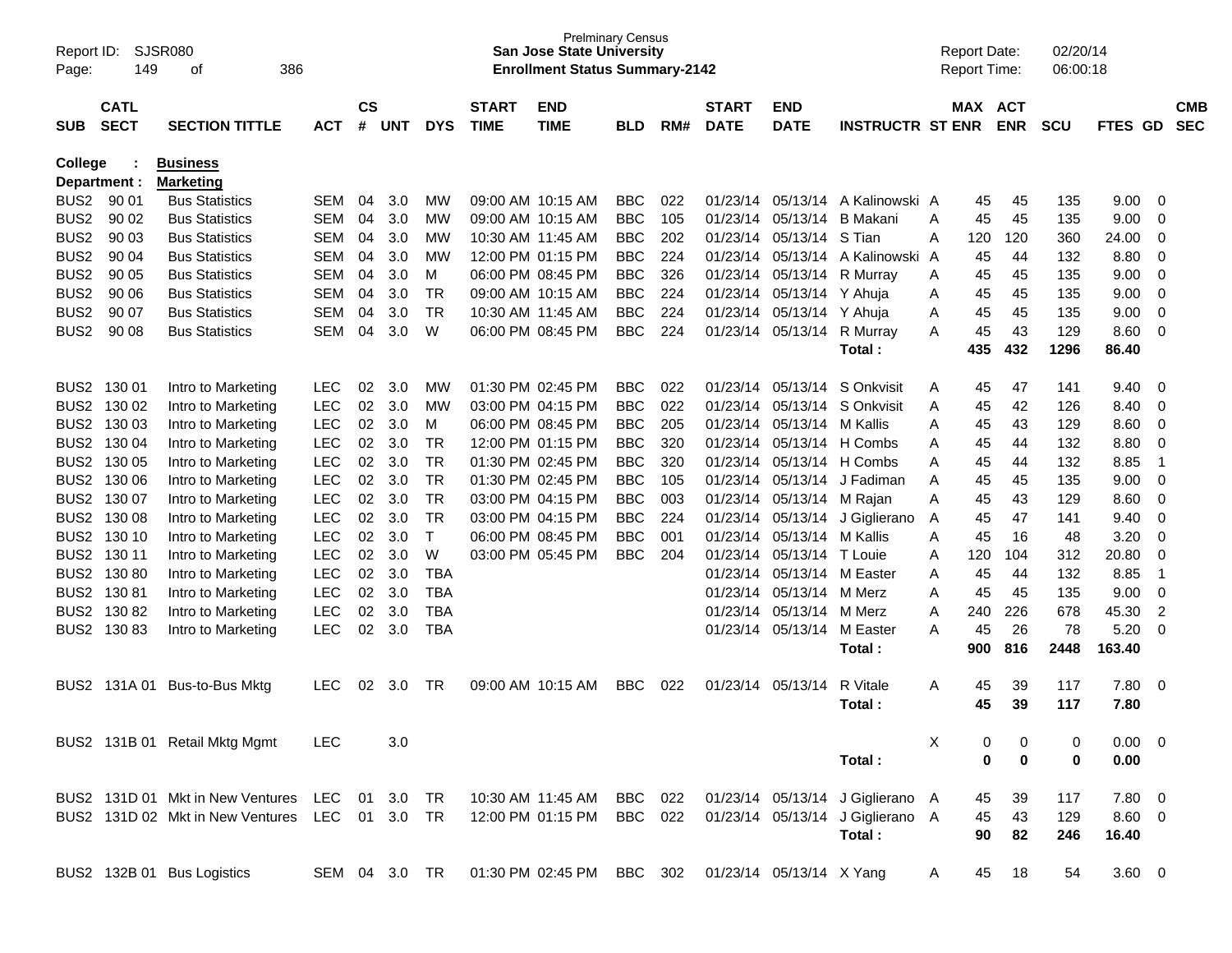| Report ID:<br>Page: | 150                        | SJSR080<br>386<br>οf                           |                |                |            |            |                             | <b>Prelminary Census</b><br><b>San Jose State University</b><br><b>Enrollment Status Summary-2142</b> |            |     |                             |                            |                                  | <b>Report Date:</b><br><b>Report Time:</b> |           |                       | 02/20/14<br>06:00:18 |                |                          |            |
|---------------------|----------------------------|------------------------------------------------|----------------|----------------|------------|------------|-----------------------------|-------------------------------------------------------------------------------------------------------|------------|-----|-----------------------------|----------------------------|----------------------------------|--------------------------------------------|-----------|-----------------------|----------------------|----------------|--------------------------|------------|
| <b>SUB</b>          | <b>CATL</b><br><b>SECT</b> | <b>SECTION TITTLE</b>                          | <b>ACT</b>     | <b>CS</b><br># | <b>UNT</b> | <b>DYS</b> | <b>START</b><br><b>TIME</b> | <b>END</b><br><b>TIME</b>                                                                             | <b>BLD</b> | RM# | <b>START</b><br><b>DATE</b> | <b>END</b><br><b>DATE</b>  | <b>INSTRUCTR ST ENR</b>          |                                            |           | MAX ACT<br><b>ENR</b> | <b>SCU</b>           | FTES GD        | <b>SEC</b>               | <b>CMB</b> |
| BUS2                |                            | 132B 80 Bus Logistics                          | <b>SEM</b>     |                | 3.0        |            |                             |                                                                                                       |            |     |                             |                            |                                  | X                                          | 0         | 0                     | 0                    | $0.00 \t 0$    |                          |            |
|                     |                            |                                                |                |                |            |            |                             |                                                                                                       |            |     |                             |                            | Total :                          |                                            | 45        | 18                    | 54                   | 3.60           |                          |            |
| BUS2                |                            | 133A 01 Interntl Marketing                     | SEM            | 04             | 3.0        | МW         |                             | 10:30 AM 11:45 AM                                                                                     | <b>BBC</b> | 022 |                             | 01/23/14 05/13/14          | S Onkvisit                       | A                                          | 45        | 42                    | 126                  | 8.40           | - 0                      |            |
| BUS <sub>2</sub>    |                            | 133A 02 Interntl Marketing                     | SEM            | 04             | 3.0        | МW         |                             | 12:00 PM 01:15 PM                                                                                     | <b>BBC</b> | 022 |                             | 01/23/14 05/13/14          | S Onkvisit<br>Total :            | A                                          | 45<br>90  | 40<br>82              | 120<br>246           | 8.00<br>16.40  | - 0                      |            |
|                     |                            |                                                |                |                |            |            |                             |                                                                                                       |            |     |                             |                            |                                  |                                            |           |                       |                      |                |                          |            |
| BUS2                | 133B 01                    | Mktg: Pac Rim                                  | <b>LEC</b>     | 02             | 3.0        | W          |                             | 06:00 PM 08:45 PM                                                                                     | <b>BBC</b> | 105 |                             | 01/23/14 05/13/14          | J Fadiman                        | A                                          | 45        | 44                    | 132                  | 8.80           | 0 C                      |            |
| ASIA                |                            | 133B 01 Mktg: Pac Rim                          | <b>LEC</b>     | 02             | 3.0        | W          |                             | 06:00 PM 08:45 PM                                                                                     | <b>BBC</b> | 105 |                             | 01/23/14 05/13/14          | J Fadiman<br>Total :             | A                                          | 0<br>45   | 2<br>46               | 6<br>138             | 0.40<br>9.20   | 0 C                      |            |
| BUS <sub>2</sub>    |                            | 134A 01 Consumer Behavior                      | <b>SEM</b>     | 04             | 3.0        | <b>TR</b>  |                             | 10:30 AM 11:45 AM                                                                                     | <b>BBC</b> | 104 |                             | 01/23/14 05/13/14          | M Merz                           | Α                                          | 45        | 44                    | 132                  | 8.80           | - 0                      |            |
| BUS <sub>2</sub>    |                            | 134A 80 Consumer Behavior                      | <b>SEM</b>     | 04             | 3.0        | <b>TBA</b> |                             |                                                                                                       |            |     |                             | 01/23/14 05/13/14          | J Bechkoff                       | A                                          | 45        | 24                    | 72                   | 4.80           | $\overline{\mathbf{0}}$  |            |
| BUS <sub>2</sub>    |                            | 134A 81 Consumer Behavior                      | <b>SEM</b>     | 04             | 3.0        | <b>TBA</b> |                             |                                                                                                       |            |     |                             | 01/23/14 05/13/14          | M Merz                           | Α                                          | 45        | 45                    | 135                  | 9.05           | $\overline{1}$           |            |
|                     |                            |                                                |                |                |            |            |                             |                                                                                                       |            |     |                             |                            | Total:                           |                                            | 135       | 113                   | 339                  | 22.65          |                          |            |
| BUS2                |                            | 134B 01 Marketing Com                          | SEM            | 04             | 3.0        | <b>TR</b>  |                             | 12:00 PM 01:15 PM                                                                                     | <b>BBC</b> | 224 |                             | 01/23/14 05/13/14          | R Vitale                         | A                                          | 45        | 45                    | 135                  | 9.00           | $\overline{\phantom{0}}$ |            |
| BUS <sub>2</sub>    |                            | 134B 02 Marketing Com                          | SEM            | 04             | 3.0        | <b>TR</b>  |                             | 01:30 PM 02:45 PM                                                                                     | <b>BBC</b> | 224 |                             | 01/23/14 05/13/14          | R Vitale                         | Α                                          | 45        | 35                    | 105                  | 7.00           | $\overline{\mathbf{0}}$  |            |
| BUS <sub>2</sub>    |                            | 134B 70 Marketing Com                          | <b>SEM</b>     | 04             | 3.0        | <b>TBA</b> |                             |                                                                                                       |            |     |                             | 01/23/14 05/13/14          | Total:                           | Α                                          | 45<br>135 | 18<br>98              | 54<br>294            | 3.60<br>19.60  | $\overline{\phantom{0}}$ |            |
|                     |                            |                                                |                |                |            |            |                             |                                                                                                       |            |     |                             |                            |                                  |                                            |           |                       |                      |                |                          |            |
| BUS <sub>2</sub>    |                            | 134C 01 MT New Tech                            | <b>LEC</b>     |                | 3.0        |            |                             |                                                                                                       |            |     |                             |                            |                                  | X                                          | 0         | 0                     | 0                    | 0.00           | $\overline{\mathbf{0}}$  |            |
| BUS <sub>2</sub>    |                            | 134C 02 MT New Tech                            | <b>LEC</b>     | 02             | 3.0        | МW         |                             | 09:00 AM 10:15 AM                                                                                     | <b>BBC</b> | 104 |                             | 01/23/14 05/13/14          | G Castro                         | A                                          | 45        | 22                    | 66                   | 4.40           | - 0                      |            |
|                     |                            |                                                |                |                |            |            |                             |                                                                                                       |            |     |                             |                            | Total :                          |                                            | 45        | 22                    | 66                   | 4.40           |                          |            |
| BUS <sub>2</sub>    | 135 01                     | Sales Management                               | <b>SEM</b>     |                | 3.0        |            |                             |                                                                                                       |            |     |                             |                            |                                  | X                                          | 0         | 0                     | 0                    | 0.00           | $\overline{\phantom{0}}$ |            |
|                     | BUS2 135 02                | Sales Management                               | SEM            | 04             | 3.0        | $\top$     |                             | 06:00 PM 08:45 PM                                                                                     | <b>BBC</b> | 104 |                             | 01/23/14 05/13/14          | <b>B</b> Boveda                  | Α                                          | 45        | 15                    | 45                   | 3.00           | $\overline{\mathbf{0}}$  |            |
|                     |                            |                                                |                |                |            |            |                             |                                                                                                       |            |     |                             |                            | Total :                          |                                            | 45        | 15                    | 45                   | 3.00           |                          |            |
|                     |                            | BUS2 137A 80 Soft Skills                       | <b>LEC</b>     | 02             | 3.0        | <b>TBA</b> |                             |                                                                                                       |            |     |                             | 01/23/14 05/13/14          | J Bechkoff                       | A                                          | 45        | 31                    | 93                   | 6.20           | $\overline{\phantom{0}}$ |            |
|                     |                            | BUS2 137A 81 Soft Skills                       | LEC 02 3.0 TBA |                |            |            |                             |                                                                                                       |            |     |                             |                            | 01/23/14 05/13/14 J Bechkoff     | $\mathsf{A}$                               | 45        | 25                    | 75                   | $5.00 \t 0$    |                          |            |
|                     |                            |                                                |                |                |            |            |                             |                                                                                                       |            |     |                             |                            | Total:                           |                                            | 90        | 56                    | 168                  | 11.20          |                          |            |
|                     |                            | BUS2 137H 01 Mkt Honors Practicum LEC 02 3.0 M |                |                |            |            |                             | 06:00 PM 08:45 PM BBC 324                                                                             |            |     |                             | 01/23/14 05/13/14 R Vitale |                                  | A                                          | 30        | 17                    | 51                   | $3.40 \quad 0$ |                          |            |
|                     |                            |                                                |                |                |            |            |                             |                                                                                                       |            |     |                             |                            | Total:                           |                                            | 30        | 17                    | 51                   | 3.40           |                          |            |
|                     | BUS2 138 01                | Mktg Research                                  | SEM 04 3.0     |                |            | MW         |                             | 01:30 PM 02:45 PM                                                                                     | BBC        | 224 |                             |                            | 01/23/14 05/13/14 A Kalinowski A |                                            | 45        | 41                    | 123                  | $8.25$ 1       |                          |            |
|                     | BUS2 138 02                | Mktg Research                                  | SEM 04 3.0     |                |            | TR         |                             | 10:30 AM 11:45 AM                                                                                     | BBC        | 302 |                             | 01/23/14 05/13/14 J Zhang  |                                  | A                                          | 45        | 45                    | 135                  | $9.00 \t 0$    |                          |            |
|                     | BUS2 138 03                | Mktg Research                                  | SEM 04 3.0 TR  |                |            |            |                             | 12:00 PM 01:15 PM BBC                                                                                 |            | 302 |                             | 01/23/14 05/13/14 J Zhang  |                                  | Α                                          | 45        | 43                    | 129                  | 8.60 0         |                          |            |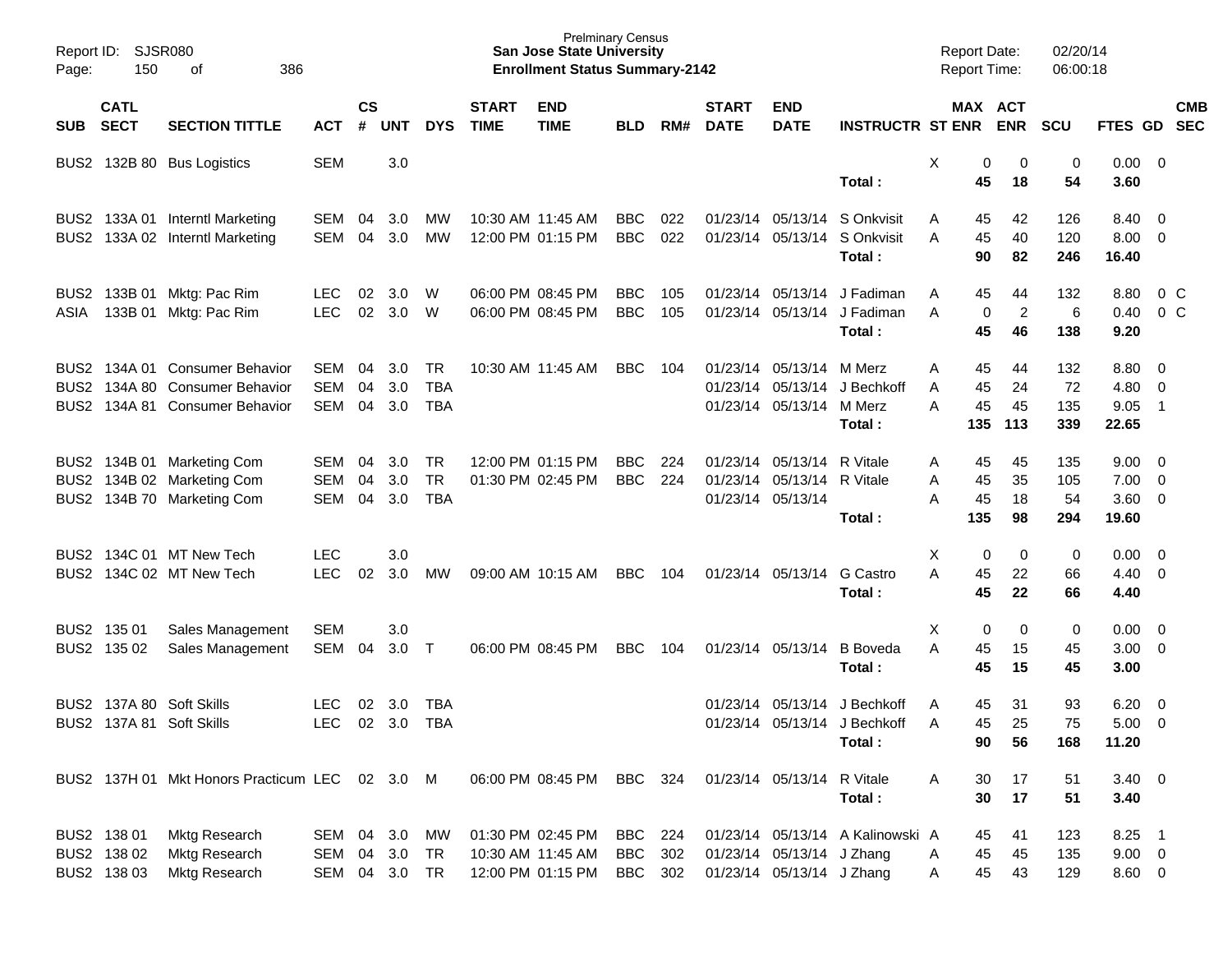| Report ID:<br>Page:                  | <b>SJSR080</b><br>151      | 386<br>οf                                              |                          |                    |            |                          |                             | <b>San Jose State University</b><br><b>Enrollment Status Summary-2142</b> | <b>Prelminary Census</b> |            |                             |                                      |                                  |        | <b>Report Date:</b><br><b>Report Time:</b> |                       | 02/20/14<br>06:00:18 |              |                               |                          |
|--------------------------------------|----------------------------|--------------------------------------------------------|--------------------------|--------------------|------------|--------------------------|-----------------------------|---------------------------------------------------------------------------|--------------------------|------------|-----------------------------|--------------------------------------|----------------------------------|--------|--------------------------------------------|-----------------------|----------------------|--------------|-------------------------------|--------------------------|
| SUB                                  | <b>CATL</b><br><b>SECT</b> | <b>SECTION TITTLE</b>                                  | ACT                      | $\mathsf{cs}$<br># | UNT        | <b>DYS</b>               | <b>START</b><br><b>TIME</b> | <b>END</b><br><b>TIME</b>                                                 | <b>BLD</b>               | RM#        | <b>START</b><br><b>DATE</b> | <b>END</b><br><b>DATE</b>            | <b>INSTRUCTR ST ENR</b>          |        |                                            | MAX ACT<br><b>ENR</b> | <b>SCU</b>           | FTES GD      |                               | <b>CMB</b><br><b>SEC</b> |
|                                      |                            |                                                        |                          |                    |            |                          |                             |                                                                           |                          |            |                             |                                      | Total:                           |        | 135                                        | 129                   | 387                  | 25.85        |                               |                          |
|                                      | BUS2 139 01                | <b>Marketing Manage</b>                                | SEM                      | 04                 | 3.0        | $\top$                   |                             | 03:00 PM 05:45 PM                                                         | <b>BBC</b>               | 324        |                             | 01/23/14 05/13/14 R Sibley           |                                  | A      | 45                                         | 42                    | 126                  | 8.40         | 0                             |                          |
|                                      | BUS2 139 02                | <b>Marketing Manage</b>                                | SEM                      | 04                 | 3.0        | $\top$                   |                             | 06:00 PM 08:45 PM                                                         | <b>BBC</b>               | 324        |                             | 01/23/14 05/13/14                    | R Sibley                         | A      | 45                                         | 28                    | 84                   | 5.60         | 0                             |                          |
|                                      | BUS2 139 03                | <b>Marketing Manage</b>                                | SEM                      | 04                 | 3.0        | W                        |                             | 03:00 PM 05:45 PM                                                         | <b>BBC</b>               | 324        |                             | 01/23/14 05/13/14                    | R Sibley                         | A      | 45                                         | 40                    | 120                  | 8.00         | 0                             |                          |
|                                      |                            |                                                        |                          |                    |            |                          |                             |                                                                           |                          |            |                             |                                      | Total:                           |        | 135                                        | 110                   | 330                  | 22.00        |                               |                          |
|                                      |                            | BUS2 180F 01 Indiv Study Mktg                          | <b>SUP</b>               | 36                 | 3.0        | TBA                      |                             |                                                                           |                          |            |                             | 01/23/14 05/13/14 K Gehrt            |                                  | A      | 0                                          | 0                     | 0                    | 0.00         | 0                             |                          |
| BUS <sub>2</sub>                     |                            | 180F 02 Indiv Study Mktg                               | <b>SUP</b>               | 36                 | 1.0        | <b>TBA</b>               |                             |                                                                           |                          |            | 01/23/14                    | 05/13/14 K Gehrt                     |                                  | A      | 10                                         | $\overline{2}$        | 2                    | 0.13         | 0                             |                          |
| BUS <sub>2</sub>                     |                            | 180F 03 Indiv Study Mktg                               | <b>SUP</b>               | 36                 | 1.0        | <b>TBA</b>               |                             |                                                                           |                          |            | 01/23/14                    | 05/13/14 K Gehrt                     |                                  | A      | 10                                         | 0                     | 0                    | 0.00         | $\overline{0}$                |                          |
| BUS <sub>2</sub>                     |                            | 180F 04 Indiv Study Mktg                               | <b>SUP</b>               | 36                 | 1.0        | <b>TBA</b>               |                             |                                                                           |                          |            | 01/23/14                    | 05/13/14 K Gehrt                     |                                  | A      | 10                                         | 0                     | 0                    | 0.00         | $\mathbf 0$                   |                          |
| BUS <sub>2</sub>                     |                            | 180F 05 Indiv Study Mktg                               | <b>SUP</b>               | 36                 | 2.0        | <b>TBA</b>               |                             |                                                                           |                          |            | 01/23/14                    | 05/13/14 K Gehrt                     |                                  | A      | 10                                         | 0                     | 0                    | 0.00         | $\mathbf 0$                   |                          |
| BUS <sub>2</sub>                     |                            | 180F 06 Indiv Study Mktg                               | <b>SUP</b>               | 36                 | 2.0        | <b>TBA</b>               |                             |                                                                           |                          |            | 01/23/14                    | 05/13/14 K Gehrt                     |                                  | A      | 10                                         | 0                     | 0                    | 0.00         | $\mathbf 0$                   |                          |
| BUS <sub>2</sub>                     |                            | 180F 07 Indiv Study Mktg                               | <b>SUP</b>               | 36                 | 2.0        | <b>TBA</b>               |                             |                                                                           |                          |            | 01/23/14                    | 05/13/14 K Gehrt                     |                                  | A      | 10                                         | 0                     | 0                    | 0.00         | $\mathbf 0$                   |                          |
| BUS <sub>2</sub><br>BUS <sub>2</sub> | 180F08<br>180F 09          | Indiv Study Mktg<br>Indiv Study Mktg                   | <b>SUP</b><br><b>SUP</b> | 36<br>36           | 3.0<br>3.0 | <b>TBA</b><br><b>TBA</b> |                             |                                                                           |                          |            | 01/23/14<br>01/23/14        | 05/13/14 K Gehrt<br>05/13/14 K Gehrt |                                  | A<br>A | 10<br>10                                   | 0<br>0                | 0<br>0               | 0.00<br>0.00 | $\mathbf 0$<br>$\mathbf 0$    |                          |
| BUS <sub>2</sub>                     | 180F 10                    | Indiv Study Mktg                                       | <b>SUP</b>               | 36                 | 3.0        | <b>TBA</b>               |                             |                                                                           |                          |            | 01/23/14                    | 05/13/14 K Gehrt                     |                                  | A      | 10                                         | 0                     | 0                    | 0.00         | $\overline{0}$                |                          |
|                                      |                            |                                                        |                          |                    |            |                          |                             |                                                                           |                          |            |                             |                                      | Total:                           |        | 90                                         | $\mathbf 2$           | $\mathbf 2$          | 0.13         |                               |                          |
|                                      |                            |                                                        |                          |                    |            |                          |                             |                                                                           |                          |            |                             |                                      |                                  |        |                                            |                       |                      |              |                               |                          |
|                                      | BUS2 190 01                | <b>Quant Bus Analysis</b>                              | SEM                      | 04                 | 3.0        | MW                       |                             | 09:00 AM 10:15 AM                                                         | <b>BBC</b>               | 324        |                             |                                      | 01/23/14 05/13/14 M Yetimyan     | A      | 45                                         | 44                    | 132                  | 8.80         | 0                             |                          |
|                                      | BUS2 190 02                | <b>Quant Bus Analysis</b>                              | SEM                      | 04                 | 3.0        | MW                       |                             | 10:30 AM 11:45 AM                                                         | <b>BBC</b>               | 324        | 01/23/14                    | 05/13/14                             | M Yetimyan                       | A      | 45                                         | 45                    | 135                  | 9.00         | 0                             |                          |
|                                      | BUS2 190 03                | <b>Quant Bus Analysis</b>                              | <b>SEM</b>               | 04                 | 3.0        | MW                       |                             | 12:00 PM 01:15 PM                                                         | <b>BBC</b>               | 105        | 01/23/14                    | 05/13/14                             | O Yu                             | A      | 45                                         | 43                    | 129                  | 8.60         | $\overline{0}$                |                          |
|                                      | BUS2 190 04<br>BUS2 190 05 | <b>Quant Bus Analysis</b>                              | <b>SEM</b><br><b>SEM</b> | 04<br>04           | 3.0<br>3.0 | MW<br>TR                 |                             | 01:30 PM 02:45 PM<br>09:00 AM 10:15 AM                                    | <b>BBC</b><br><b>BBC</b> | 105<br>324 | 01/23/14<br>01/23/14        | 05/13/14                             | O Yu<br>05/13/14 M Yetimyan      | A      | 45                                         | 44<br>44              | 132<br>132           | 8.80<br>8.80 | $\overline{0}$<br>$\mathbf 0$ |                          |
|                                      | BUS2 190 06                | <b>Quant Bus Analysis</b><br><b>Quant Bus Analysis</b> | <b>SEM</b>               | 04                 | 3.0        | TR                       |                             | 10:30 AM 11:45 AM                                                         | <b>BBC</b>               | 324        | 01/23/14                    |                                      | 05/13/14 M Yetimyan              | A<br>A | 45<br>45                                   | 44                    | 132                  | 8.80         | $\mathbf 0$                   |                          |
|                                      | BUS2 190 07                | <b>Quant Bus Analysis</b>                              | <b>SEM</b>               | 04                 | 3.0        | TR                       |                             | 01:30 PM 02:45 PM                                                         | <b>BBC</b>               | 022        | 01/23/14                    | 05/13/14 R Davis                     |                                  | A      | 45                                         | 43                    | 129                  | 8.60         | $\overline{0}$                |                          |
|                                      | BUS2 190 08                | <b>Quant Bus Analysis</b>                              | <b>SEM</b>               | 04                 | 3.0        | TR                       |                             | 03:00 PM 04:15 PM                                                         | <b>BBC</b>               | 022        | 01/23/14                    | 05/13/14                             | R Davis                          | A      | 45                                         | 39                    | 117                  | 7.80         | $\mathbf 0$                   |                          |
| BUS <sub>2</sub>                     | 190 09                     | <b>Quant Bus Analysis</b>                              | <b>SEM</b>               | 04                 | 3.0        | TR                       |                             | 10:30 AM 11:45 AM                                                         | <b>BBC</b>               | 203        | 01/23/14                    | 05/13/14 X Yang                      |                                  | Α      | 45                                         | 37                    | 111                  | 7.40         | $\mathbf 0$                   |                          |
|                                      | BUS2 190 10                | <b>Quant Bus Analysis</b>                              | <b>SEM</b>               | 04                 | 3.0        | <b>TR</b>                |                             | 12:00 PM 01:15 PM                                                         | <b>BBC</b>               | 105        | 01/23/14                    | 05/13/14 X Yang                      |                                  | Α      | 45                                         | 42                    | 126                  | 8.40         | $\mathbf 0$                   |                          |
| BUS <sub>2</sub>                     | 19080                      | <b>Quant Bus Analysis</b>                              | <b>SEM</b>               | 04                 | 3.0        | <b>TBA</b>               |                             |                                                                           |                          |            | 01/23/14                    | 05/13/14                             | D Czerwinski A                   |        | 45                                         | 44                    | 132                  | 8.80         | $\mathbf 0$                   |                          |
|                                      | BUS2 190 81                | <b>Quant Bus Analysis</b>                              | SEM                      | 04                 | 3.0        | <b>TBA</b>               |                             |                                                                           |                          |            | 01/23/14                    |                                      | 05/13/14 D Czerwinski A          |        | 45                                         | 45                    | 135                  | 9.00         | $\mathbf 0$                   |                          |
|                                      | BUS2 190 82                | <b>Quant Bus Analysis</b>                              | SEM                      | 04                 | 3.0        | <b>TBA</b>               |                             |                                                                           |                          |            |                             |                                      | 01/23/14 05/13/14 D Czerwinski A |        | 45                                         | 44                    | 132                  | 8.80         | $\overline{\mathbf{0}}$       |                          |
|                                      | BUS2 190 83                | <b>Quant Bus Analysis</b>                              | <b>SEM</b>               |                    | 3.0        |                          |                             |                                                                           |                          |            |                             |                                      |                                  | х      | 0                                          | 0                     | 0                    | $0.00 \t 0$  |                               |                          |
|                                      | BUS2 190 84                | <b>Quant Bus Analysis</b>                              | <b>SEM</b>               |                    | 3.0        |                          |                             |                                                                           |                          |            |                             |                                      |                                  | Χ      | 0                                          | 0                     | 0                    | $0.00 \t 0$  |                               |                          |
|                                      | BUS2 190 85                | <b>Quant Bus Analysis</b>                              | SEM                      | 04                 | 3.0        | TBA                      |                             |                                                                           |                          |            |                             | 01/23/14 05/13/14 W Wang             |                                  | Α      | 45                                         | 42                    | 126                  | 8.40 0       |                               |                          |
|                                      | BUS2 190 86                | <b>Quant Bus Analysis</b>                              | SEM 04 3.0               |                    |            | TBA                      |                             |                                                                           |                          |            |                             | 01/23/14 05/13/14 W Wang             |                                  | Α      | 45                                         | 42                    | 126                  | 8.40 0       |                               |                          |
|                                      |                            |                                                        |                          |                    |            |                          |                             |                                                                           |                          |            |                             |                                      | Total:                           |        | 675                                        | 642                   | 1926                 | 128.40       |                               |                          |
|                                      | BUS2 191 01                | Dcsn Mkg Under UncerSEM 04 3.0 T                       |                          |                    |            |                          |                             | 06:00 PM 08:45 PM BBC 224 01/23/14 05/13/14 R Davis                       |                          |            |                             |                                      |                                  | A      | 45                                         | 17                    | 51                   | $3.50$ 2     |                               |                          |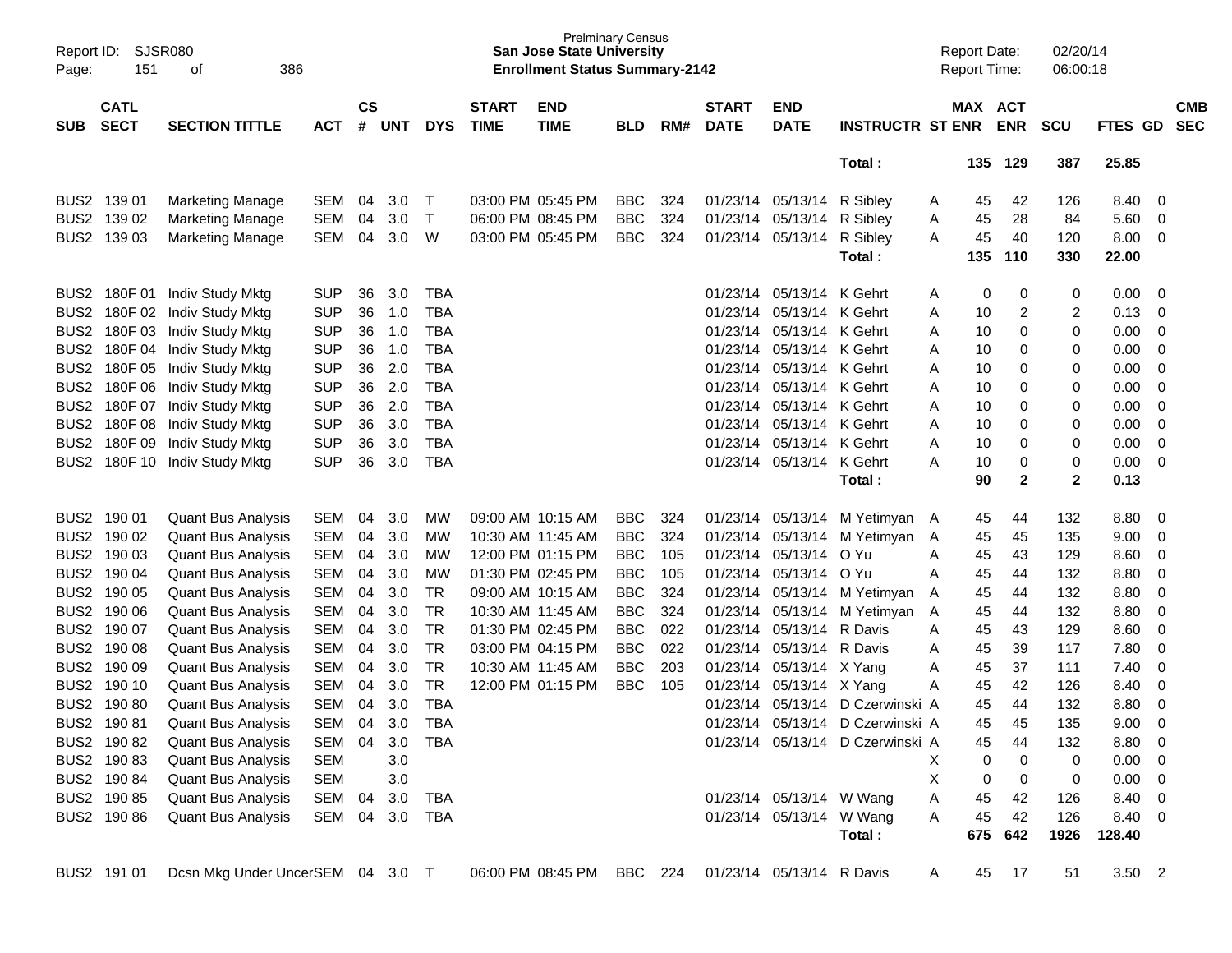| Page:      | SJSR080<br>Report ID:<br>386<br>152<br>оf |  |                       |  |            |                |            |            |                             | <b>San Jose State University</b><br><b>Enrollment Status Summary-2142</b> | <b>Prelminary Census</b> |     |                             |                                                  |                           | <b>Report Date:</b><br><b>Report Time:</b> |                     | 02/20/14<br>06:00:18 |                           |                          |
|------------|-------------------------------------------|--|-----------------------|--|------------|----------------|------------|------------|-----------------------------|---------------------------------------------------------------------------|--------------------------|-----|-----------------------------|--------------------------------------------------|---------------------------|--------------------------------------------|---------------------|----------------------|---------------------------|--------------------------|
| <b>SUB</b> | <b>CATL</b><br><b>SECT</b>                |  | <b>SECTION TITTLE</b> |  | <b>ACT</b> | <b>CS</b><br># | <b>UNT</b> | <b>DYS</b> | <b>START</b><br><b>TIME</b> | <b>END</b><br>TIME                                                        | <b>BLD</b>               | RM# | <b>START</b><br><b>DATE</b> | <b>END</b><br><b>DATE</b>                        | <b>INSTRUCTR ST ENR</b>   | <b>MAX</b>                                 | ACT<br><b>ENR</b>   | <b>SCU</b>           | <b>FTES GD</b>            | <b>CMB</b><br><b>SEC</b> |
|            |                                           |  |                       |  |            |                |            |            |                             |                                                                           |                          |     |                             |                                                  | Total:                    | 45                                         | 17                  | 51                   | 3.50                      |                          |
|            | Department :                              |  | <b>Marketing</b>      |  |            |                |            |            |                             |                                                                           |                          |     |                             | <b>Lower Division:</b><br><b>Upper Division:</b> | <b>Department Total:</b>  | 3210<br>435<br>2775                        | 2736<br>432<br>2304 | 8204<br>1296<br>6908 | 547.33<br>86.40<br>460.93 |                          |
|            |                                           |  |                       |  |            |                |            |            |                             |                                                                           |                          |     |                             |                                                  | <b>Graduate Division:</b> | 0                                          | 0                   | 0                    | 0.00                      |                          |